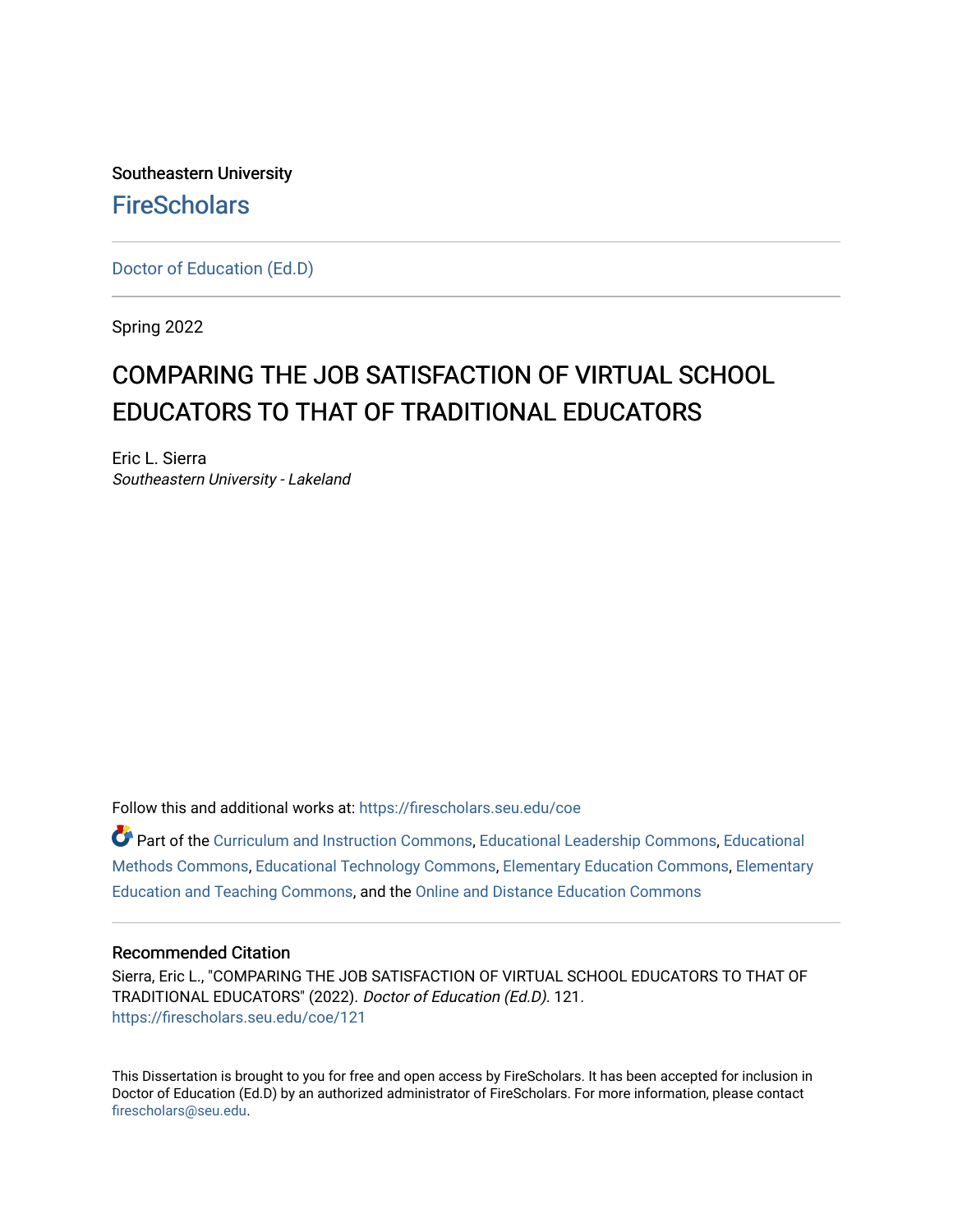# COMPARING THE JOB SATISFACTION OF VIRTUAL SCHOOL EDUCATORS TO THAT OF TRADITIONAL EDUCATORS

By

ERIC L. SIERRA

A doctoral dissertation submitted to the College of Education in partial fulfillment of the requirements for the degree Doctor of Education in Organizational Leadership

> Southeastern University April, 2022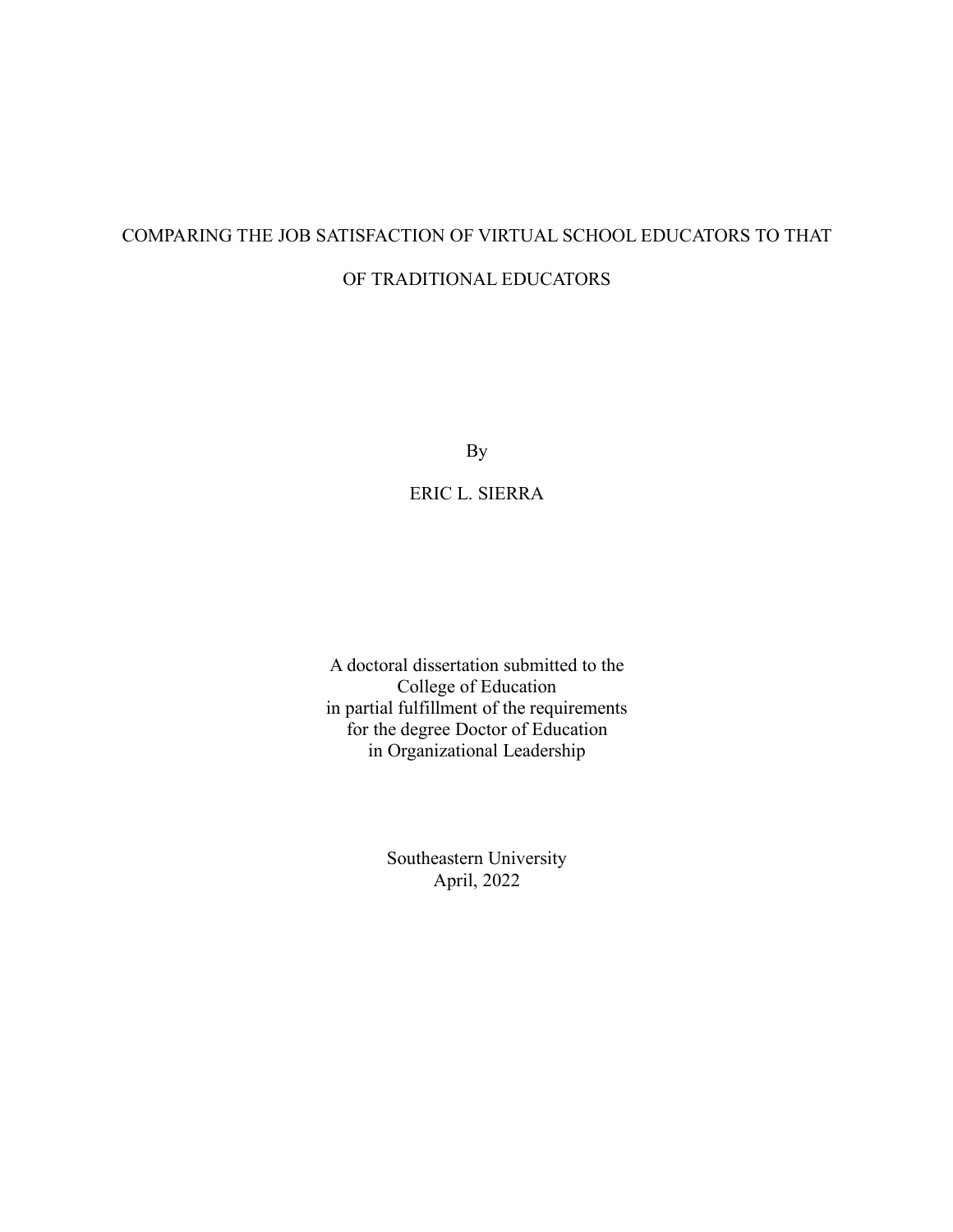# COMPARING THE JOB SATISFACTION OF VIRTUAL SCHOOL EDUCATORS TO THAT

# OF TRADITIONAL EDUCATORS

by

ERIC L. SIERRA

Dissertation Approved:

taren Ig

Dr. Karen Ingle, EdD, Dissertation Chair

Thomas Gollery<br>Dr. Thomas Gollery, EdD, Committee Member

 $\not\in$ 

Dr. Lisa Collins, PhD, Committee Member

Dr. James Shuls, PhD, Dean, College of Education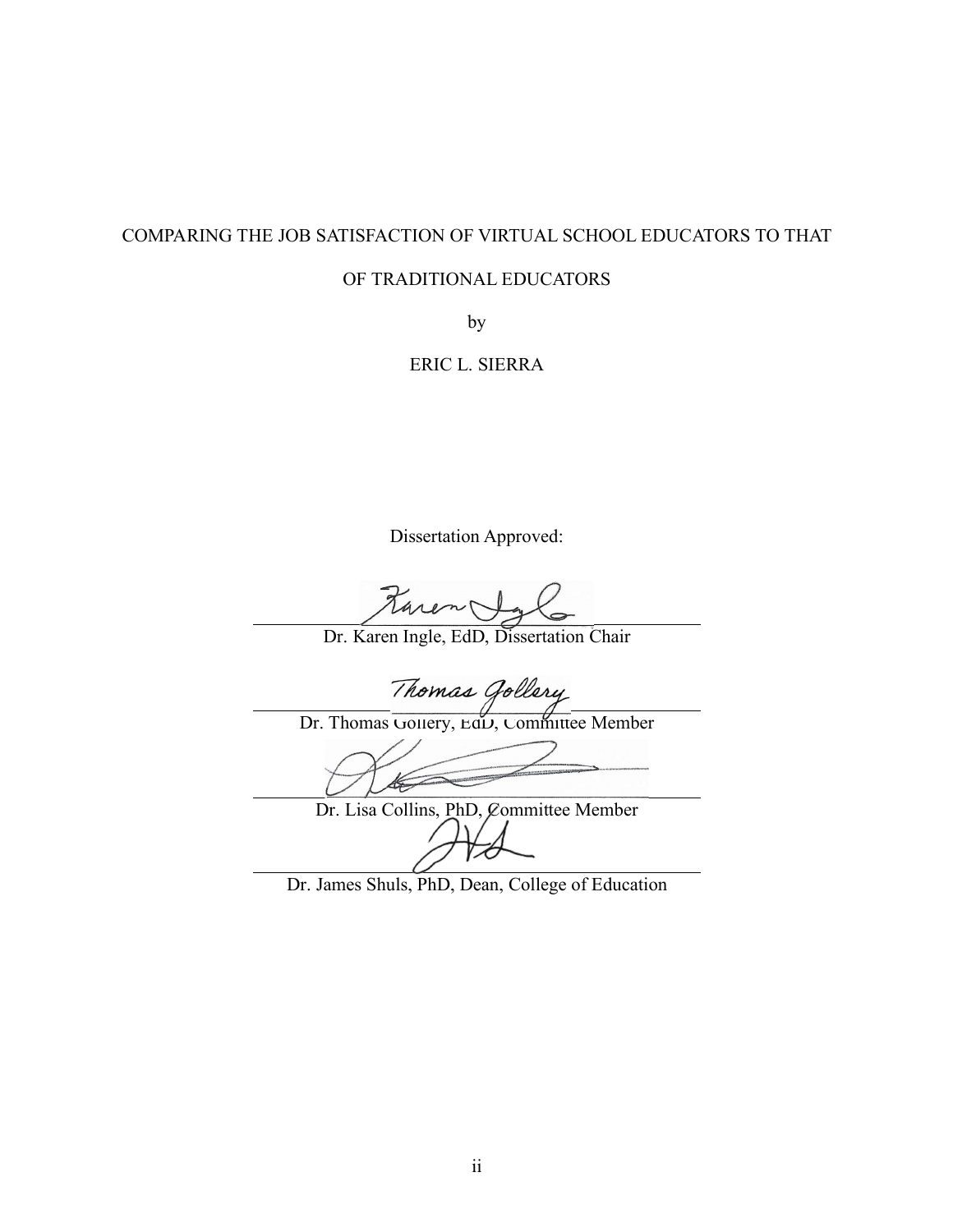# DEDICATION

I want to dedicate this study to my wife, Cristina, whose constant love and support is the reason why I am where I am. To my kids, Gracie and Elias, I only hope to serve as an inspiration for your future. To my parents, Jose and Daisy, thank you for everything you have done to instill a good work ethic in your children. This work is dedicated to all of you.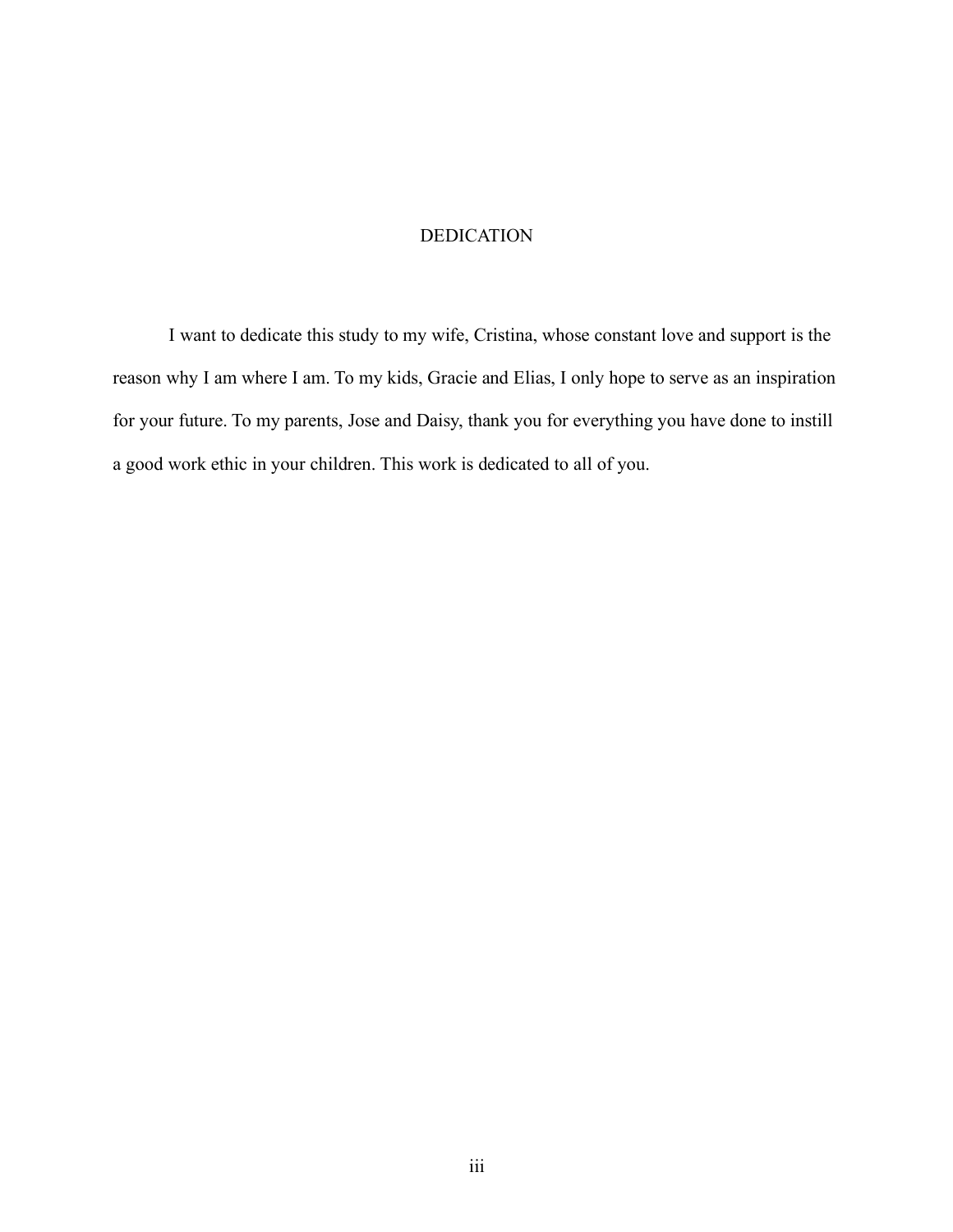# ACKNOWLEDGMENTS

I want to thank the faculty and staff at Southeastern University for making this a wonderful doctoral experience for me. Special thanks to my dissertation chair, Dr. Karen Ingle, my statistician, Dr. Gollery, and my third reader, Dr. Collins. You have all been such a great support system for me throughout this journey.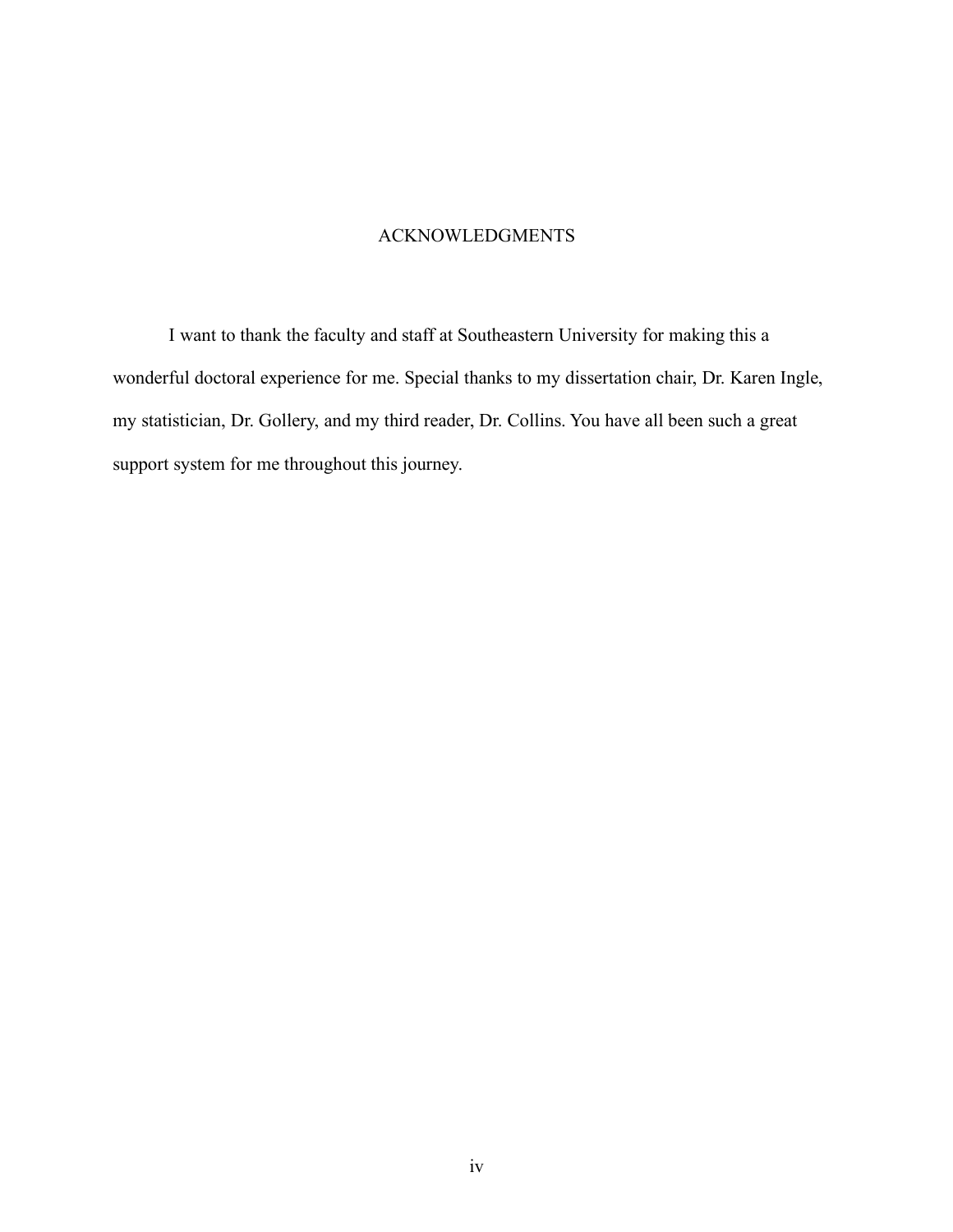#### **Abstract**

Virtual education in the K-12 environment is a growing field in the education industry. Not only does virtual education provide new opportunities for students, it also changes how teachers work in the industry and how they perceive the job satisfaction. Using the Teacher Job Satisfaction Questionnaire (TJSQ), this study compares perceived job satisfaction of virtual educators to that of traditional educators in the K-12 environment. Data collected from 112 educators suggested that both virtual and traditional educators were satisfied with their jobs. When teachers in both environments were compared to one another, there was no statistically significant difference in their perceived job satisfaction. Based on the dimensions analyzed in the TJSQ, both groups of educators rated responsibility as the dimension that contributed most to their job satisfaction. Both groups of educators also rated security as contributing least to their job satisfaction.

*Keyword*s: traditional school educators, virtual school educators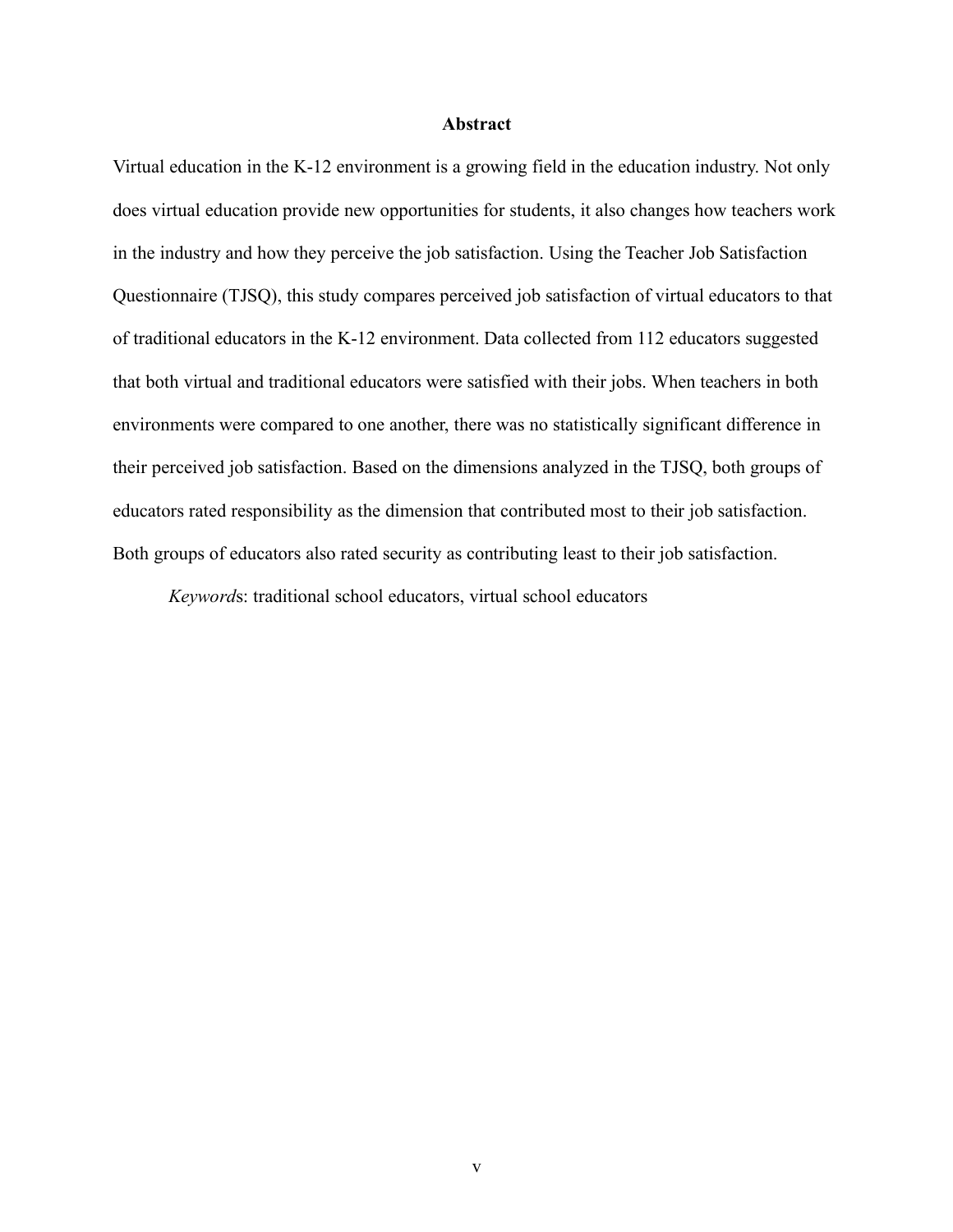# TABLE OF CONTENTS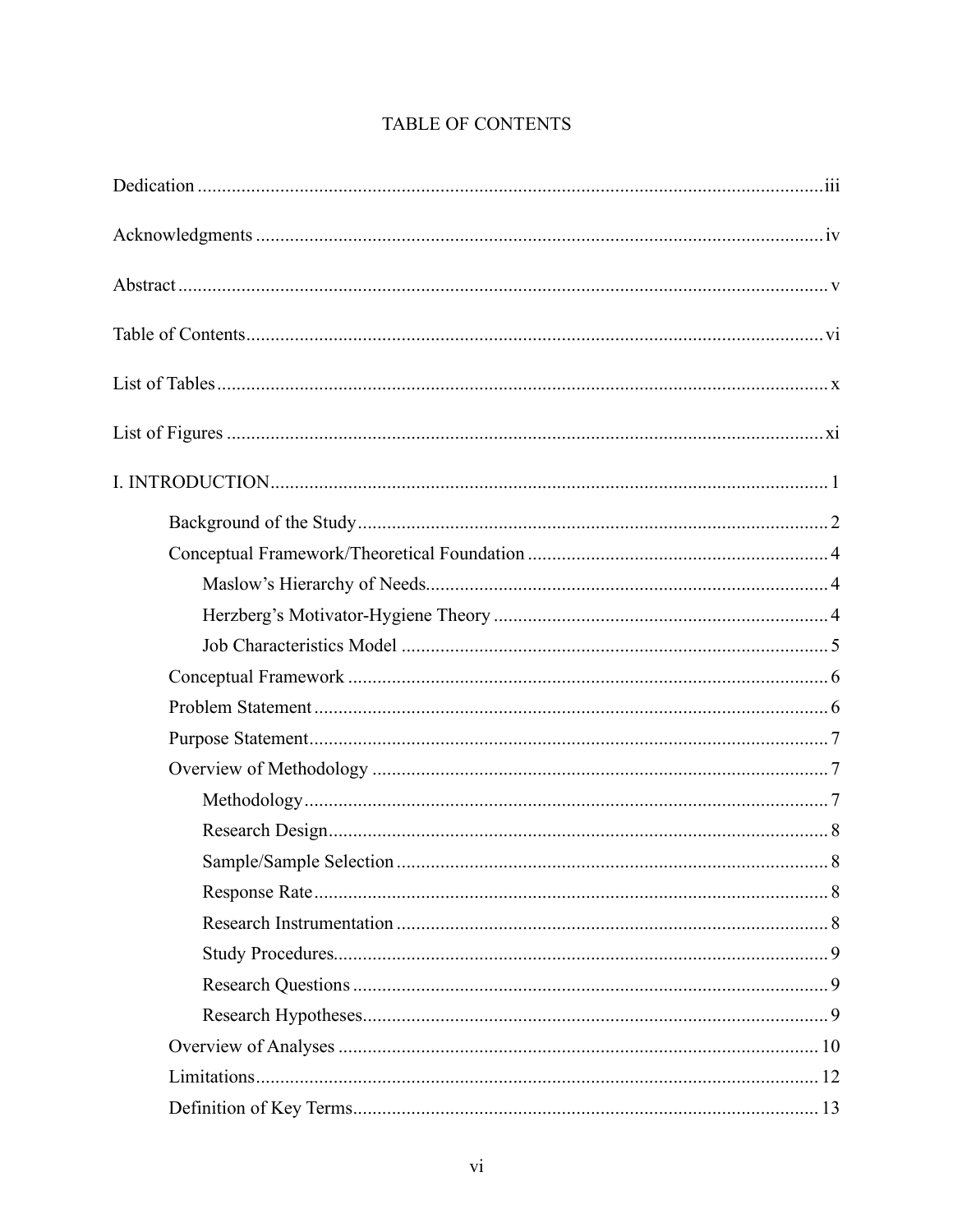| Validity & Reliability of The Teacher Job Satisfaction Questionnaire  33 |  |
|--------------------------------------------------------------------------|--|
|                                                                          |  |
|                                                                          |  |
|                                                                          |  |
|                                                                          |  |
|                                                                          |  |
|                                                                          |  |
|                                                                          |  |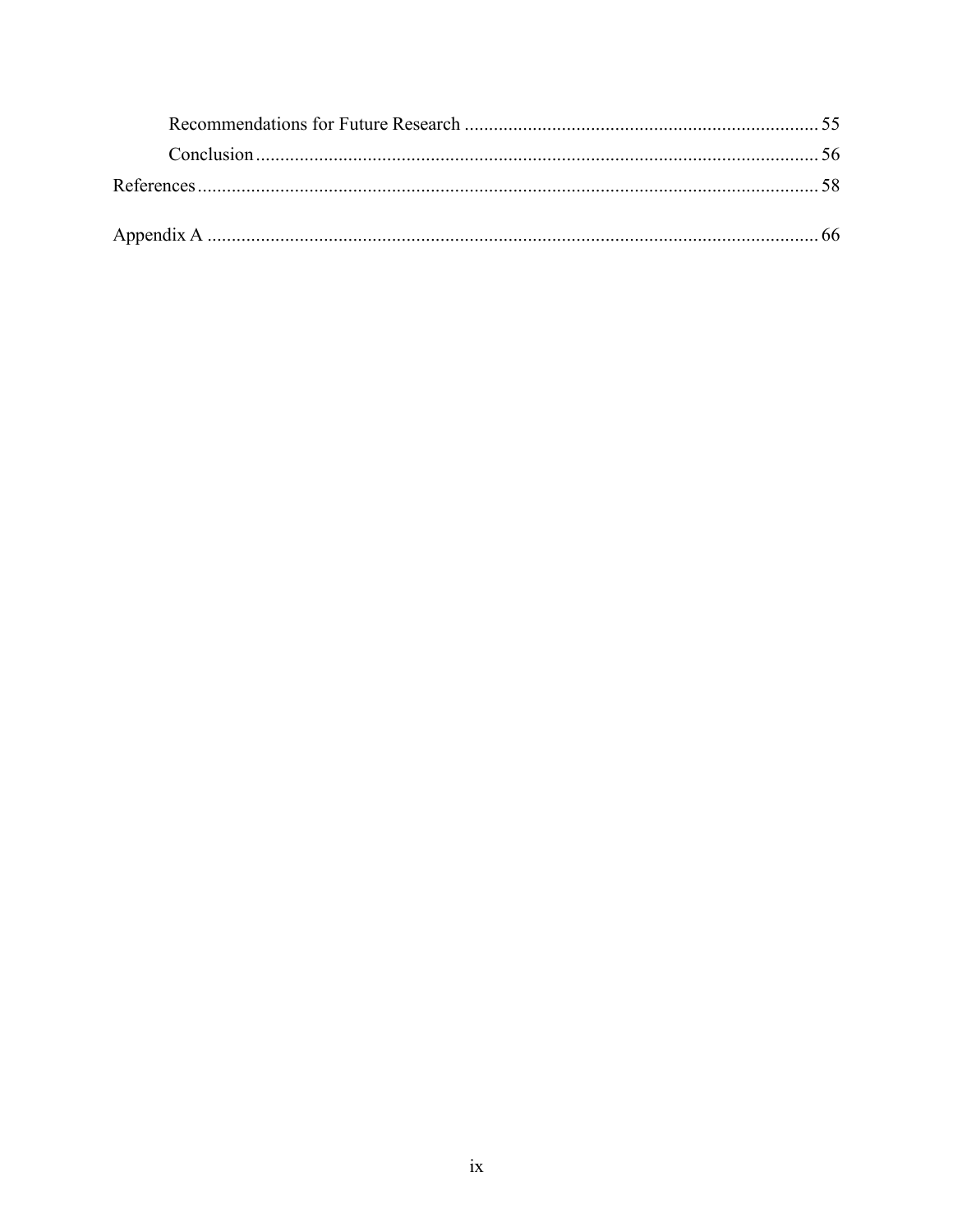# LIST OF TABLES

| Table                                                                                    | Page |
|------------------------------------------------------------------------------------------|------|
|                                                                                          |      |
|                                                                                          |      |
| Table 3: Summary Descriptive Statistics: TJSQ Dimensions of Satisfaction for             |      |
|                                                                                          |      |
| Table 4: Summary Descriptive Statistics: TJSQ Dimensions of Satisfaction for Traditional |      |
|                                                                                          |      |
|                                                                                          |      |
|                                                                                          |      |
|                                                                                          |      |
|                                                                                          |      |
|                                                                                          |      |
| Table 10: Two-Tailed Independent Samples t-Test for Overall by Group 45                  |      |
| Table 11: Response Effect Comparison by TJSQ Dimension and Teacher Category  47          |      |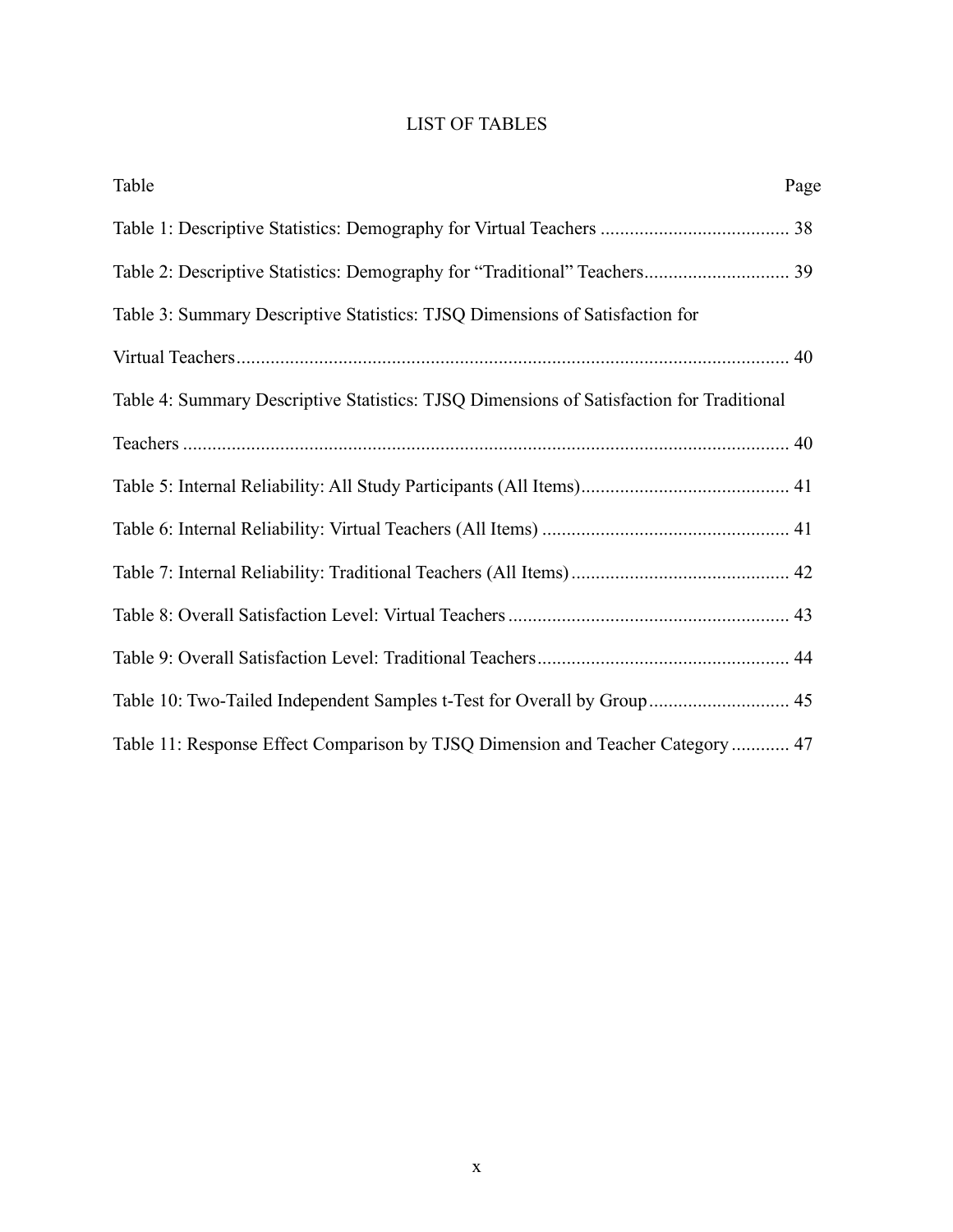# LIST OF FIGURES

| Figure | Page |
|--------|------|
|        |      |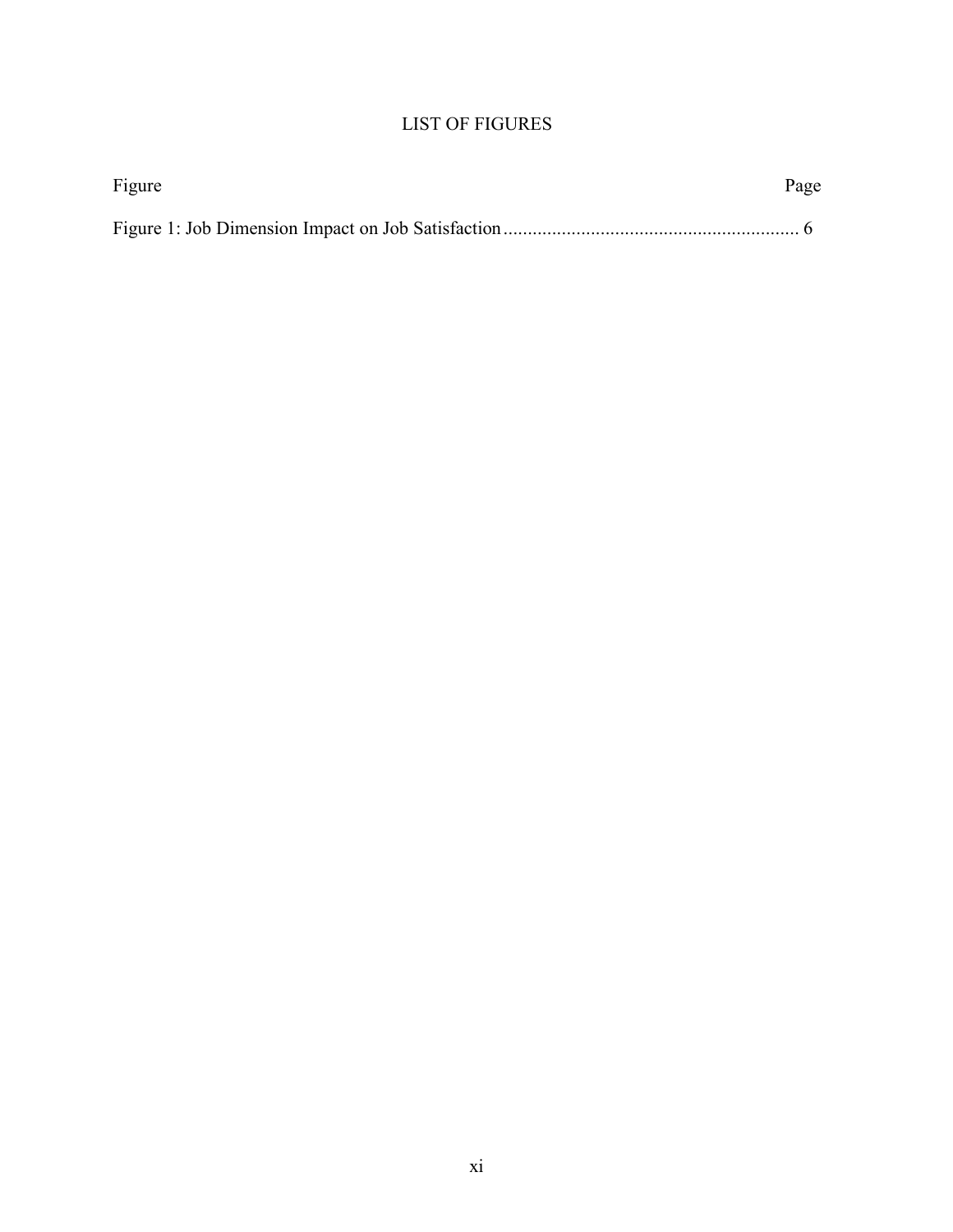#### I. INTRODUCTION

From 2010-2013, fulltime K-12 online school enrollment in the United States increased 64.5% (Toppin & Toppin, 2016). According to the National Center for Education Statistics (n.d.), elementary and secondary virtual school enrollments totaled 212,311 in the United States in the fall of the 2016-2017 school year. In August of 2019, over 2.7 million students in the country were involved in some level of electronic learning (Schroeder, 2019). The level of growth in enrollments indicates more teachers working in the digital environment. Although some research has examined the differences in learning outcomes between virtual and traditional schooling, more research is needed that focuses on the impact of the virtual school model and teacher job satisfaction.

When teachers in the U.S. were asked if they were "generally satisfied with being a teacher at this school," the percentage of teachers who said they somewhat or strongly agreed with that statement was between 88.9% and 92.8% from 1999-2016 (NCES, n.d.). Is there a statistically significant difference in what those numbers look like when controlled for the different modes of education that are more available and more popular today? Specifically, how do teachers' attitudes about their jobs change when traditional teachers are compared to virtual teachers? Those answers may provide greater insight into the world of virtual education and improve teacher retention rates in America.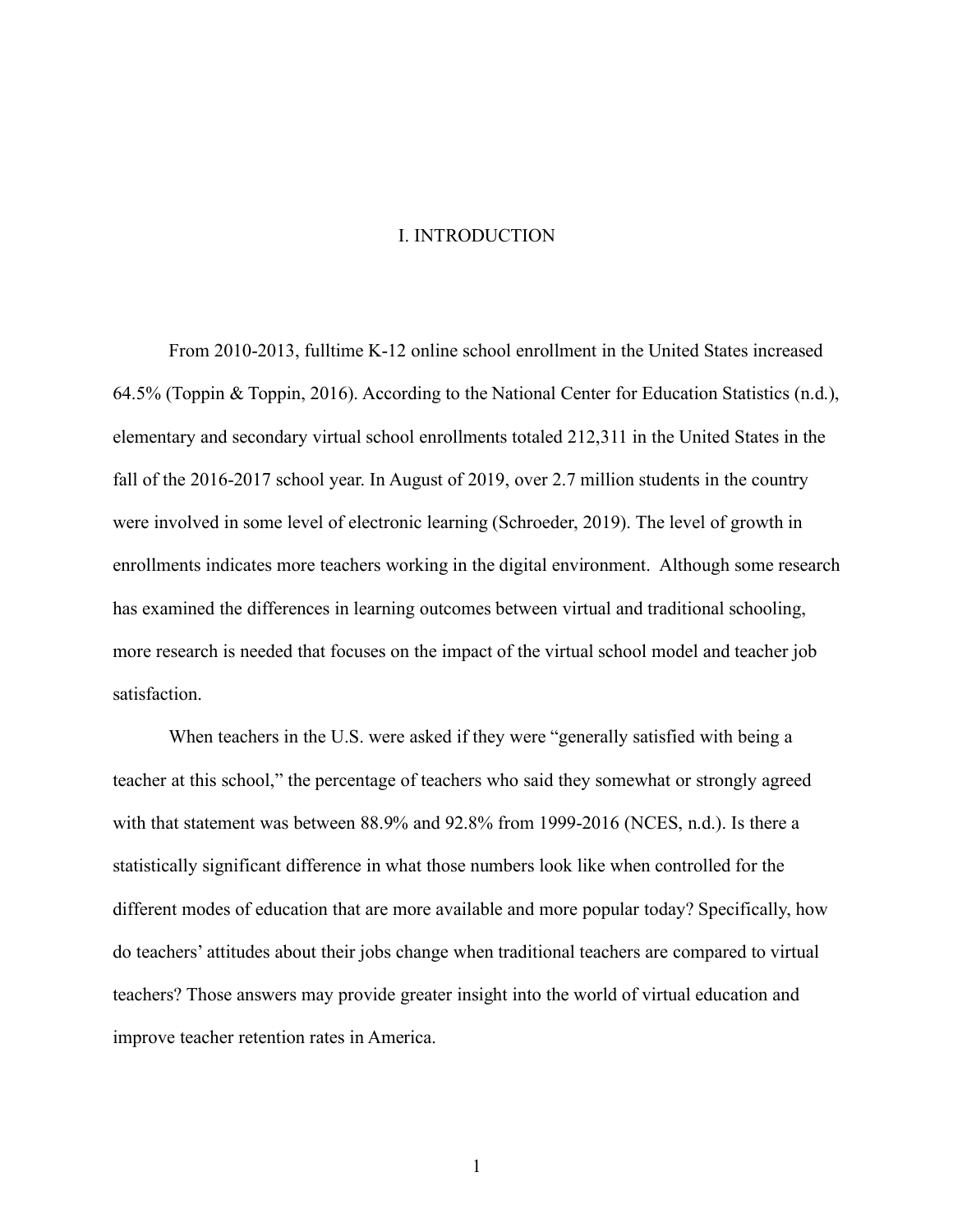#### **Background of the Study**

In research conducted by Tuan Nguyen (2020) in the state of Kansas, the demographics of the teacher workforce have not changed much in the years between 1988-2012. However, what has changed for Kansas teachers are the work conditions (Nguyen, 2020). Those changing conditions included the number of low-income schools, decreased average salary, and increased average enrollment numbers (Nguyen, 2020). Nguyen's (2020) research showed that Kansas teachers had higher turnover rates than the national average.

In the states of Colorado, Missouri, and South Dakota, researchers found that teacher mobility over the course of two consecutive academic years in the mid-2010s had to do with factors such as age of the teacher, whether they were special education teachers or not, years of service in education, salary, and school accountability (Espel et al., 2019). Younger teachers who worked in special education were more likely to leave their schools than older teachers in a more traditional setting, and the same pattern was found for teachers who worked in schools with low accountability ratings and lower salaries (Espel, et al., 2019).

Internationally, Dupriez and Lothaire (2016) conducted a study on teacher attrition in Belgium. They found that newer teachers were more likely to leave the profession than veteran teachers and, additionally, secondary teachers and those without specific training in education were more likely to leave the teaching field (Dupriez & Lothaire, 2016). Dupriez and Lothaire (2016) also stated the following: "An important finding of this study, moreover, has to do with the influence of job conditions rather than working conditions on the exit rates" (p. 35). Job satisfaction appears to be an underlying issue connected to teacher retention.

When the specific issue of job satisfaction in the teaching profession has been studied, Olsen and Huang (2019) asserted that, "To increase the retention of teachers, job satisfaction has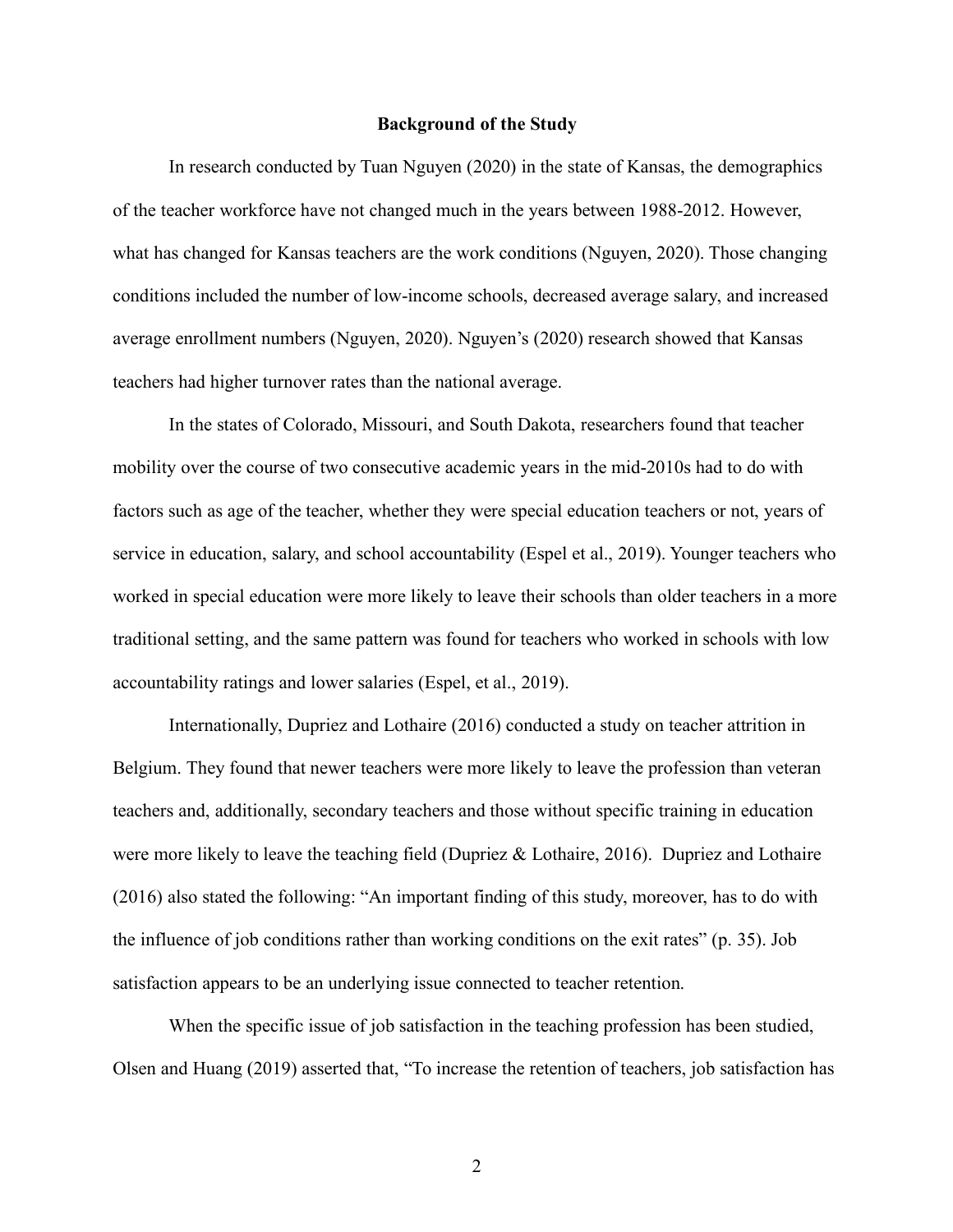become an important construct to analyze" (p. 1). The research found that teachers at alternative school had higher job satisfaction numbers than teachers in more traditional settings (Olsen & Huang, 2019). Other factors that led to lower job satisfaction included schools with a Black principal, a female principal, a higher student population on free or reduced lunch programs, low teacher pay, and more teachers of minorities (Olsen & Huang, 2019). Olsen and Huang (2019) concluded that policy makers need to acknowledge leadership plays a role in job satisfaction and retention in teachers.

Jabeen et al. (2019) conducted a study on teacher job satisfaction in Pakistan. They studied physical education teachers working in public schools to determine if correlations existed between the leadership styles of administrators and teacher job satisfaction, and did find a correlation between a democratic leadership style and increased teacher job satisfaction (Jabeen et al., 2019). Additionally, working conditions, intellectual motivation, and cognitive incentives were also found to improve job satisfaction (Jabeen et al., 2019).

Virtual K-12 teachers have demonstrated lower intention levels of turnover (Larkinn et al., 2018). In the short term, near future, and distant future, the teachers studied in this research did not plan on leaving their job (Larkin et al., 2018). Though this research acknowledged that teacher job satisfaction played a role in lowering teacher turnover numbers, the study was more focused on the turnover intentions of the teachers as opposed to the job satisfaction levels of the instructors.

In a separate study, also conducted by Larkin et al. (2016), job satisfaction of K-12 virtual school teachers was specifically examined. The researchers found that virtual school teachers reported having a moderate to high level of job satisfaction (Larkin et al., 2016). However, the study did not compare the job satisfaction scores of the virtual school teachers with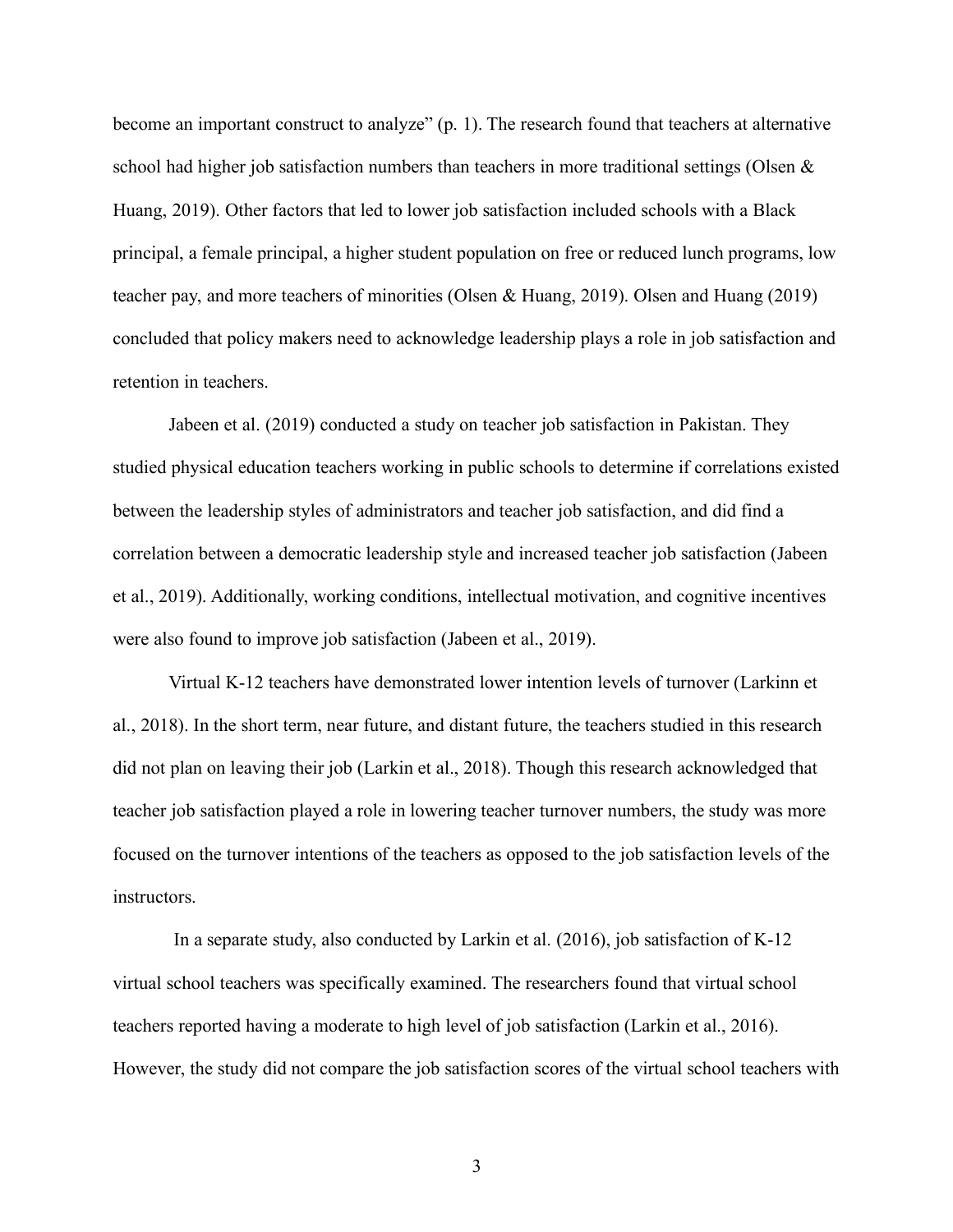that of traditional instructors. Larkin et al. (2016) also acknowledged that the responses received came from virtual school instructors who taught in a combination of public, private, charter, and for-profit institutions. The variety in those school governance structures could have impacted the results of the study. The different policies each governance type used led the researchers to conclude that future studies should use a single governing structure and funding type (Larkin et al., 2016).

#### **Conceptual Framework/Theoretical Foundation**

In the literature, job satisfaction is often associated with different psychological theories such as: Maslow's hierarchy of needs, Herzberg's motivator-hygiene theory, and the job characteristics model.

#### **Maslow's Hierarchy of Needs**

Abraham Maslow's theory is based on the idea that individuals have basic needs that must be met in order for them to care or be motivated to perform other tasks or meet any other goals (Maslow, 1943). Maslow's needs have been summarized as a pyramid where individuals have physical, security, social, ego, and self-actualization needs (Burton, 2012). People focus on the needs at the bottom of that pyramid, first; once those needs are met, they focus their attention on meeting the next level of need (Burton, 2012). According to Neel Burton (2012), "Maslow's hierarchy of needs has been criticized for being overly schematic, but it presents an intuitive and potentially useful theory of human motivation" (para. 6).

#### **Herzberg's Motivator-Hygiene Theory**

Fredrick Herzberg's theory says that there are factors in a job that can either lead to job satisfaction or prevent dissatisfaction (Herzberg, 1966). Herzberg breaks down the motivating factors into two categories: motivational factors and hygiene factors (Herzberg, 1966).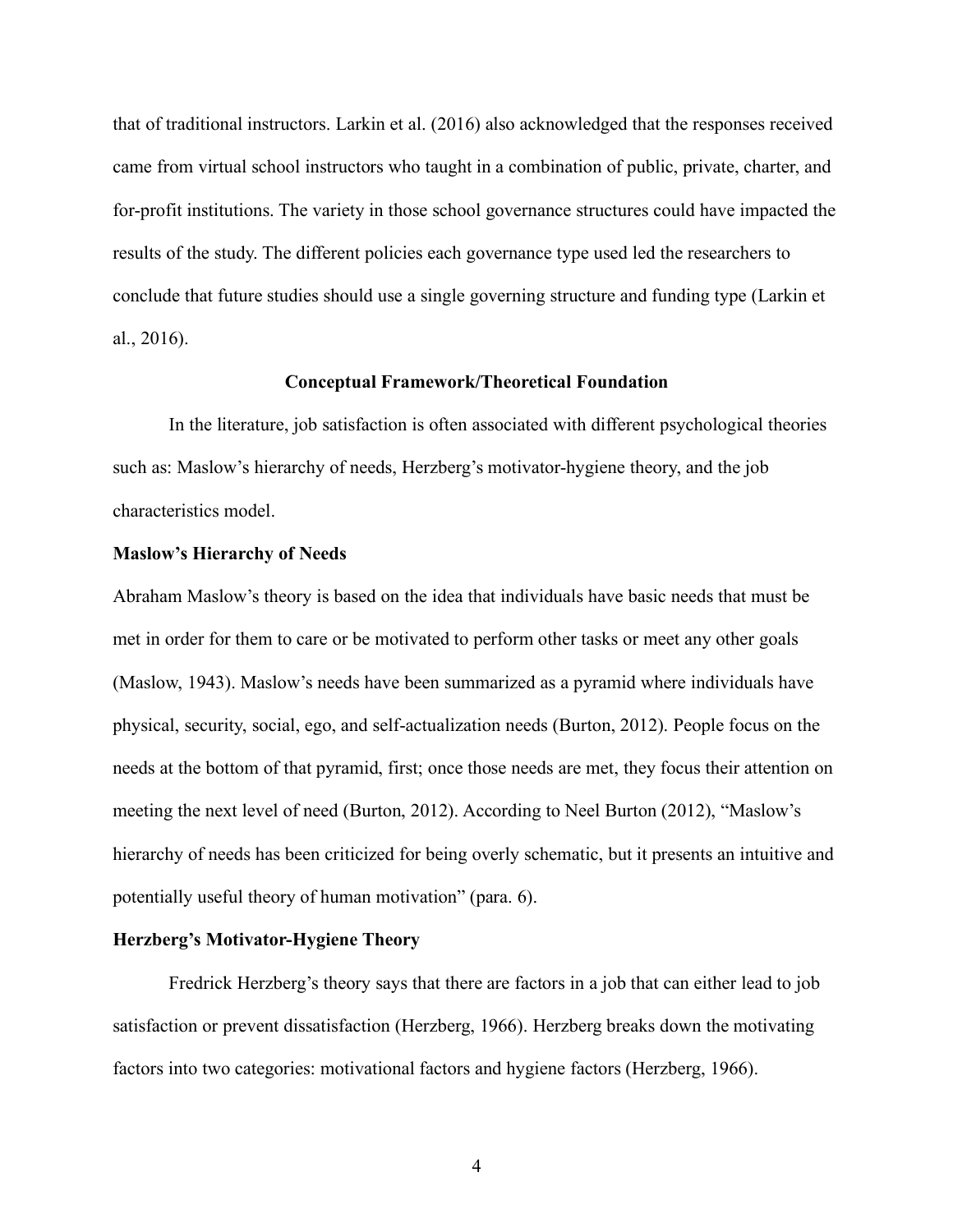Motivational factors include recognition, sense of achievement, growth opportunities, responsibility, and meaningfulness of work (Herzberg, 1966). Hygiene factors include pay, fringe

benefits, physical working conditions, status, and job security (Herzberg, 1966). However, some of the limits of this theory are that it overlooks situational dynamics, the reliability of the theory is uncertain, and the theory does not account for blue-collar workers (Juneja, n.d.).

#### **Job Characteristics Model**

The job characteristics model focuses on five factors that impact work outcomes: skill variety, task identity, task significance, autonomy, and feedback (Burkus, 2020). The model suggests that when these five characteristics are present in an individual's job, the employee will have intrinsic motivation (Burkus, 2020). This dissertation utilized the job characteristics model as a basis for studying teacher job satisfaction due to the variety of aspects the model considers in a person's job.

Skill variety speaks to how much a person's tasks differ in order to do their job, as opposed to the opposite which would be to do the same task repeatedly (Burkus, 2020). Task identity addresses to what degree employees feel like the work that they are doing is directly connected to the outcome of the job, focusing on to what degree an employee feels like their work impacts the lives of others (Burkus, 2020). Autonomy is about how much employees feel like they have control over what kind of work they are doing (Burkus, 2020). Lastly, feedback is about how much employees feel like they can see the result of their work either from the feedback they receive from a superior or from their own observation of the finished product (Burkus, 2020).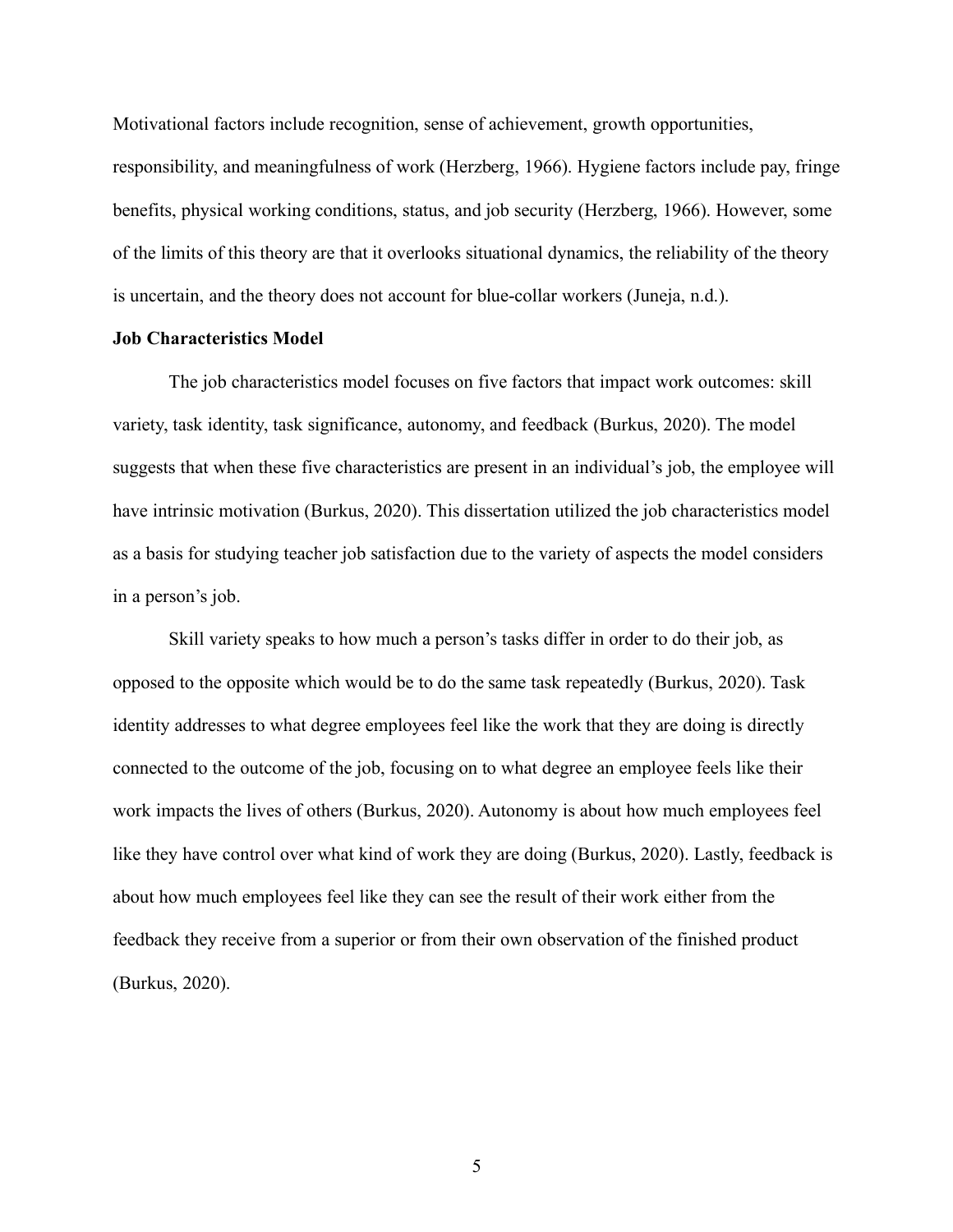# **Conceptual Framework**

This study explored the impact that the teacher setting has on overall job satisfaction. The Teacher Job Satisfaction Questionnaire (TJSQ) instrument was used in the study and assesses nine different dimensions to measure job satisfaction for educators. Those dimensions, as illustrated in Figure 1, are supervision, colleagues, working conditions, pay, responsibility, the work itself, advancement, security, and recognition. In addition to exploring if there is a statistical difference in overall job satisfaction, the study also explored which of the nine dimensions covered in the instrument has the greatest effect on job satisfaction.

#### **Figure 1**

#### *Job Dimension Impact on Job Satisfaction*



#### **Problem Statement**

The literature shows that teacher turnover is an issue that has received much attention in research. One of the metrics used to analyze the issue of teacher turnover is job satisfaction. With the popularity, and in some cases the necessity, of online education that is now present, this study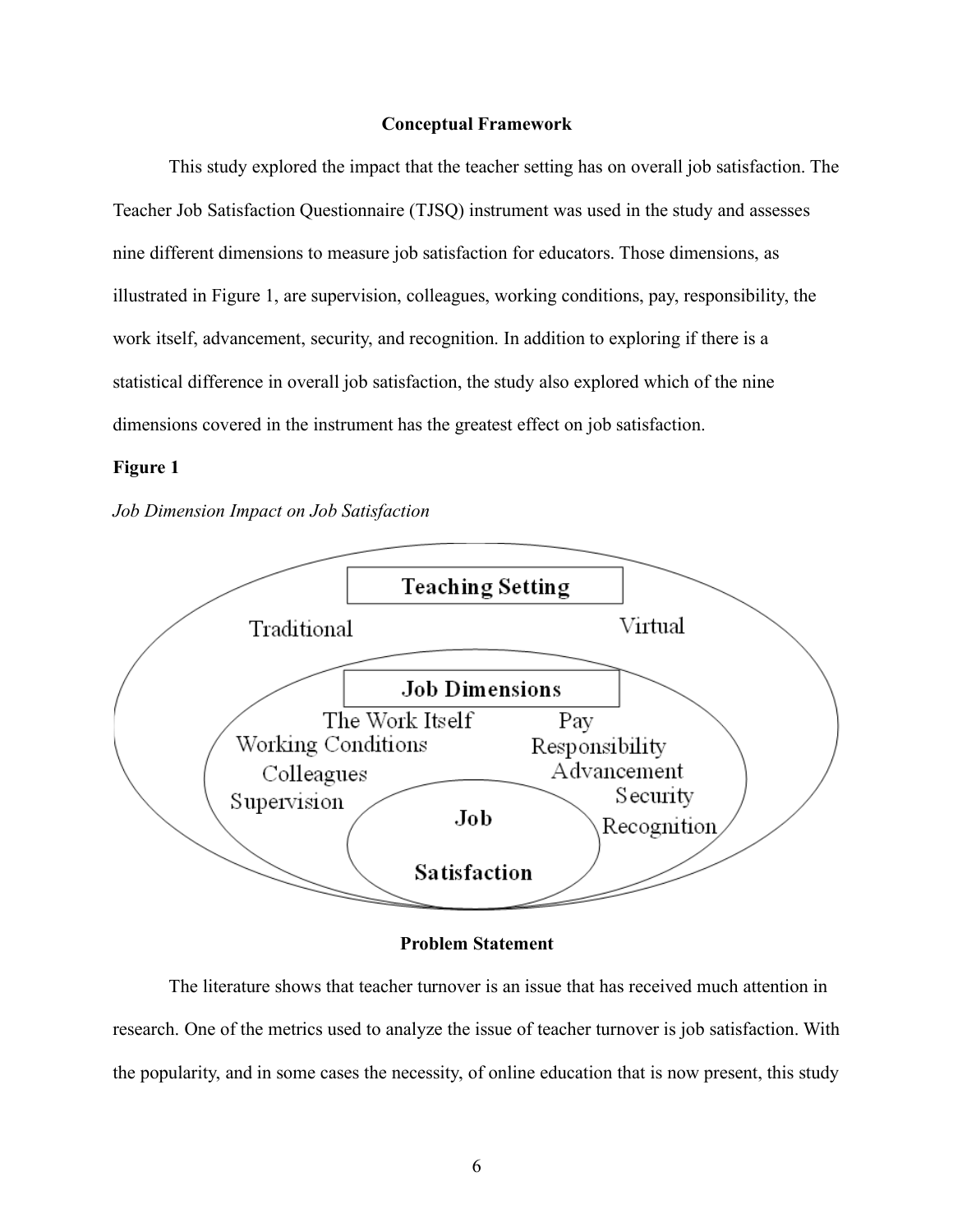adds to the research by specifically examining how job satisfaction differs between traditional teachers and virtual teachers.

#### **Purpose Statement**

The purpose of the study was to compare the perceptions of job satisfaction of virtual school educators to those of traditional educators in the K-12 environment. The goal of the study was to determine if there were any significant differences in educator job satisfaction between educators who teach in a traditional school and those who teach in a virtual school.

#### **Overview of Methodology**

# **Methodology**

The purpose of the study was to compare the perceptions of job satisfaction of virtual school educators to that of traditional educators in the K-12 environment. The study's independent variable was represented as a categorical grouping variable and was defined as the setting of the educator's employment: traditional classroom environment or virtual classroom environment. The study's dependent variable was defined as participant job satisfaction perception score on the research instrument's Likert scale.

Descriptive and inferential statistical techniques were employed for analytic purposes. In instances of statistical significance testing purposes, the probability level of  $p \leq 0.05$  was adopted as the threshold value for statistical significance of study findings. Study data was collected and initially recorded and coded in Excel spreadsheet format. The subsequent analysis of study data was conducted using the 26th version of IBM's Statistical Package for the Social Sciences (SPSS)*.*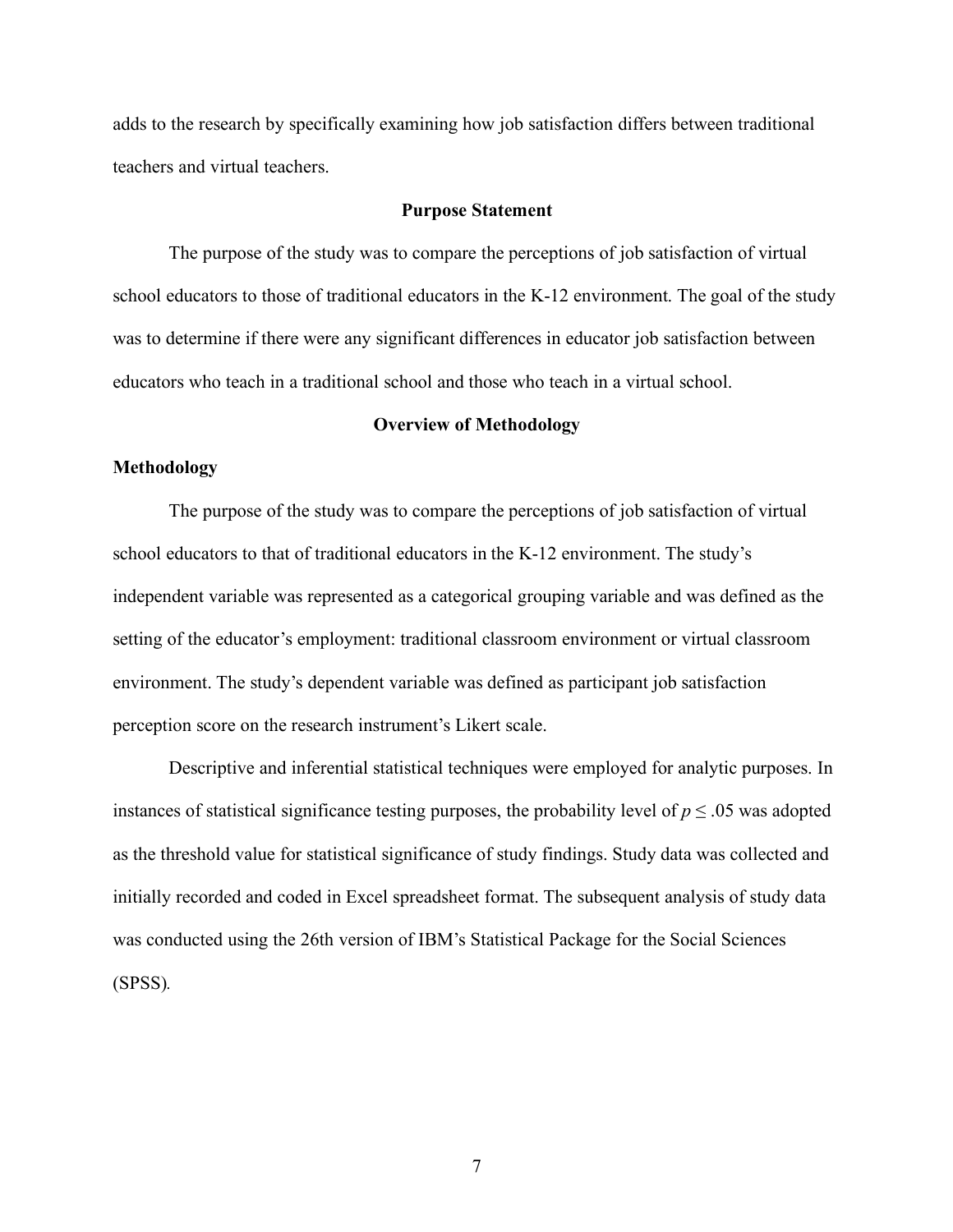### **Research Design**

The study was quantitative and non-experimental by research design (Edmonds  $\&$ Kennedy, 2017). The specific research methodology utilized to address the study's topic was a survey research approach. The study's research instrument, the Teacher Job Satisfaction Questionnaire (TJSQ*),* was used as the means of achieving data associated with the study's research questions.

## **Sample/Sample Selection**

The study's participant sample was accessed through a non-probability sampling approach (Fraenkel et al., 2019). Specifically, the sampling procedure was convenient and purposive. The study's sample was limited to public school educators serving K-12 students enrolled in either virtual or traditional classrooms in Central Florida.

#### **Response Rate**

Although the customary response rate for external surveying is 10% to 15% and 25% for surveying conducted electronically (Fryrear, 2015), a response rate of at least 50% to 70% was sought at the outset of the study. The potential pool of study participants was originally foreseen to be at least 100 to 300 teachers when focused on one specific school district. However, after a limited number of responses, the pool of participants was broadened using convenience sampling with teachers from across the United States.

# **Research Instrumentation**

The Teacher Job Satisfaction Questionnaire (TJSQ) was developed by Dr. Paula Lester (1982) and measures job satisfaction across 66 items that are relevant to educational settings. The items are broken up into the following categories: supervision, colleagues, working conditions, pay, responsibility, the work itself, advancement, security, and recognition (Lester, 1982).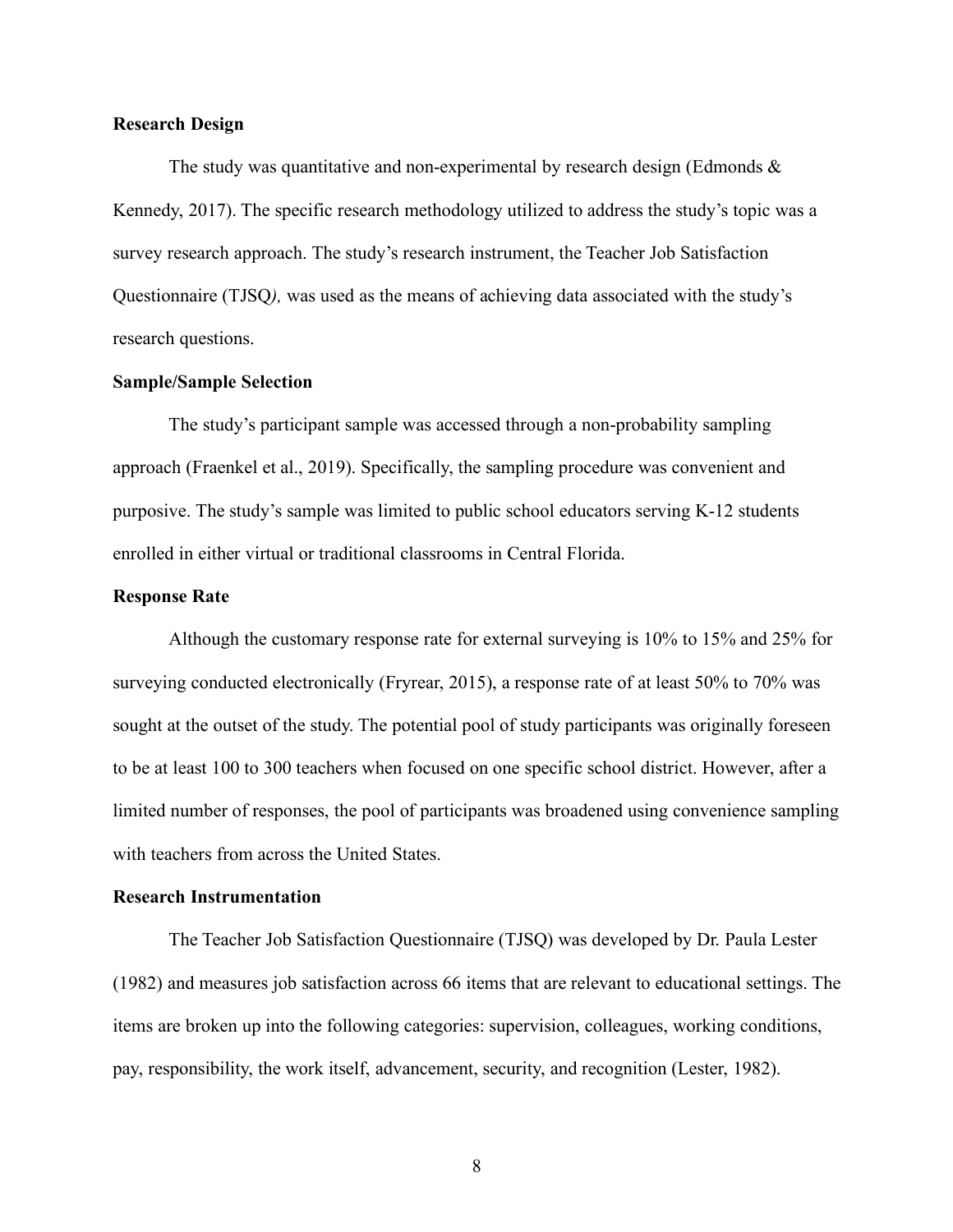According to Dr. Lester (1982), "Job satisfaction is defined as the extent to which the teachers perceived and values various factors (Job Characteristics) of the work situation" (p. 5).

# **Study Procedures**

First, consent was obtained by administrators at traditional and virtual schools for permission to send surveys to the teachers under their supervision. Second, an email was sent to teachers asking if they would be willing to voluntarily participate in the study. The questionnaire was also posted on social media via a teacher group page, and convenience sampling was used to increase the number of survey participants. Data were collected in March, April, and May of 2021, and the data analysis was completed in May of 2021.

# **Research Questions**

This study addressed the following research questions:

- 1. To what degree are teachers employed in the virtual educational setting satisfied with their job?
- 2. To what degree are teachers employed in a traditional classroom setting satisfied with their job?
- 3. To what degree does the level of job satisfaction differ from study participants employed in virtual educational environments and study participants employed in traditional classroom environments?
- 4. Considering the different dimensions of the TJSQ, which one manifested the greatest effect on job satisfaction?

# **Research Hypotheses**

1. To what degree are teachers employed in the virtual educational setting satisfied with their job?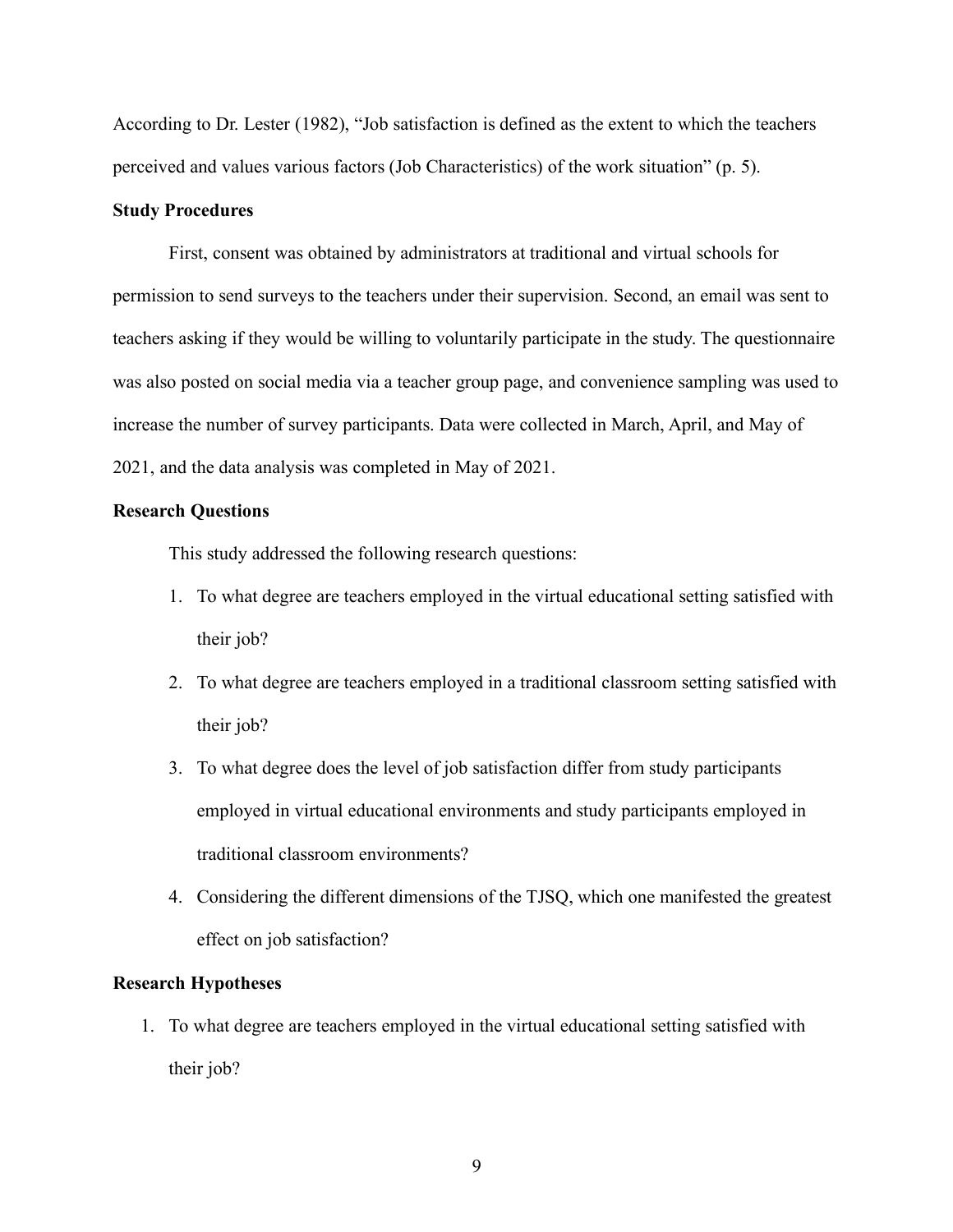H01:There will be no statistically significant degree of response effect for teacher job satisfaction for study participants employed in the virtual educational setting.

2. To what degree are teachers employed in a traditional classroom setting satisfied with their job?

H02: There will be no statistically significant degree of response effect for teacher job satisfaction for study participants employed in the traditional classroom setting.

3. To what degree does the level of job satisfaction differ from study participants employed in virtual educational environments and study participants employed in traditional classroom environments?

H03: There will be no statistically significant difference of response effect for teacher job satisfaction between study participants employed in the traditional classroom setting and study participants employed in virtual educational environments.

4. Considering the different dimensions of the TJSQ, which one manifested the greatest effect on job satisfaction?

Ha4: The TJSQ dimension of working conditions will manifest the greatest degree of study participant response effect.

### **Overview of Analyses**

Foundational analyses of a segue nature was conducted prior to the formal analysis of findings associated with the study's four research questions. Assessments of missing data, internal reliability of study participant response to survey items on the research instrument, and demographic identifier information were conducted using descriptive and inferential statistical techniques.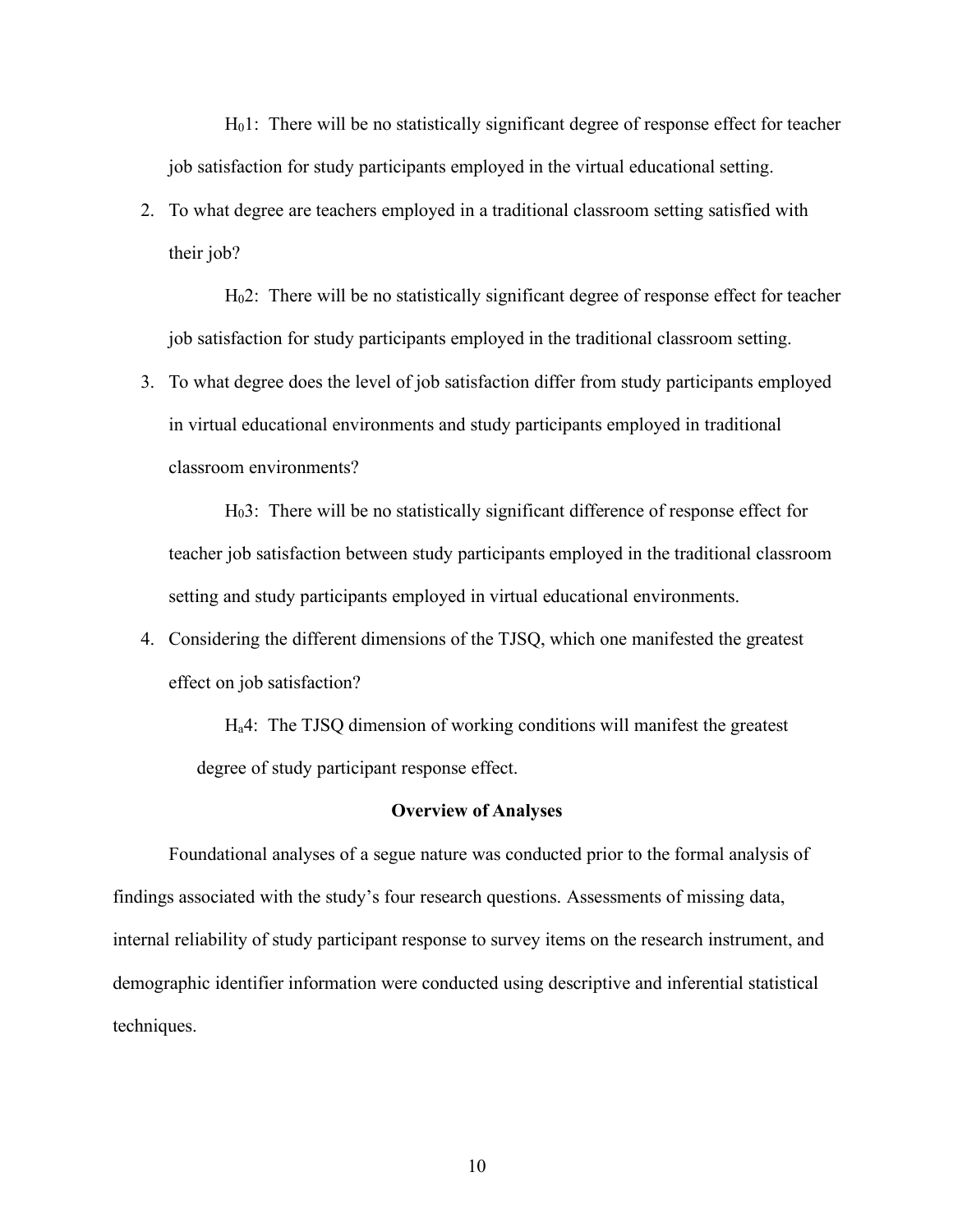Missing data were analyzed using the descriptive statistical techniques of frequency counts (*n*) and percentages (%). In the event that more than 5% of the study's response set data were deemed missing, the randomness of missing data was evaluated using Little's MCAR statistical technique. Consideration was also afforded to possible regarding data imputation procedures if the study's missing data exceeded 5%. Newman's (2014) conventions of thresholds for person-level missing data was applied to the study's assessment of person-level of missing data.

The internal reliability of study participant response to survey items on the study's research instrument was assessed using the Cronbach's alpha  $(\alpha)$  statistical technique. Although Cronbach levels of  $\alpha$  > .60 are considered adequate (Field, 2018), an alpha level of  $\alpha$  > .80 appeared attainable and appropriate considering the research instrument's standardization and professional acclaim.

Demographic identifying information was assessed using descriptive statistical techniques. Frequency counts (*n*) and percentages (%) were the primary descriptive statistical techniques employed for comparative and illustrative purposes regarding study participant demographic identifying information.

Research questions one, two and four utilized the descriptive statistical techniques of frequency counts (*n*), percentages (%), mean scores, and standard deviations (*SD*). The one sample *t* test was used for statistical significance testing purposes. The Cohen's *d* statistical technique was used to assess the magnitude of effect (effect size) of response associated with all three research questions. Sawilowsky's (2009) conventions of interpretation were used in assigning qualitative value and description to effect size numerical values (small, medium, large,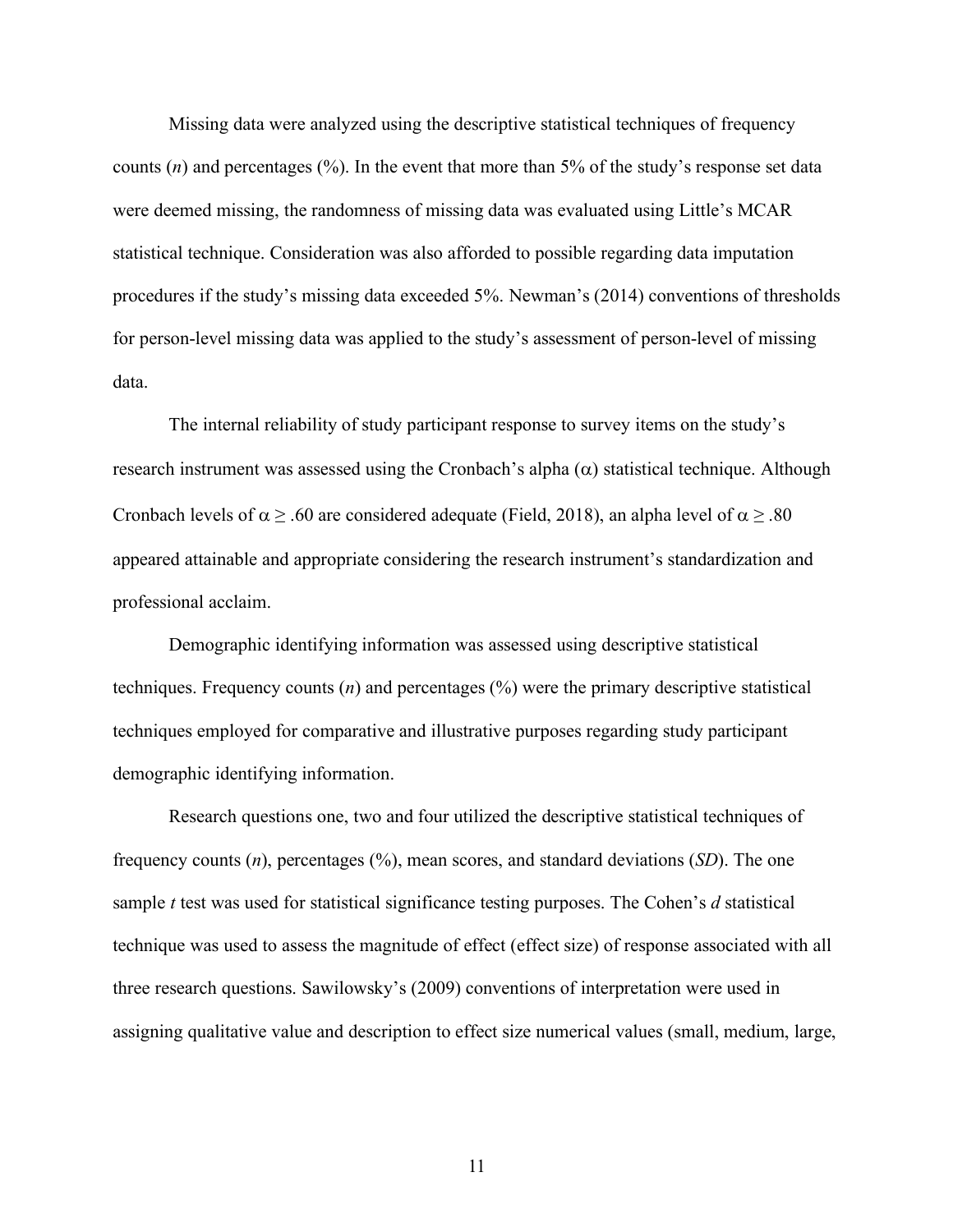very large, and huge). In research question four, the essential statistical technique used for comparative purposes was the Cohen's *d* statistical technique.

Research question three featured the use of descriptive statistical techniques of frequency counts (*n*), percentages (%), mean scores, and standard deviations (*SD*). The *t* test of independent means was used for statistical significance testing purposes in the comparison of mean scores featured in research question three. The two major assumptions associated with the use of the *t* test of independent means, homogeneity (equality) of variances and relative normality of data distribution, was assessed statistically. The assumption of homogeneity (equality) of variances was assessed using Levene's *F* statistical technique. Levene *F* values of *p* > .05 were considered satisfying of the assumption of homogeneity (equality) of variances. Skew and kurtosis values were interpreted for normality of data array assessment purposes. Skew and kurtosis values not exceeding -2.0/+ 2.0 were considered satisfying of the assumption of data distribution normality (George & Mallery, 2010).

#### **Limitations**

This study focused on teachers who work in public schools. Future research might study if there is a statistically significant difference in job satisfaction for teachers who work in a private school setting. The study took place in the middle of a global pandemic where virtual education was forced on some traditional school students and traditional school educators. Additionally, some traditional school educators were forced to work in a blended environment where they taught both in-person students as well as students watching their classes online. This study still classified teachers working in a blended environment as traditional educators. These teachers may have not been fully prepared or equipped to work in that environment. There were also some virtual school educators who had to learn online platforms with less training and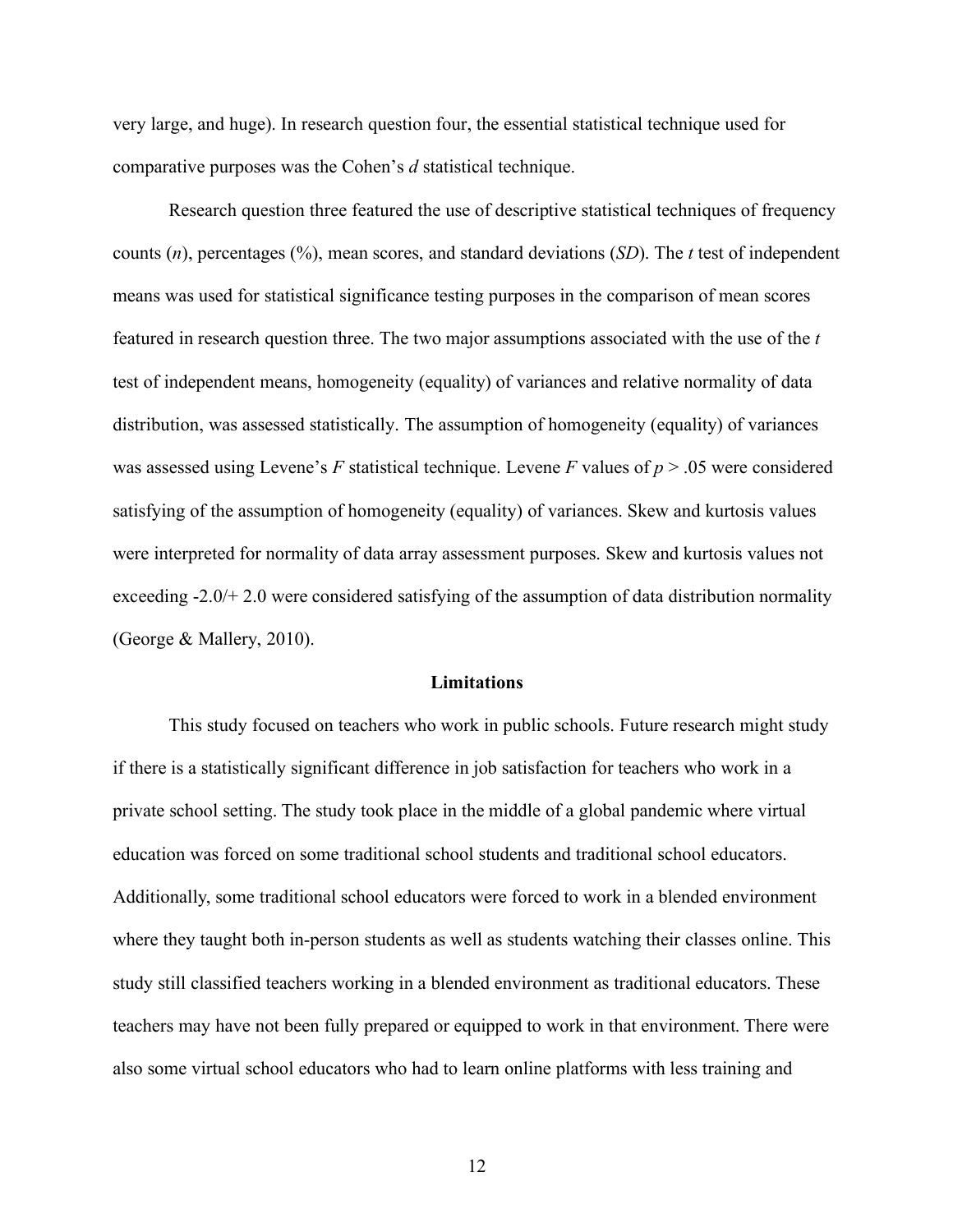preparation than would have normally been provided in any other school year. It was difficult to assess how much the added stress of the pandemic and these related challenges impacted the way teachers viewed their job satisfaction.

# **Definition of Key Terms**

The following words and phrases are key terms for the study.

- **traditional school educators**: teachers who go to a physical building and teach primarily in a face-to-face format with their students.
- **virtual school educators**: teachers who work remotely, teaching students in a setting that is not face-to-face. Their students are solely enrolled in a virtual school and do not attend in-person classes.

# **Significance**

The significance of the study was to research the influences that impact the level of teacher job satisfaction from the two different educational models. Given the growing popularity of virtual education and the ongoing struggle of high teacher turnover, this study is a relevant subject to explore. There is no shortage of research about job satisfaction in education. However, much of the research in the literature is either limited in scope or was conducted outside of the United States. This study looks to address a gap in the literature comparing job satisfaction in traditional educators to virtual educators. Future research could focus on studying the differences in job satisfaction for each educational model and if one model can adopt best practices from its competing model. Future research could also focus on comparing job satisfaction between content areas or public school versus private school teachers.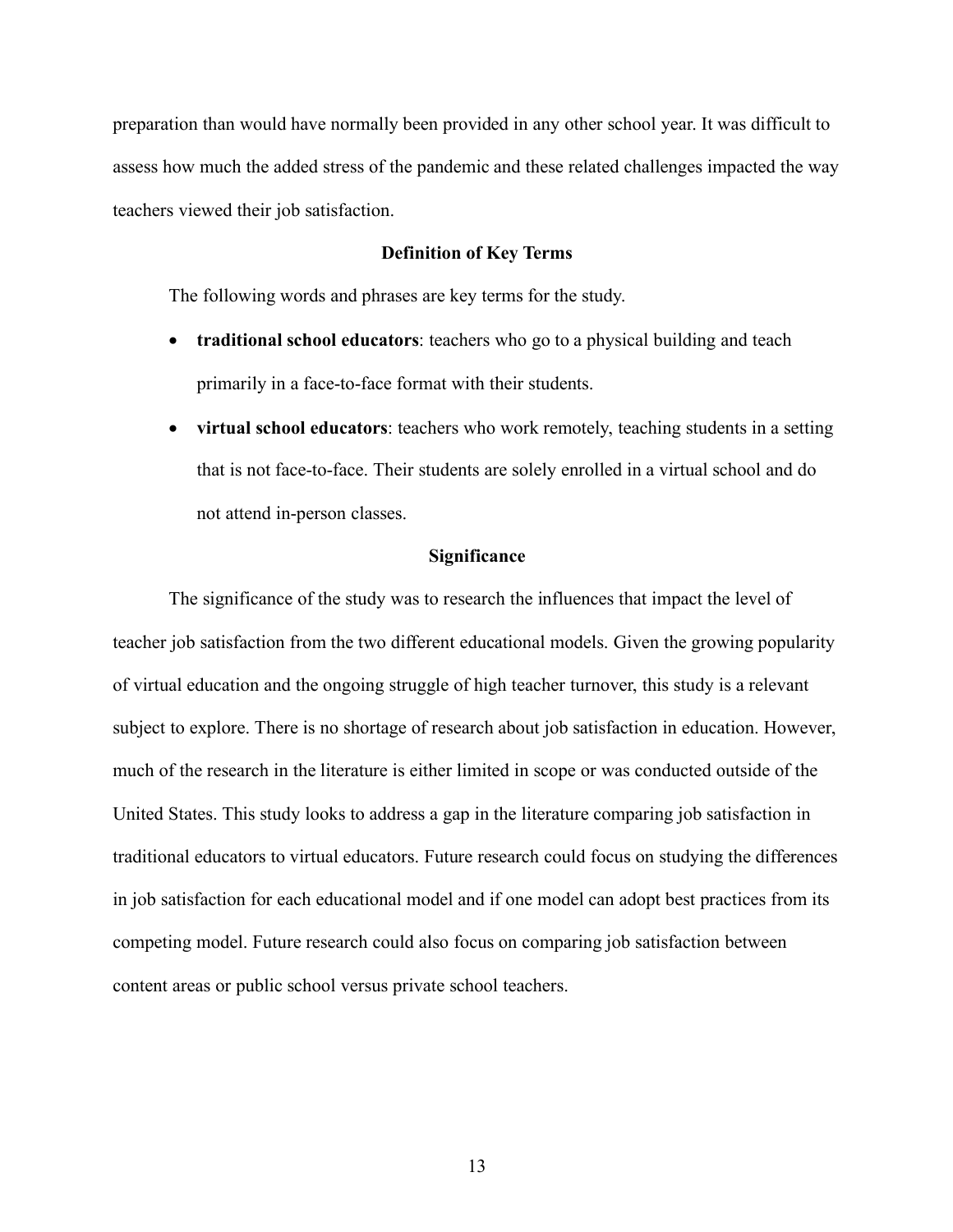#### II. REVIEW OF LITERATURE

The purpose of the study was to compare the perceptions of job satisfaction of virtual school educators to those of traditional educators in the K-12 environment. The goal of the study was to determine if there were any significant differences in educator job satisfaction between educators who teach in a traditional school and those who teach in a virtual school. The literature review of the current study addressed the general topic of job satisfaction before narrowing the focus to other studies conducted on teacher job satisfaction for both traditional and virtual educators. The review also provided studies conducted on the different elements of teacher job satisfaction addressed in the survey instrument used in the current study.

#### **Motivation Theory**

Abraham Maslow (1943) said, "Any motivated behavior…must be understood to be a channel through which many basic needs may be simultaneously expressed or satisfied" (p. 370). Maslow (1943) then outlined that psychological, safety, love, esteem, and self-actualization needs must all be met for a person to be motivated. Maslow (1943) suggested that environments where people have freedom to speak, act, learn, and defend one's self all help create a culture where individuals can have their needs met. When applied to the work environment, these environmental conditions could be related to individual job characteristics that lead to job satisfaction.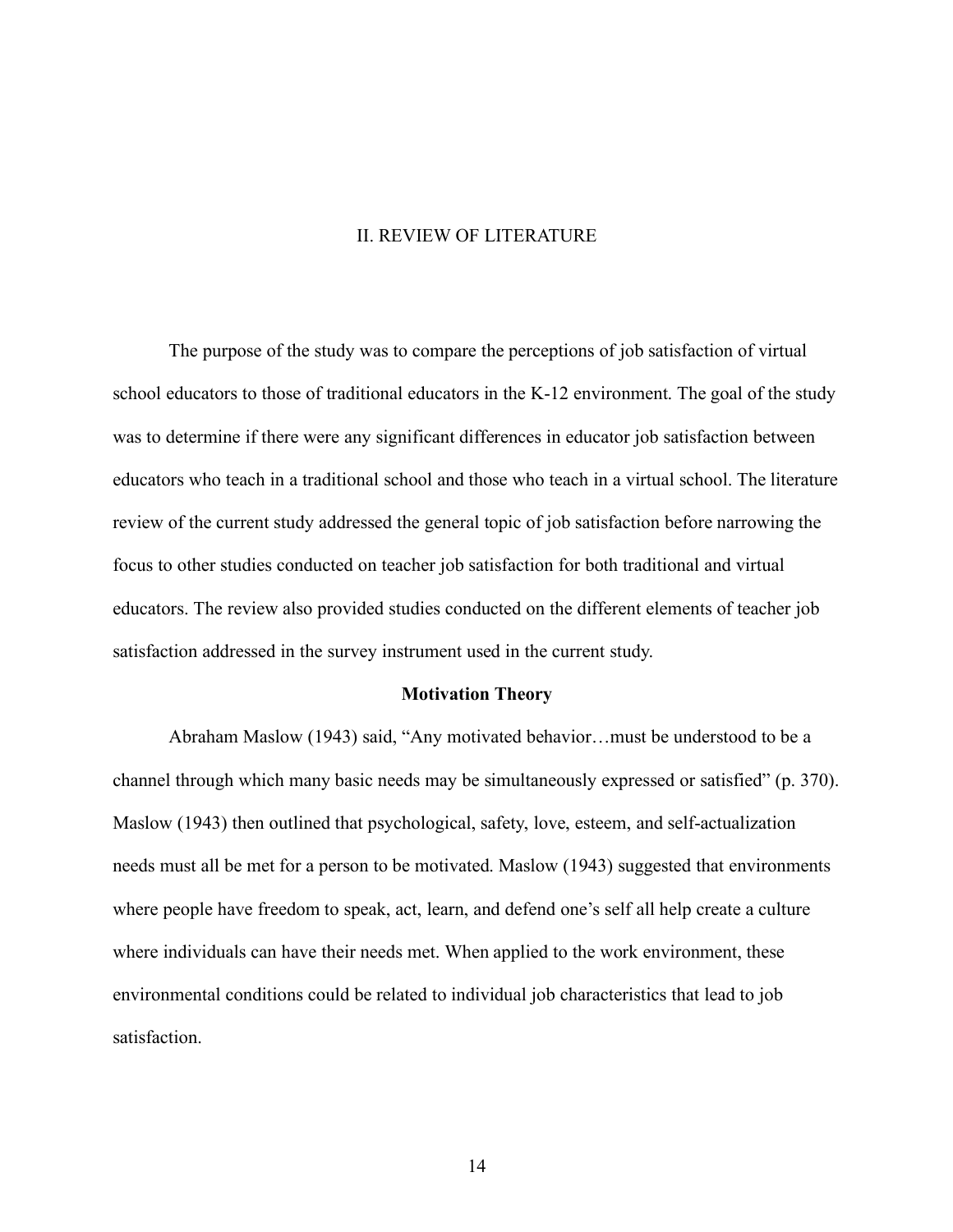According to Stewart et al. (2018), "Maslow's Hierarchy of Needs is a theory that advocates employee happiness" (p. 68). Stewart et al. (2018) connected each of the needs in Maslow's hierarchy to specific aspects of a person's job. Wages help meet psychological needs, job security and structure meet safety needs, positive work culture meets love needs, good relations with management meet esteem needs, and self-actualization can be met when employees feel like their work matches their potential (Stewart et al., 2018).

Adiele and Abraham (2013) stated, "Individual motives are usually based on needs." (p. 140). A person's needs lead them to action, and that action is what leads to satisfaction (Adiele & Abraham, 2013). Abraham Maslow's hierarchy of needs is based on this idea that people are motivated to meet their needs (Adiele & Abraham, 2013).

Adiele and Abraham studied secondary school teachers in Nigeria in 2013, focusing on how the perception of needs mentioned in Maslow's hierarchy were met and impacted teacher motivation. The study was a descriptive survey study of 500 teachers across 245 secondary schools (Adiele & Abraham, 2013). The Nigerian school teacher study showed the needs most impacted by teacher motivation were hunger, shelter, security, belongingness, love, friendship, and affection (Adiele & Abraham, 2013). Adiele and Abraham (2013) concluded that not only does teacher motivation suffer when needs are not met, but teachers may also get involved in unethical teaching practices like exam fraud in order provide for their needs.

#### **Job Satisfaction**

Wanous and Lawler (1972) said that job satisfaction is "the sum of job facet satisfaction across all facets of the job" (p. 95). Overall job satisfaction is not necessarily the same thing as an employee being satisfied with every individual aspect of their job (Wanous & Lawler, 1972). Wanous and Lawler (1972) studied nine different measures of job satisfaction and concluded that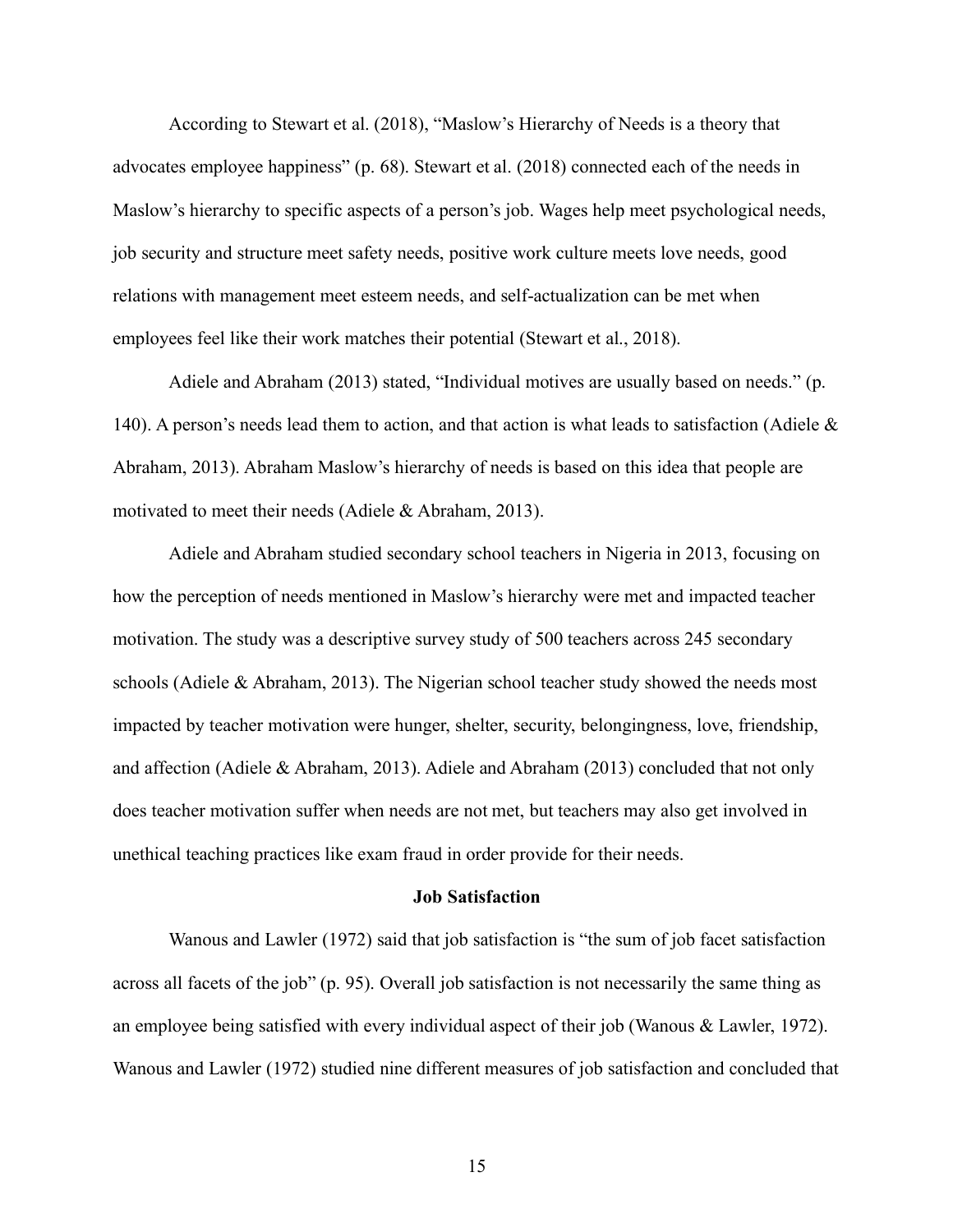what it meant for an employee to be satisfied was different in each of the equations used to measure job satisfaction. For example, some job satisfaction measures focused on fulfillment as compared to equity while other measures focused on an employee's desires as compared to their values (Wanous & Lawler, 1972).

Wanous and Lawler (1972) pointed out that job characteristics that impact job satisfaction in one instrument may not impact job satisfaction in another. Consequently, Wanous and Lawler (1972) stated, "Future attempts to integrate the research literature on satisfaction would seem to be well advised to determine if the relationship between variables like age, education, etc. and satisfaction are different when different measures of satisfaction are employed" (p. 103). The conclusion was that there is no one best way to measure job satisfaction, and the authors suggested that research in this area should consider multiple ways of measuring satisfaction while including a number of different independent and dependent variables (Wanous & Lawler, 1972).

In 2011, Sell and Cleal studied determinants of job satisfaction while considering work environment and economic factors by looking employees in 1995 and in 2000 (2011). Sell and Cleal (2011) found that while some aspects of a job increase or decrease job satisfaction, other aspects are "maintenance factors" (p. 13), which only work towards making an employee more dissatisfied with their job. Odd work positions and role conflict were factors that lowered having high job satisfaction (Sell & Cleal, 2011). Social support and information on decisions that impact the workplace were both factors that led to higher levels of job satisfaction, while employee exposure to workplace violence and low control of their work were two maintenance factors identified study (Sell & Cleal, 2011).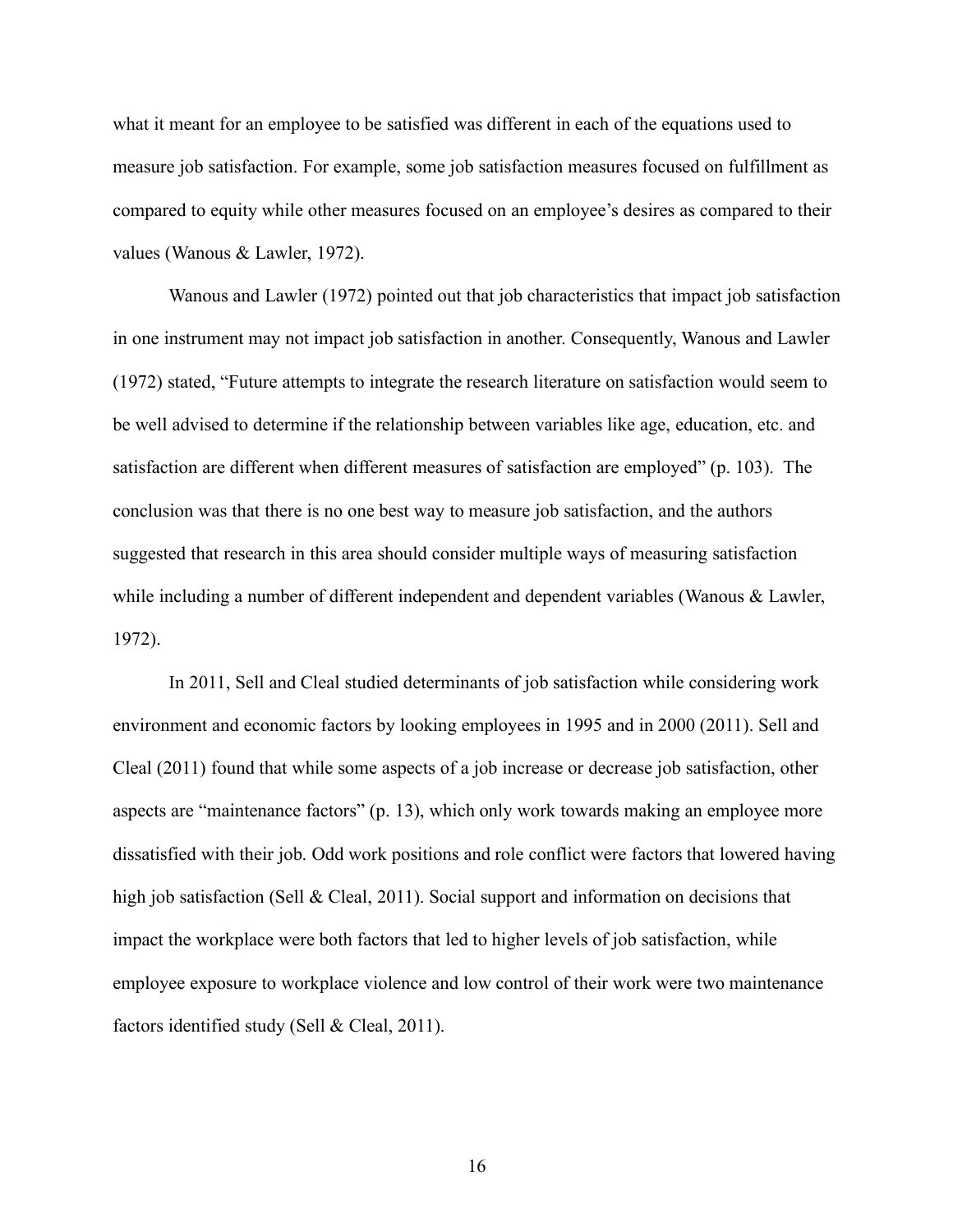In a study on job satisfaction among faculty in higher education, Stankovska, et al. (2017) defined job satisfaction as "an individual's emotional response to his or her current job condition" (p. 160). Stankovska et al. (2017) provided more informal definitions of job satisfaction such as the difference between what an employee expects and what they experience. Job satisfaction can also be defined by an employee's general attitude about their job (Stankovska et al., 2017). The study found that pay, promotion, supervision, operating procedures, and relationships with colleagues have the most significant impact on job satisfaction (Stankovska et al., 2017).

In 2019, Ward studied bank employees in the southeastern United States to see how personality traits impacted job satisfaction. The five personality traits focused on in the study were agreeableness, extraversion, conscientiousness, openness, and neuroticism (Ward, 2019). Ward's (2019) study found that no single personality trait predicted job satisfaction and, although conscientiousness was related to overall satisfaction, conscientiousness was not predictive for employees (Ward, 2019). In addition, neuroticism negatively correlated to the following aspects of the job: the work itself, achievement, supervision, and working conditions. Ward (2019) also stated, "The most notable finding, regarding personal characteristics, was that age was positively related to job satisfaction, achievement, and salary, and negatively related to supervision" (p. 70).

The teacher job satisfaction questionnaire used in the current study focused on nine different elements of a teacher's job: supervision, colleagues, working conditions, pay, responsibility, the work itself, advancement, security, and recognition (Lester, 1982). Each of these elements were used in the literature on job satisfaction in settings both in and outside of education.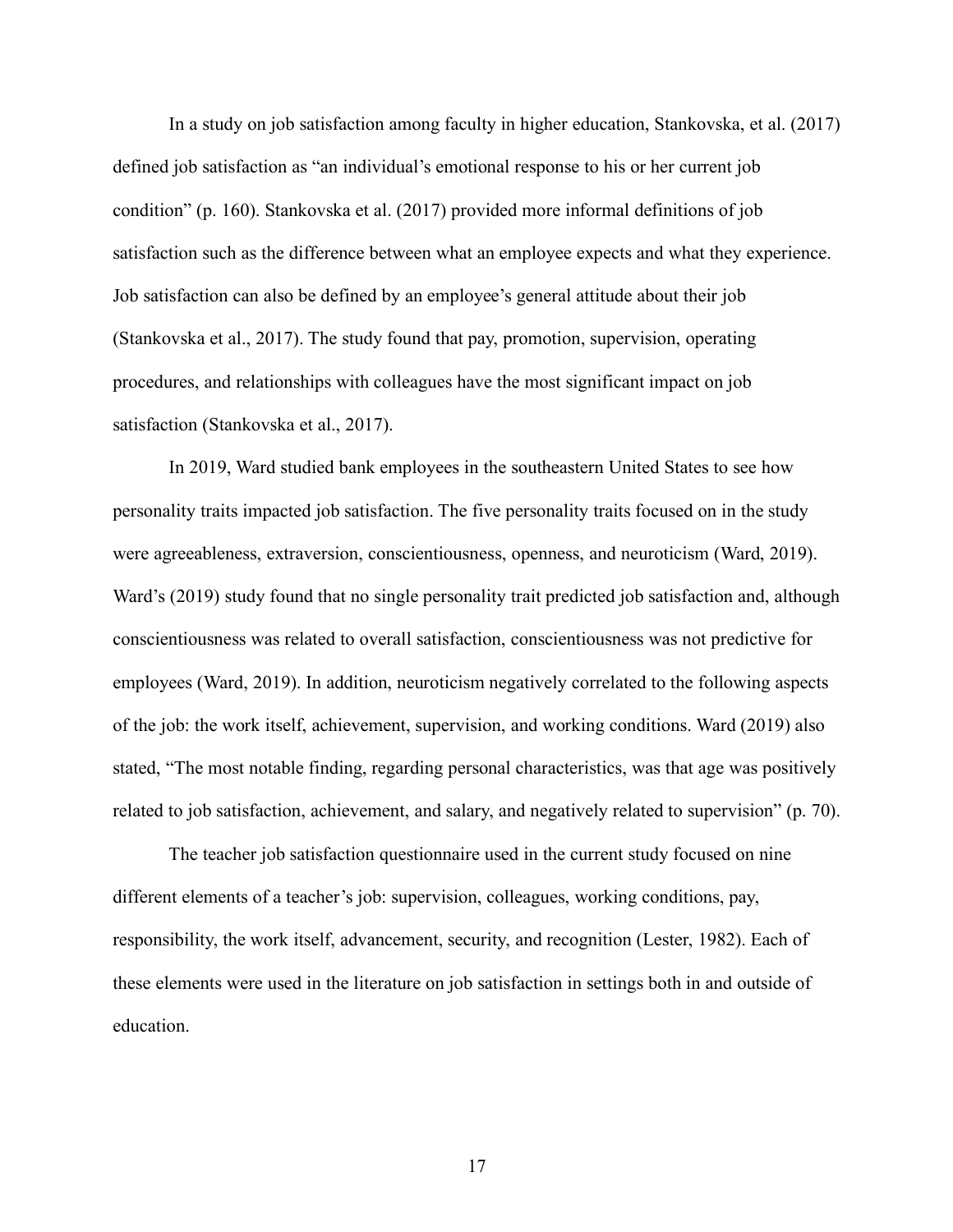### **Supervision**

In 2014, Palanski et al. studied the effect that leadership had on job behaviors. In the study over a thousand employees from large firms were surveyed (Palanski et al., 2014). The instruments measured whether supervisors were ethical or abusive. When leaders were ethical, job satisfaction was higher, employees had lower intentions of leaving the company, and employees engaged in as many job search behaviors while the opposite was true for employees who had supervisors who displayed abusive behaviors (Palanski et al., 2014). Palanski et al. (2014) showed a connection between the quality of supervisions and how employees feel about their jobs.

# **Colleagues**

When Dong et al. (2012) studied job satisfaction, one of the variables considered was the impact that coworkers have on the perceived job satisfaction of their colleagues. Dong et al. (2012) found that when an employee has low job satisfaction while the business unit has a positive perception on job satisfaction, the likelihood of employee turnover is decreased. The opposite was also true: if an employee has positive job satisfaction, their likelihood of staying at a job due to that satisfaction is decreased if the business unit is experiencing low job satisfaction (Dong et al., 2012). Dong et al. (2012) concluded, "To truly understand the job satisfactionturnover link, one must examine what is happening at the individual and unit levels over time" (p. 1373).

#### **Working Conditions**

Arun Vijay et al. (2014) investigated the quality of work life for call centers in India. Two hundred customer service representatives from four different call centers participated in the study where used an instrument known as the Work-Related Quality Work Life questionnaire was used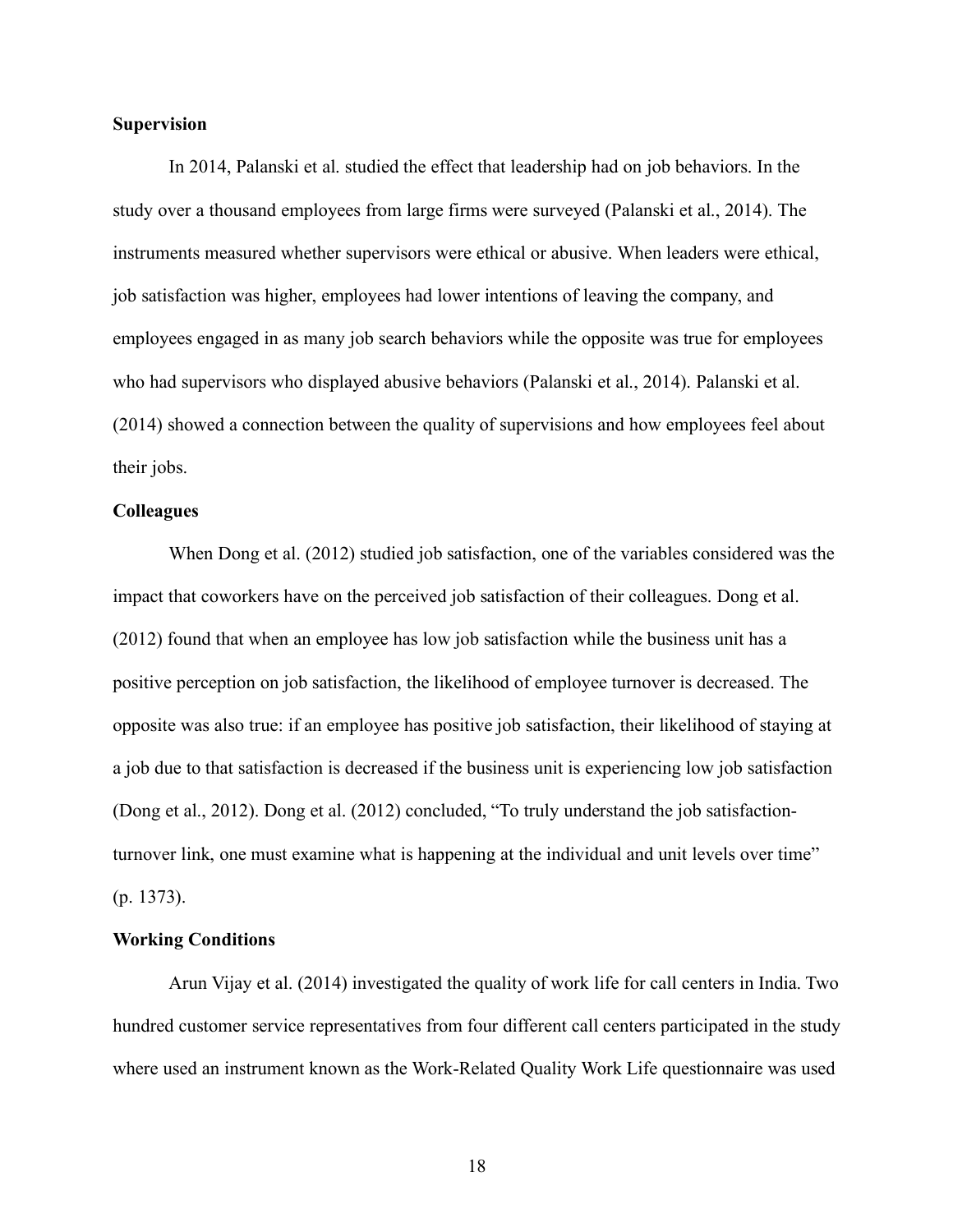(Arun Vijay et al., 2014). Among the categories studied in the questionnaire was employees' perceptions of the physical working conditions in the call centers (Arun Vijay et al., 2014). The study found that when employees were dissatisfied with the physical work conditions (including included health, safety, work hygiene, and work station setup), the outcome was a negative effect on the scores of the instrument used in the study (Arun Vijay et al., 2014).

# **Pay**

Gius (2013) studied the impact pay had on teacher job satisfaction and specifically looked at whether merit pay had any impact on public school teachers' perception of their jobs. The study found that district-level merit pay did not increase job satisfaction when compared to teachers who worked in districts that did not offer merit pay (Gius, 2013). Additionally, teachers who had merit pay opportunities were not any more likely to transfer to other districts than teachers who did not work in merit pay districts (Guis, 2013). However, teachers who had merit pay opportunities were less likely to be enthusiastic about their jobs and were more likely to leave for better paying jobs (Guis, 2013). Guis (2013) pointed out that teachers have expressed that merit pay "reduces cooperation among teachers and creates an incentive to squelch creativity and critical thought" (p. 4450), and that underperforming students influenced teachers' merit pay, which resulted in lower job satisfaction. Guis (2013) indicated that when teacher job satisfaction is studied using only districts that offer merit pay, teachers who received merit pay had higher job satisfaction than those who did not receive merit pay.

# **Responsibility**

In 2011, Kwan studied the job responsibilities of vice principals in Hong Kong. Over 300 vice principals participated in the study where Kwan (2011) found that two aspects of job responsibilities had an impact on the vice principals' job satisfaction: (1) leader and teacher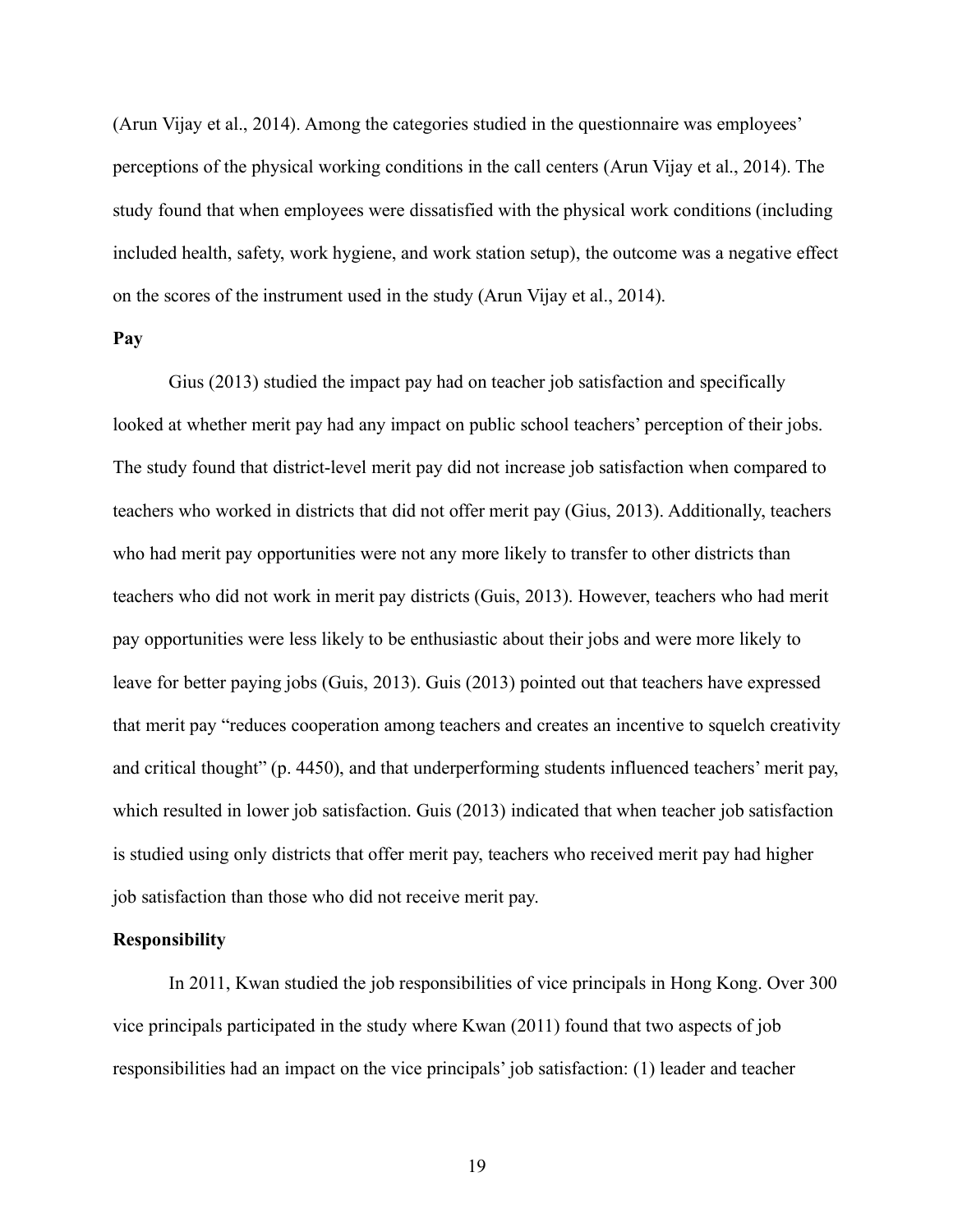growth and development and (2) strategic direction and policy environment. Due to limited professional development opportunities and the need for vice principals to engage in development on their own time, the vice principals who really wanted to learn found that attending professional development made their jobs more satisfying (Kwan, 2011).

#### **The Work Itself**

Antony and Elangkumaran (2014) studied the impact intrinsic factors had on job satisfaction in Sri Lanka. Intrinsic factors included dimensions such as achievement, recognition, advancement, responsibility, and the work itself (Antony & Elangkumaran, 2014). Antony and Elangkumaran (2014) found that while the staff at the institution that was studied were not satisfied with their jobs, intrinsic factors and job satisfaction were positively correlated. When the researchers conducted variable analysis, the findings indicated that recognition and the work itself had a significant impact on job satisfaction (Antony & Elangkumarn, 2014).

## **Advancement**

In another study, Ballaro and Meade (2021) researched job satisfaction among forensic scientists in the southern United States. The study focused on employees in the public sector and used the Minnesota Satisfaction Questionnaire to quantify job satisfaction (Ballaro & Meade, 2021). Opportunities for advancement on the job was one of two top factors that led to dissatisfaction for these scientists (Ballaro & Meade, 2021). The findings suggested that organizational leaders should develop programs that help employees develop their skills and create opportunities for advancement in a way that would help prevent turnover and increase job satisfaction (Ballaro & Meade, 2021).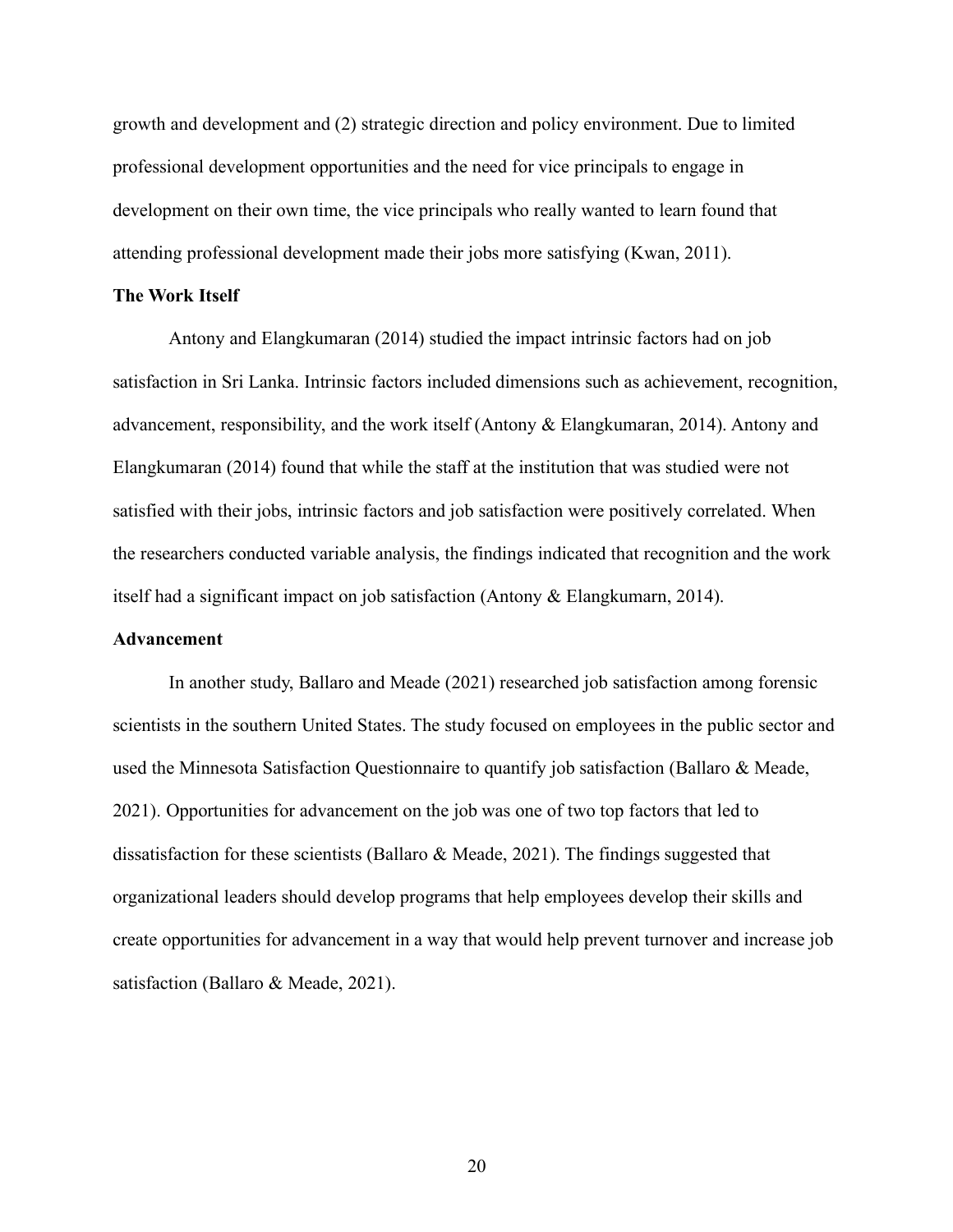# **Security**

Wilczynska, Batorski, and Sellens (2016) researched the impact that job security had on job satisfaction for workers in Poland. At the time of the study, Poland had the largest percentage of temporary workers in Europe, making it a relevant element to study among Polish workers (Wilczynska et al., 2016). The study rejected the hypothesis that job security would have a positive impact on job satisfaction regardless of the type of contract the employee had; however, even though the hypothesis was rejected, Wilczynska et al. (2016) concluded that "emphasis should be put on the security dimension" (p. 653) since a majority of workers had financial insecurity.

# **Recognition**

In a literature review study Zeb et al. (2014) stated that "recognition is the sense which is given to an individual for being a valued person of an organization" (p. 296). Zeb et al. (2014) reviewed the literature on four theories of motivation and concluded that the literature suggested a "significant relationship" (p. 304) exists between reward, recognition, and job satisfaction. The study recommended that job satisfaction be tied to rewards and recognition as that would help employees be more engaged with their work (Zeb et al., 2014). According to the study, rewards and recognition could include salary increases, promotions, and appreciation (Zeb et al., 2014).

#### **Virtual Education**

Virtual education options have grown, in part, because of the increased equity and lowcost opportunities virtual education provides when compared to traditional classroom education (Heissel, 2016). North Carolina's virtual public school option allows students in rural parts of the state an opportunity to take classes that would not be available without the virtual option (Heissel, 2016). However, when Heissel (2016) studied performance of virtual school students in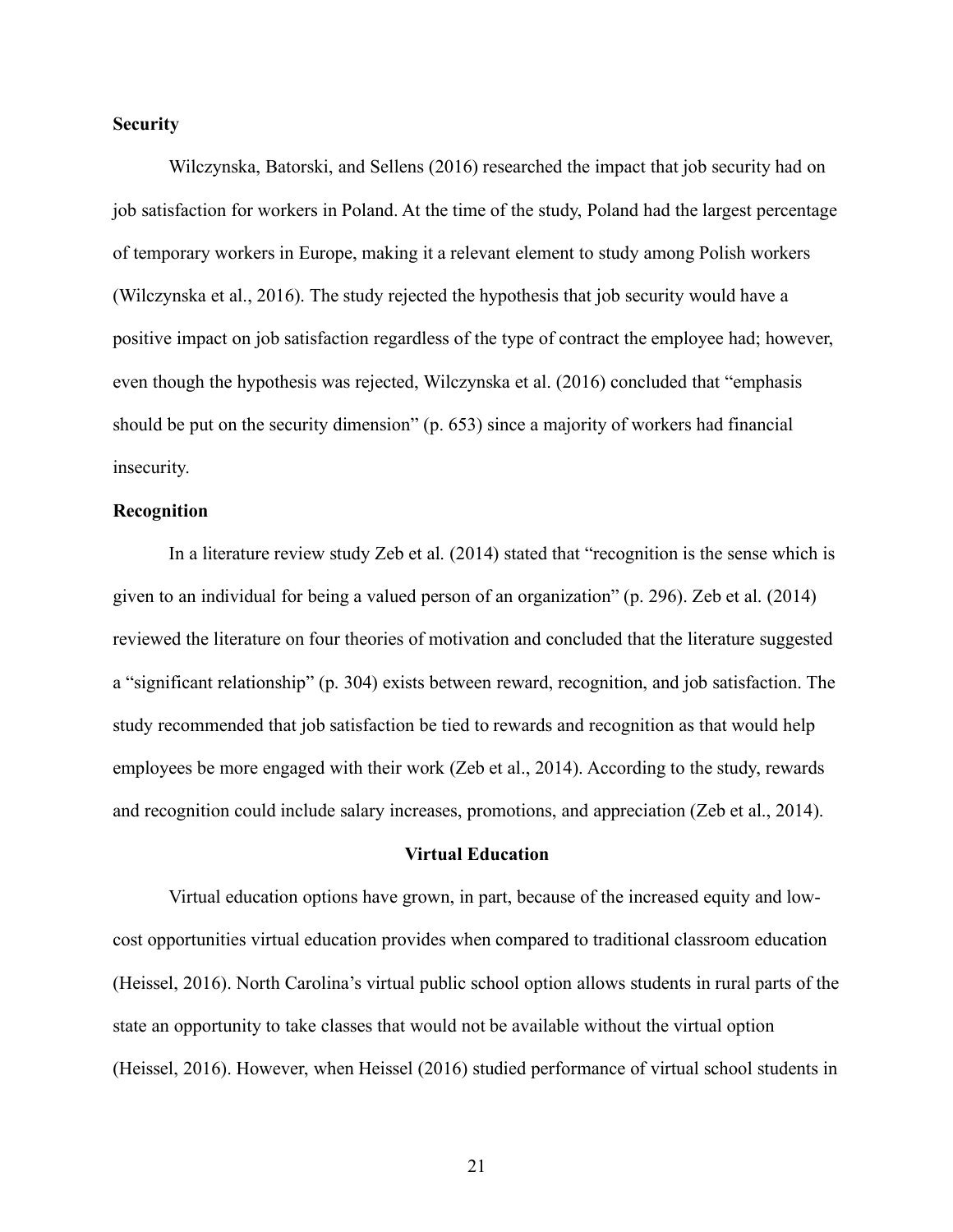Algebra 1 as compared to traditional students taking the same course, the virtual students did not perform as well as their traditional counterparts.

In 2012, Natale and Cook studied the role of state education agencies in Alabama, Florida, and Idaho. Those three states were chosen due to their extensive K-12 virtual learning programs (Natale & Cook, 2012). Natale and Cook (2012) found that the virtual world was largely unregulated and always changing. One reason for such a dynamic was that state education departments did not have jurisdiction over some of the aspects of the K-12 virtual environment (Natale & Cook, 2012). Due to the growth of public, private, and for-profit schools that offer virtual options, collecting data on the exact number of students and performance was difficult (Natale & Cook, 2012). Factors leading to future growth in virtual education included an increase in blended learning, political advocacy, more commercial K-12 virtual learning companies being created, and lower state education budgets (Natale & Cook, 2012).

Natale and Cook (2012) defined blended learning as the combination of distance learning and students who learn in an online environment while also having a teacher present in person, further stating that "blended learning is often seen as the best of both possible worlds" (p. 539). Political advocacy groups have also recommended the use of virtual learning for initiatives such as lifting caps on class sizes, removing restrictions on budgets for online and blended environments, and not putting a limit on the number of credits students can take (Natale & Cook, 2012). Natale and Cook pointed out that companies getting into the virtual education market can do so while offering any number of services including delivery and management systems, student information systems, web conferencing, and instructional services. Although the factors for growth in virtual education were present, Natale and Cook also noted that there were some factors that limited virtual education growth. Those factors included student learning styles that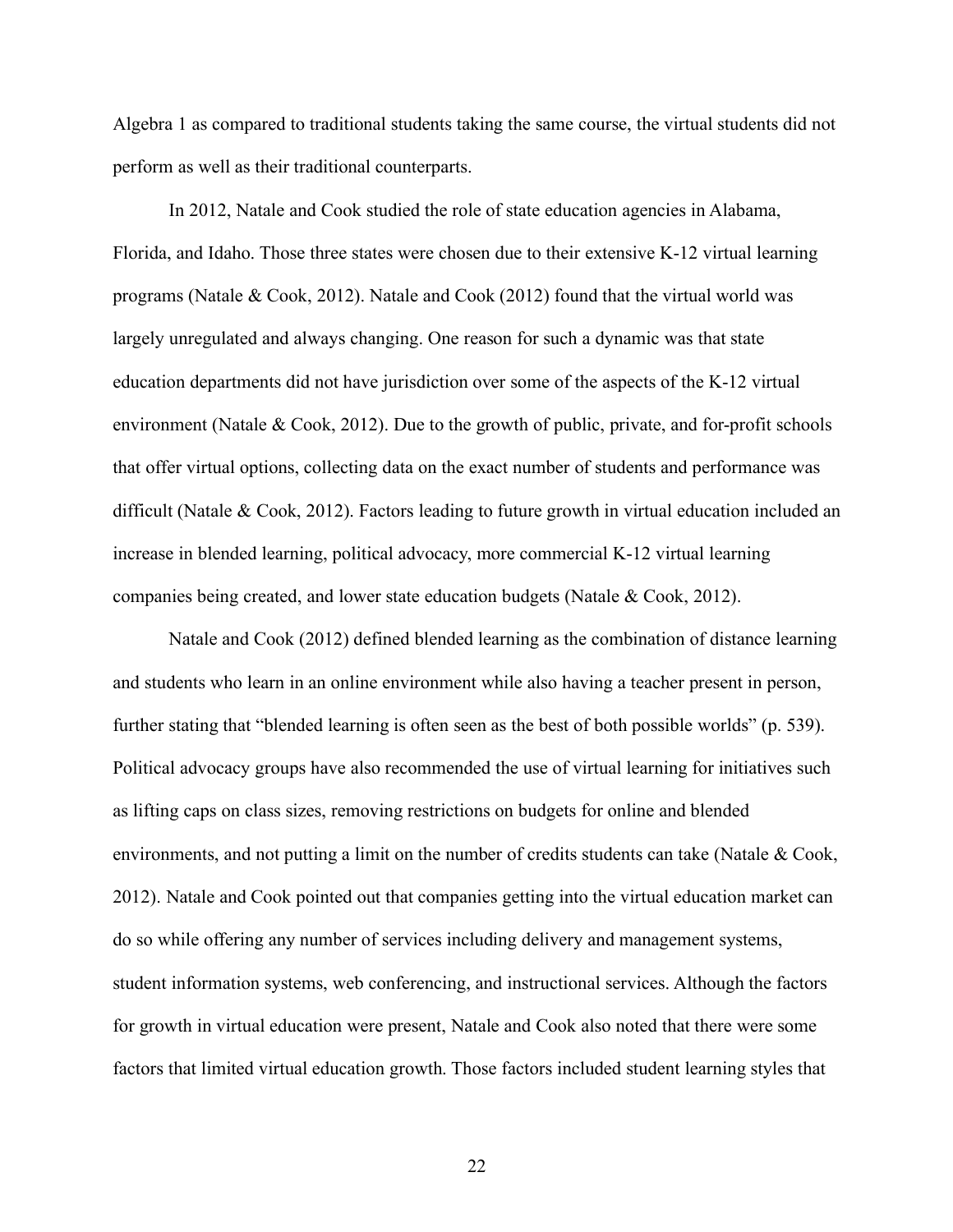may not be a fit for virtual school and the lack of technological resources in rural areas (Natale & Cook, 2012).

The three states Natale and Cook (2012) studied had different virtual school programs set up for the students in their states. For example, in Alabama, nearly all of the virtual schooling happens through the state virtual school (Natale & Cook, 2012). At the time of the study, Florida had the nation's largest and oldest public online course provider, and Idaho had the fifth largest state virtual school by course enrollments (Natale & Cook, 2012). Idaho also boasted seven statewide full-time virtual charter schools as well as a state distance learning academy (Natale & Cook, 2012).

In the study, Natale and Cook (2012) found that state agencies need to have more regulatory and policy oversight over virtual schools to help create and maintain public trust. As virtual schools continue to grow, particularly district-based programs and virtual charter schools, states will have to focus on learning activities, teacher qualifications, and student learning outcomes (Natale & Cook, 2012).

Despite the challenges, Searson et al. (2011) stated that virtual education could create an entirely new frontier in education.

There are many possibilities where virtual education could allow us to *reimagine* schools, and we must continue to explore emerging ideas such as incorporation of mobile devices, integration of informal learning models such as gaming, and incorporation of hybrid learning environments. (p. 367)

To capitalize on the opportunities virtual education may provide, Searson et al. (2011) suggested the following: policy makers should hold meetings to create policies to guide virtual school practice and pedagogy, the public and private sectors need to research best practices in the field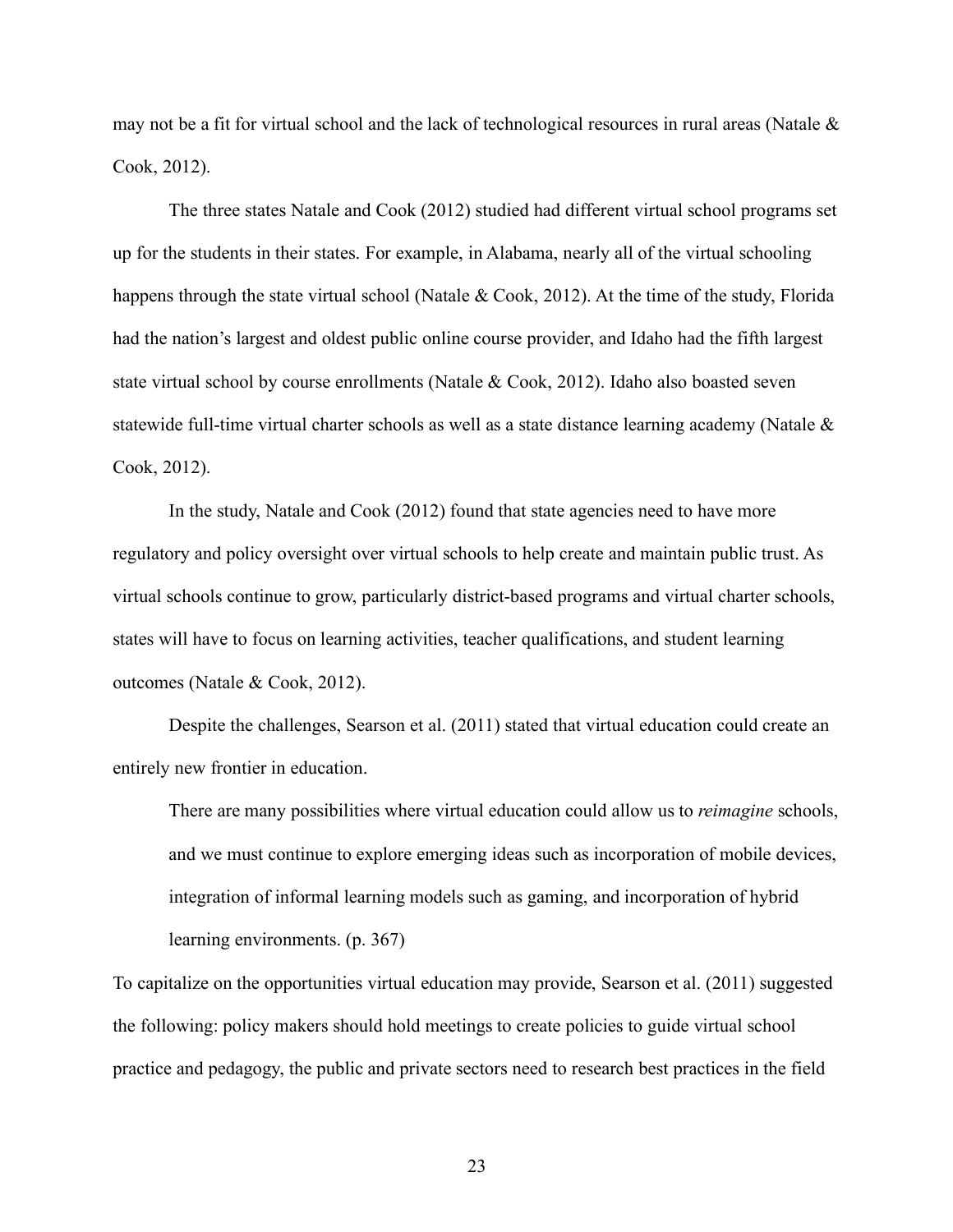of virtual education, teacher education programs should incorporate virtual education experiences into their curriculum, and virtual school educators and providers must put students and their needs first.

### **Teacher Job Satisfaction**

Kasalak and Dagyar (2020) conducted research to see if there was a relationship between the self-efficacy of teachers and their job satisfaction, hypothesizing that there would be a positive relationship between teacher self-efficacy and job satisfaction. Kasalak and Dagyar (2020) used the Teaching and Learning International Survey (TALIS) and data from teachers in 50 different countries. Due to the number of countries included in the study, Kasalak & Dagyar (2020) also hypothesized that teachers in countries with more individualist cultures would have higher self-efficacy and job satisfaction scores when compared to teachers in countries with collectivist cultures.

After comparing TALIS scores in 2008, 2013, and 2018, Kasalak and Dagyar (2020) suggested that a teacher's self-efficacy had a positive relationship with their job satisfaction. The study could not, however, suggest that the culture of the country a teacher works in had an impact on their scores (Kasalak & Dagyar, 2020). Kasalak & Dagyar concluded that as teacher self-efficacy goes up, the more satisfied teachers will be with their job.

In 2019, Admiraal et al. studied the connection between the job satisfaction of veteran teachers (defined as those who were at least 55 years of age) in the Netherlands by seeing if the relationship they had with their students impacted how satisfied they were with their job (2019). Admiraal et al. (2019) used a Dutch version of the Questionnaire on Teacher Interaction to quantify how teachers viewed their relationships with their students and the Dutch Job Satisfaction Index to measure the teachers' job satisfaction (Admiraal et al., 2019).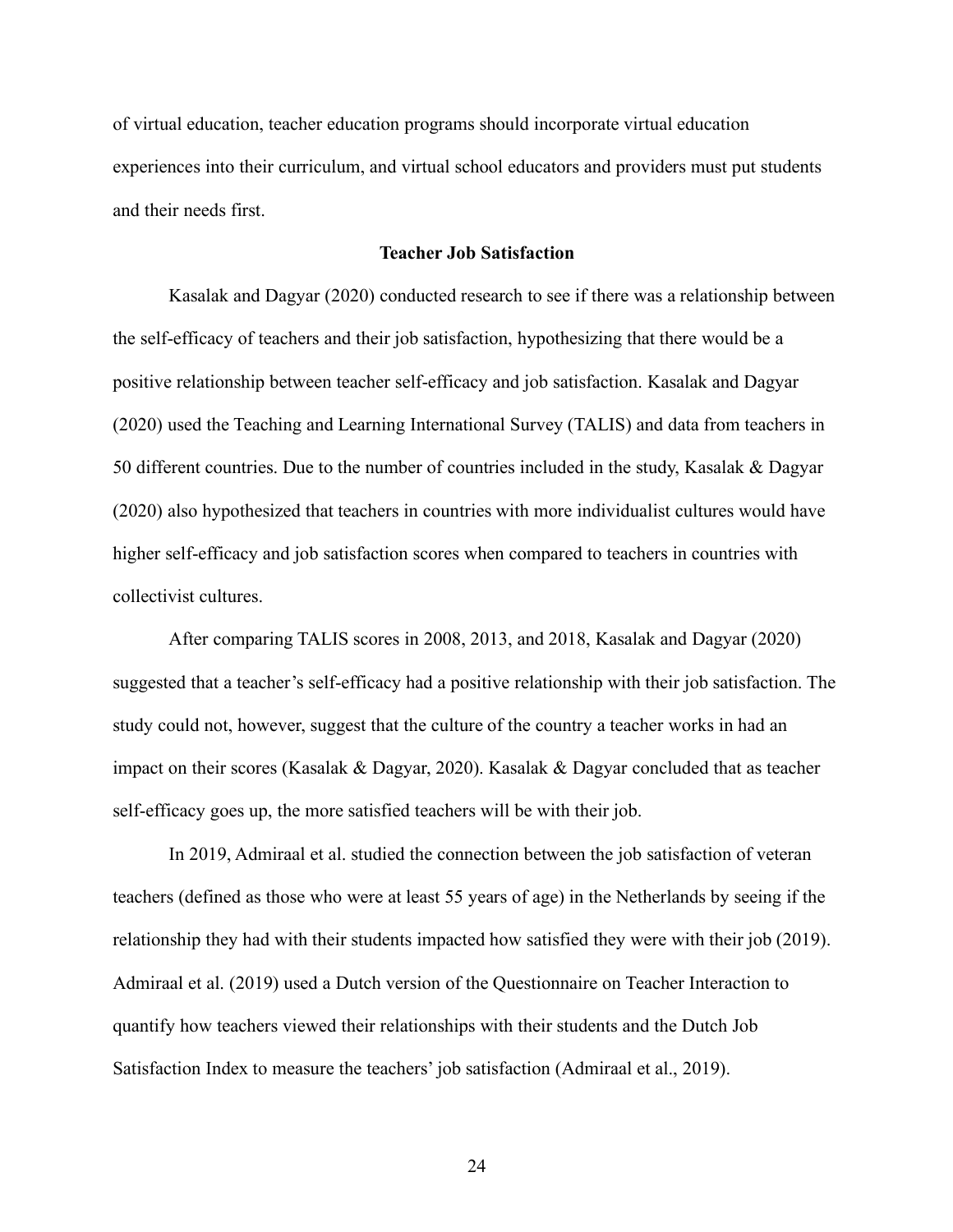Admiraal et al. (2019) defined four different types of veteran teachers: positive overestimators, positive under-estimators, negative under-estimators, and negative realists. While the researchers did not suggest that interpersonal relationships between teachers and students is the only attribute that impacts teacher job satisfaction, the researchers did offer various types of coaching and training to help teachers become better at building relationships with their students so that they can increase the satisfaction they have with their job (Admiraal et al., 2019).

Researchers in Turkey conducted a study that tried to find a link between teacher motivation and job satisfaction (Yildiz & Kilic, 2021). The study participants included 406 elementary school teachers from various schools in eastern Turkey and used the Multidimensional Work Motivation Scale and the Minnesota Job Satisfaction Scale to quantify their findings (Yildiz & Kilic, 2021). The job satisfaction instrument divided teacher satisfaction into two dimensions: internal and external satisfaction, where internal satisfaction came from factors that were internal to the teacher, and external satisfaction came from factors that were external in the teacher's environment (Yildiz & Kilic, 2021).

Yildiz and Kilic (2021) found that motivation was negatively correlated with external satisfaction while intrinsic motivation was positively correlated with both internal and external job satisfaction. When looking solely at the job satisfaction scores, the researchers observed that teachers had higher internal satisfaction scores than they did external satisfaction (Yildiz & Kilic, 2021).

In 2020, Aytac conducted another study in Turkey that compiled data from other studies on teacher job satisfaction from 1990 to 2019. Aytac's (2020) meta-analysis study compared the job satisfaction of public school teachers to that of private school teachers. The study found "a statistically significant moderate effect size…in favor of teachers working in private schools"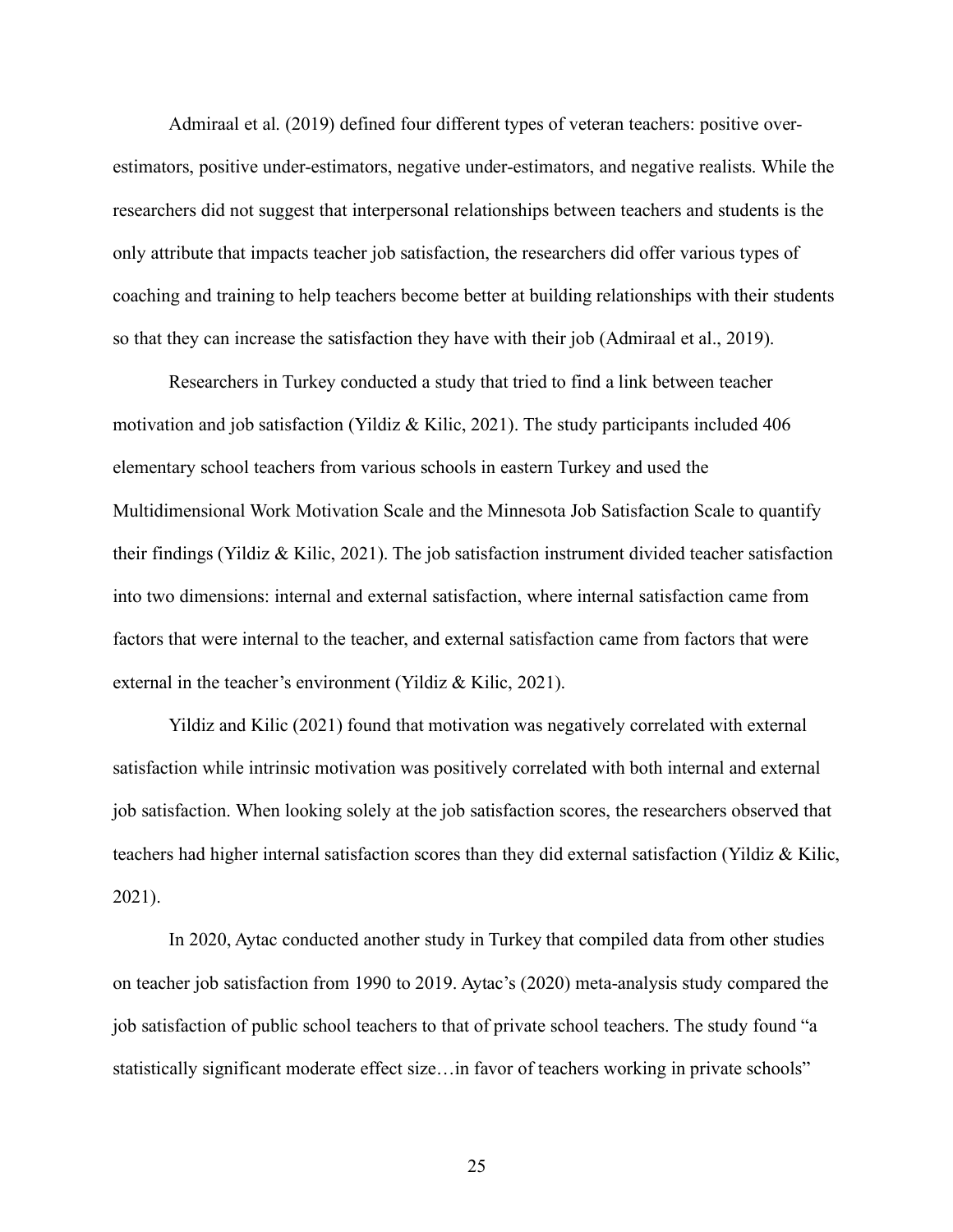(Aytac, p. 189, 2020). Aytac suggested that part of the explanation for the finding was that a large number of teachers in the private sector were new to the profession, and their lack of time working in the field may have led to higher job satisfaction scores. Other studies Aytac (2020) analyzed suggested that private school teachers have better working conditions, which led to higher job satisfaction.

Overall, Avtac (2020) found that high student-to-teacher ratios, ineffective evaluation processes, and minimal reward systems were the factors that led to low teacher job satisfaction. Conversely, teachers involved in professional development opportunities had higher selfefficacy, which led to higher job satisfaction scores (Aytac, 2020). Other factors such as a school's organizational climate, teacher autonomy, instructional leadership, administrative support, and school resources were identified as factors that contribute to teacher job satisfaction (Aytac, 2020).

In 2021, Rachmawati and Suyanto studied teachers in Indonesia to see if there was a relationship between the managerial competency of school principals and teacher job satisfaction and work commitment. The study had a sample of 77 private junior high teachers in Yogyakarta, Indonesia (Rachmawati & Suyanto, 2021). Rachmawati and Suyanto believed that when teachers are satisfied with their work environment, both the quality of the teaching increases as well as the teacher's commitment to work.

Rachmawati and Suyanto (2021) found that the conceptual competency of a principal did not influence the job satisfaction of teachers; however, the interpersonal competency of a principal did have a positive influence on the job satisfaction of teachers. Additionally, the technical competency of principals also had a positive influence on the job satisfaction of teachers and that work commitment itself also had a positive influence (Rachmawati and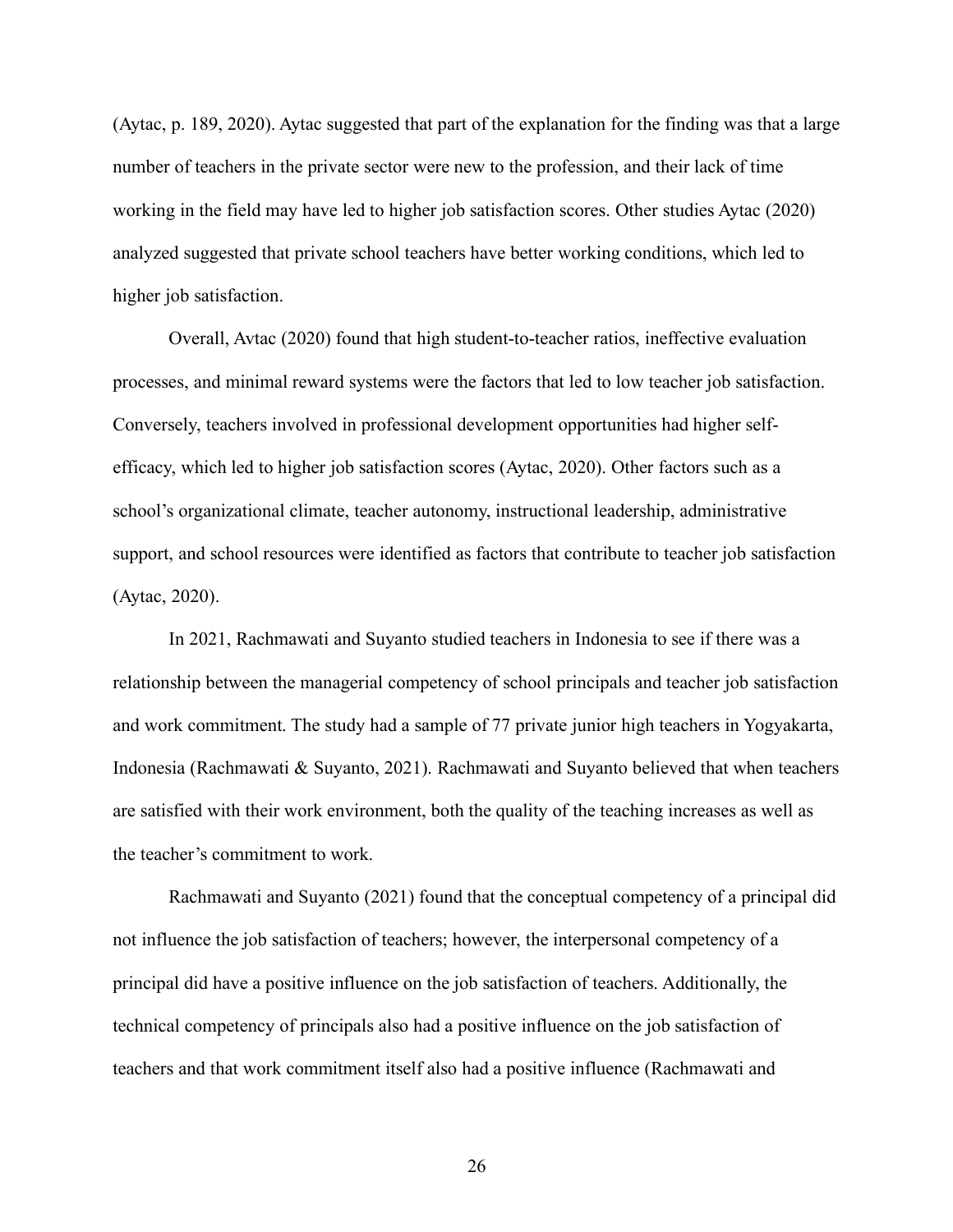Suyanto, 2021). Rachmawati and Suyanto suggested that policymakers consider the interpersonal and technical competencies of principals to help improve teacher performance (2021).

Blömeke et al. (2021) looked at teacher satisfaction as it related to how innovative their school was. In the study, Blömeke et al. focused on schools that have a climate of innovation as opposed to innovative individual teacher were at a given school. Over 150,000 teachers, over 9,000 lower-secondary schools, and 48 different countries were used in the study (Blömeke et al., 2021). Blömeke et al. found that schools with more innovation had better results on teacher collaboration, teachers being able to teach skills across different curriculums, and the satisfaction levels of teachers. The researchers also found that when schools are more innovative, teachers are more likely to report higher job satisfaction (Blömeke et al., 2021).

In 2020, Safari studied the relationship between burnout and teacher job satisfaction for teachers in Iran who taught English as a foreign language. Safari (2021) stated that burnout and job satisfaction are related because burnout decreases their job satisfaction leading absence and carelessness as a result. Safari (2020) also pointed out that job conditions and job satisfaction promote health and life satisfaction. Safari studied 159 teachers from both universities and schools. The satisfaction instrument used focused on the six dimensions of the job itself: pay, promotion, supervision, working conditions, and organization as a whole (Safari, 2020). Safari found that when a teacher's emotional exhaustion increased, their job satisfaction decreased. Deeper analysis showed that working conditions were the one variable of job satisfaction that had a statistically significant difference that lowered job satisfaction while other variables in the job satisfaction questionnaire did not have an impact on satisfaction (Safari, 2020).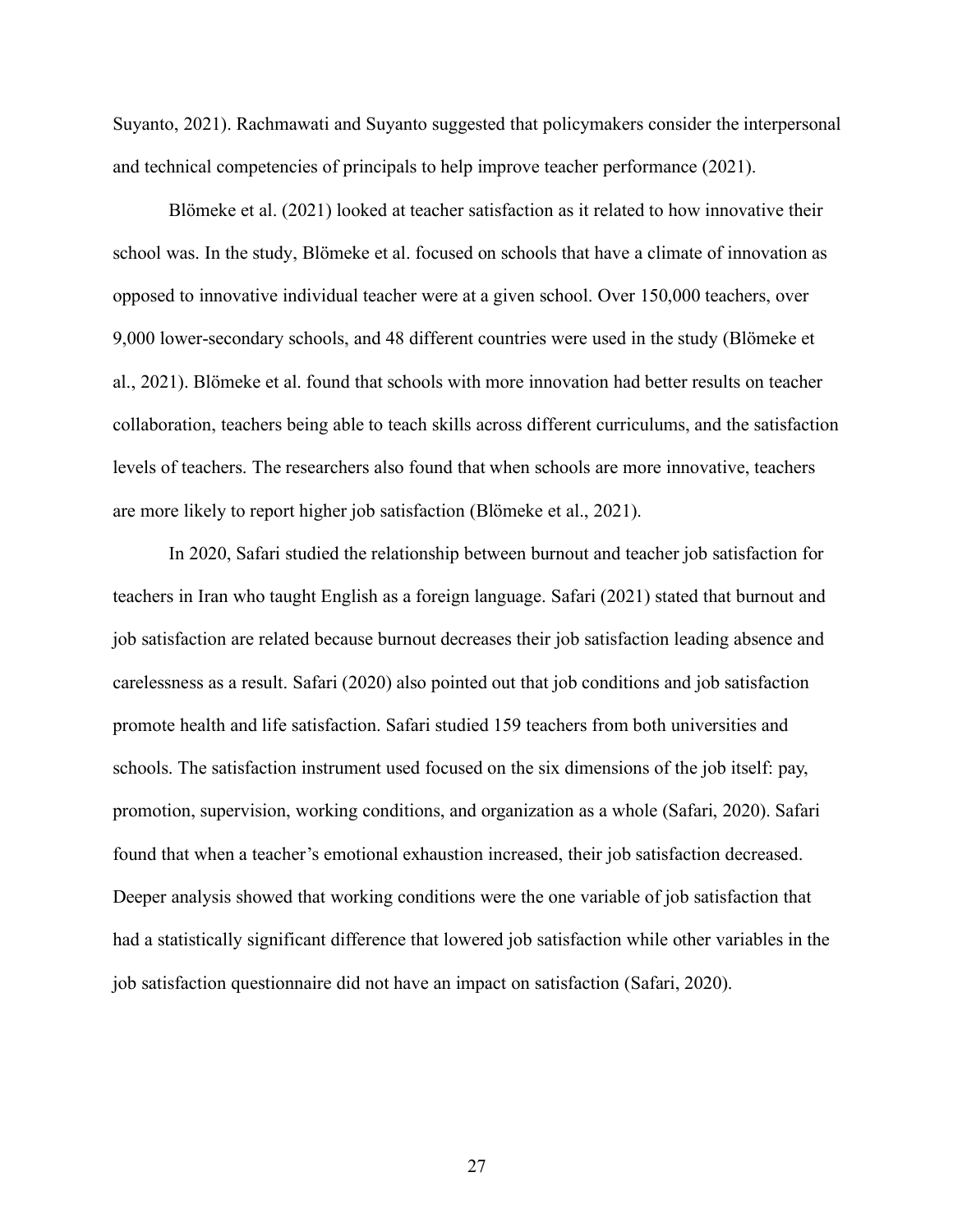#### **Virtual School Job Satisfaction**

Roch and Montague (2021) specifically studied the job satisfaction of K-12 virtual school teachers using data from the 2015-2016 National Teacher and Principal Survey where responses from 28,150 teachers were used. Only 1% of the 28,150 teacher responses came from virtual school instructors (Roch & Montague, 2021).

Without controlling for any variables, Roch and Montague (2021) found that online teachers had greater job satisfaction than traditional teachers. When controlling for certain demographic characteristics, the study also found that online teachers who have worked for three years or less, male teachers, those with undergraduate education degrees, married, and part-time teachers had higher job satisfaction than those same demographics working in a brick-and-mortar environment (Roch & Montague, 2021). The one demographic that showed lower job satisfaction was for online teachers with master's degrees or those who held alternative certification (Roch & Montague, 2021). Note that when the study controlled for school characteristics, online teachers still had higher job satisfaction levels (Roch & Montague, 2021).

Mahmood et al. (2021) studied the job satisfaction of teachers who had to telework during the COVID-19 pandemic in Europe. Mahmood et al. (2021) found that the definition of teleworking is not precise and does not include a consensus on what comprises teleworking; however, due to changes in the culture of work and the unexpected conditions of the outbreak of COVID-19 in December of 2019, teleworking has become more of a reality in all industries. In the world of education, teachers and students had to adapt to remote learning from one day to the next because of the pandemic, and that both the sudden change to remote learning and the level of experience working a distance learning environment was not the same for all teachers and students (Mahmood et al., 2021).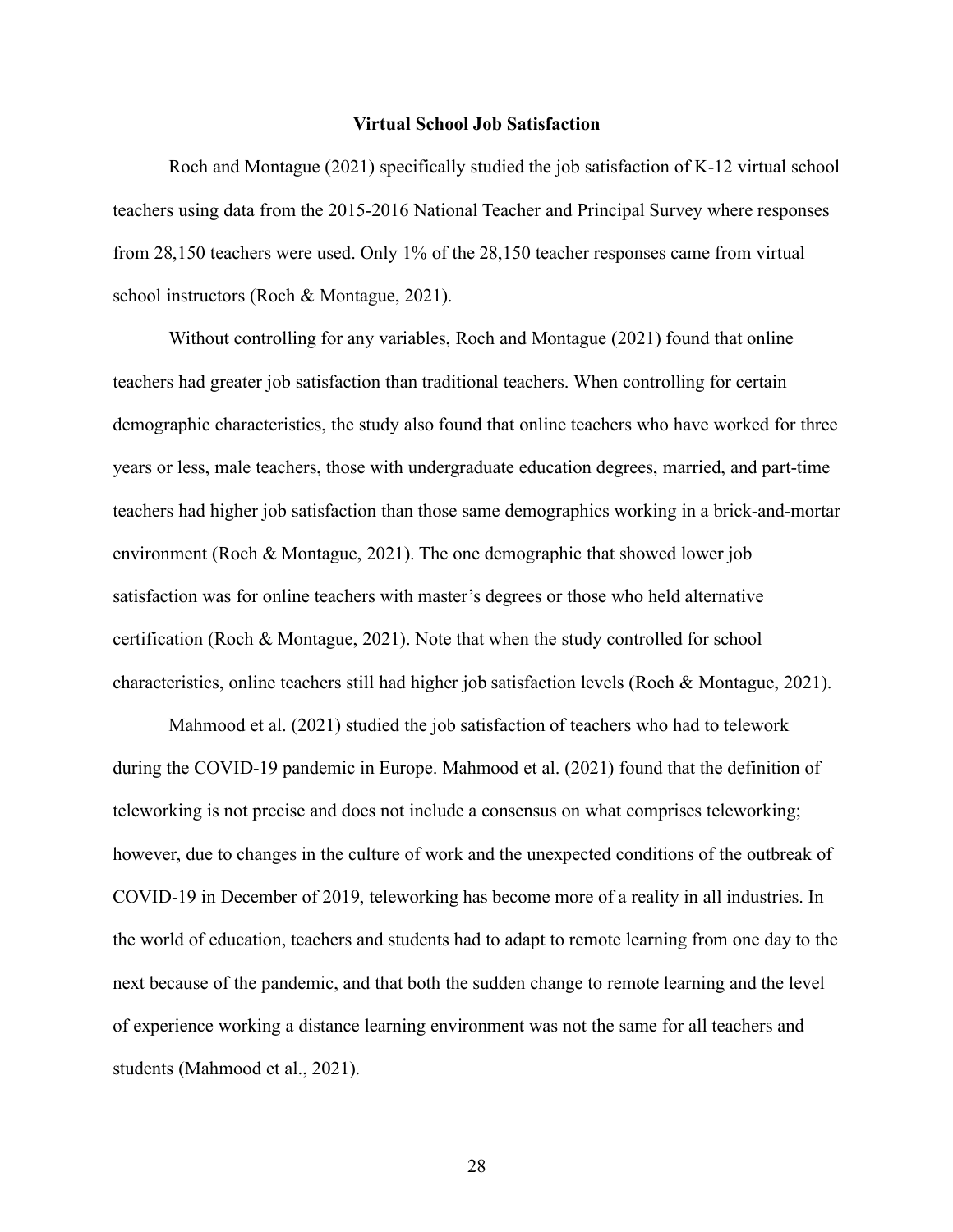Mahmood et al. (2021) used Eurfound's COVID-19 Working and Living Survey during three different time periods. The first round was conducted when most of Europe was in its first lockdown, the second round was conducted when places were starting to reopen, and the third round was conducted nearly a year after the pandemic began, and different countries had different policies in regard to how open their societies were (Mahmood et al., 2021). Their study sampled teachers who had not worked remotely before the start of the pandemic (Mahmood et al., 2021). Mahmood et al. found that the job satisfaction of teachers who had to work remotely during the pandemic decreased as a result of the increased job demands teachers experienced (Mahmood et al., 2021). However, the access these teachers had to resources to do their job did help to increase job satisfaction (Mahmood et al., 2020).

Another study conducted during the COVID-19 pandemic by Suganya and Sankareshwari (2020) studied job satisfaction and teaching online for higher secondary school teachers during the pandemic. Suganya and Sankareshwari (2021) stated that over 900 million students globally were pushed into virtual education during the pandemic. Participants in the study included 260 school teachers in the Indian state of Tamil Nadu (Suganya & Sankareshwari, 2020). Suganya and Sankareshwari found that online teachers had a lower satisfaction level than traditional teachers. Given how the pandemic impacted education in India, the researchers recommended that teachers should be trained in online learning (Suganya & Sankareshwari, 2020).

### **Summary**

This chapter presented literature of studies on different aspects of job satisfaction in various industries. In education, current research focuses on what contributes to high teacher turnover. Kasalak and Dagyar (2020) connected teacher job satisfaction with self-efficacy while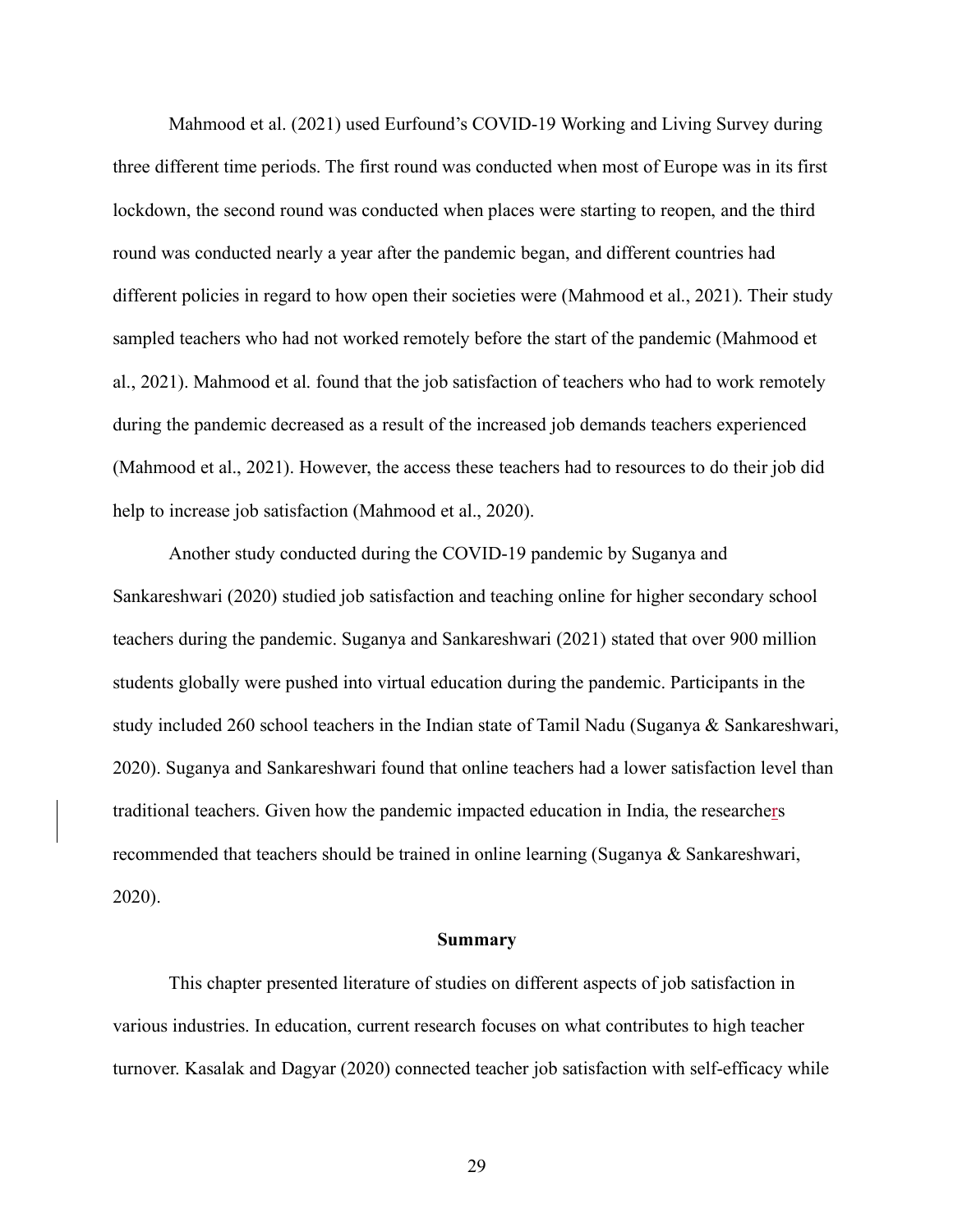Admiraal et al. (2019) suggested that teacher job satisfaction was impacted by their relationships with their students. Yildiz and Kilic (2021) parsed out the differences between internal and external motivation for teachers. Avtac (2020) looked at the differences in job satisfaction between public and private school teachers as Rachmawati and Suyanto (2021) studied the impact managerial competency had on teacher job satisfaction. Note that many of these studies were conducted with teachers outside of the United States.

With the growing popularity of virtual education options, research on various aspects of virtual education is expanding. For example, Roch and Montague (2021) studied job satisfaction of virtual school teachers, but the study was not conducted during a global pandemic. Mahmood et al. (2021) did conduct a study on teachers who worked remotely because of the COVID-19 pandemic, but their study was solely based in Europe. This study contributes to the research of job satisfaction of virtual educators compared to traditional educators in a K-12 environment and was conducted during the COVID-19 pandemic.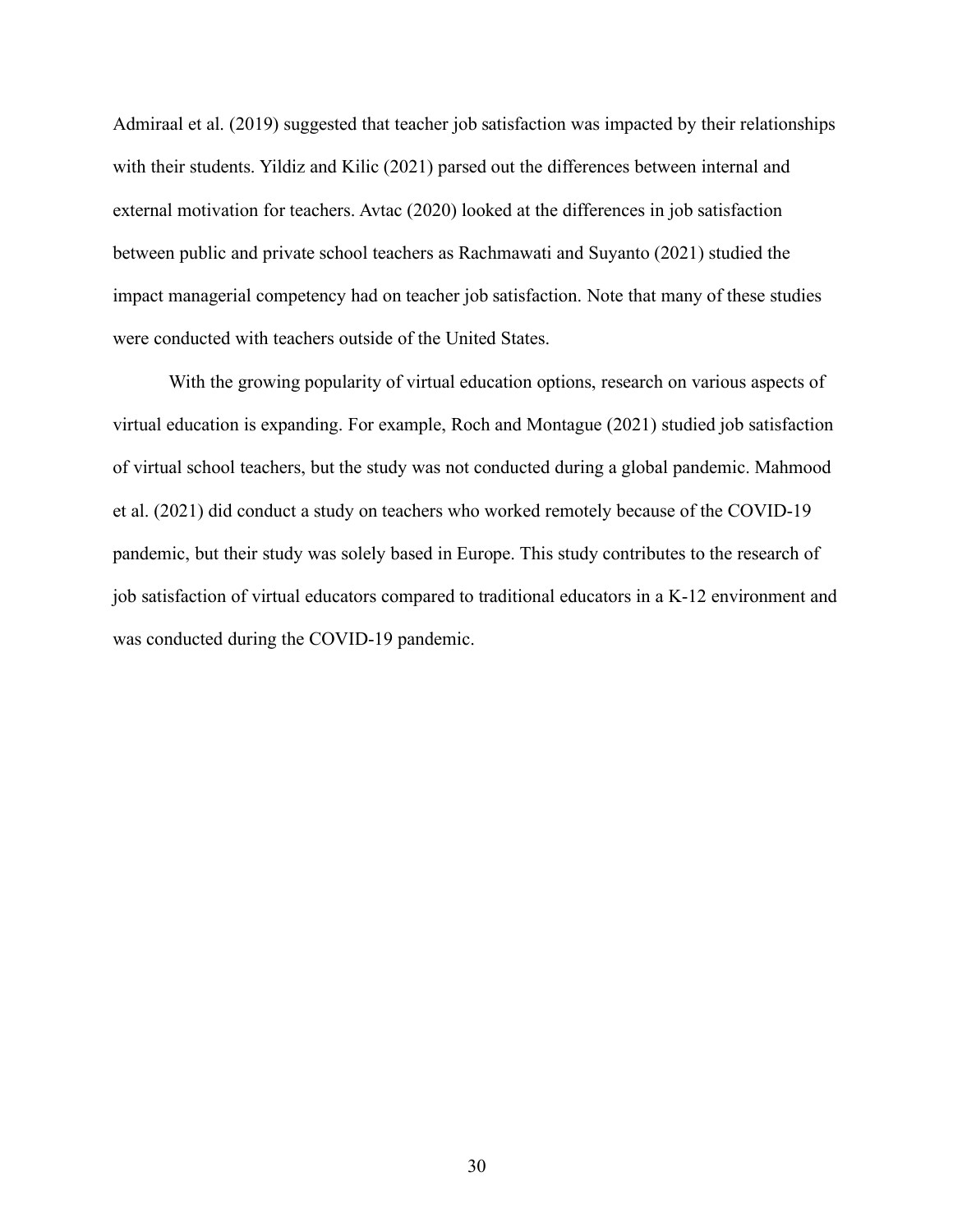#### III. METHODOLOGY

The purpose of the study was to compare the perceptions of job satisfaction of virtual school educators to those of traditional educators in the K-12 environment. The goal was to determine if there were any significant differences in educator job satisfaction between educators who teach in a traditional school versus those who teach in a virtual school.

### **Research Design and Methodology**

A quantitative, non-experimental research design was used to address the study's topic (Edmonds & Kennedy, 2017). The specific research methodology used for study purposes was a survey research approach, which was selected for advantages in versatility, scalability, ability to generate a considerable amount of data from multiple sources on a given topic, and statistical power (Jones, Baxter, & Khanduja, 2013).

# **Research Context**

Participants were surveyed during the 2020-2021 academic school year which occurred during the COVID-19 pandemic. Due to the pandemic, students across the globe were either in a traditional face-to-face classroom each day, in a full-time virtual setting, or in some version of a hybrid face-to-face/virtual model.

### **Participants**

Study participants were K-12 educators who taught in either a traditional classroom setting or in a virtual environment. Educators who worked in a hybrid model were classified as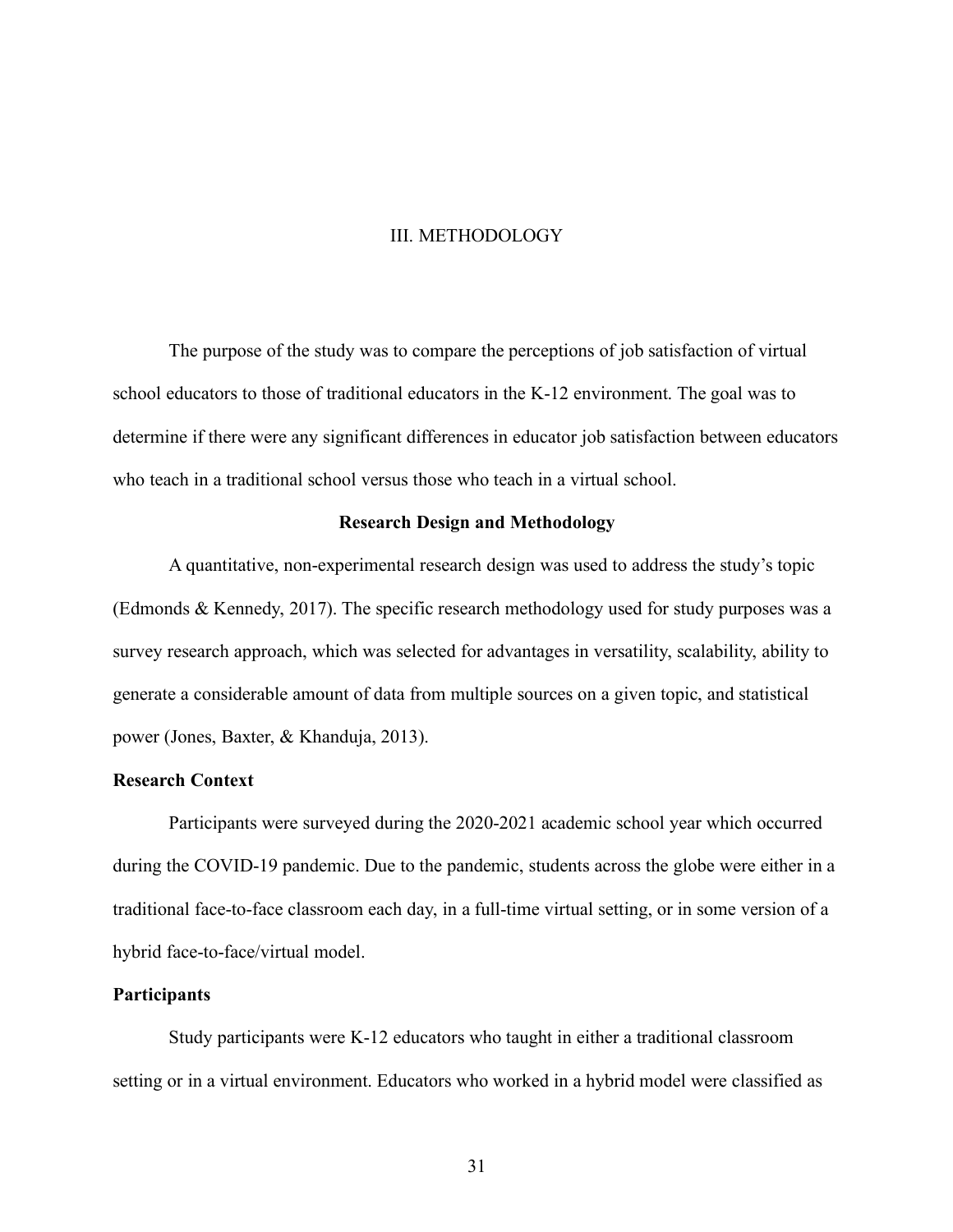traditional educators while virtual educators were those who spent 100% of their time working in a virtual environment. Due to the COVID-19 pandemic, some educators were forced to work in a virtual environment with little to no prior training using virtual platforms. Educators who were in such a situation were identified in the study by asking participants if they worked in their current environment for less than a year.

### **Statistical Power Analysis**

Statistical power analysis using the G\*Power software (3.1.92, Universität Düsseldorf, Germany) was conducted for sample size estimates for statistical significance testing purposes in advance of the study (Erdfelder et al., 2009). The study's statistical power analysis was delimited to large and medium anticipated effects, a power  $(1 – β)$  index of .80, and a probability level of .05.

A one-sample *t*-test was projected for use for statistical significance testing purposes in research questions one, two and four. A medium effect  $(d = .50)$  required 27 participants and 12 for a large effect  $(d = .80)$  to detect a statistically significant finding. A *t*-test of independent means was projected for use for statistical significance testing purposes in research question three. A medium effect  $(d = .50)$  required 102 participants and 42 for a large effect  $(d = .80)$  to detect a statistically significant finding.

### **Research Instrument**

The Teacher Job Satisfaction Questionnaire (TJSQ) was selected as the research instrument used in this study. The TJSQ, developed by Lester (1982), was designed to measure job satisfaction across 66 items that are relevant to any kind of educational setting. The 66 items, moreover, disaggregated into the following categories: supervision, colleagues, working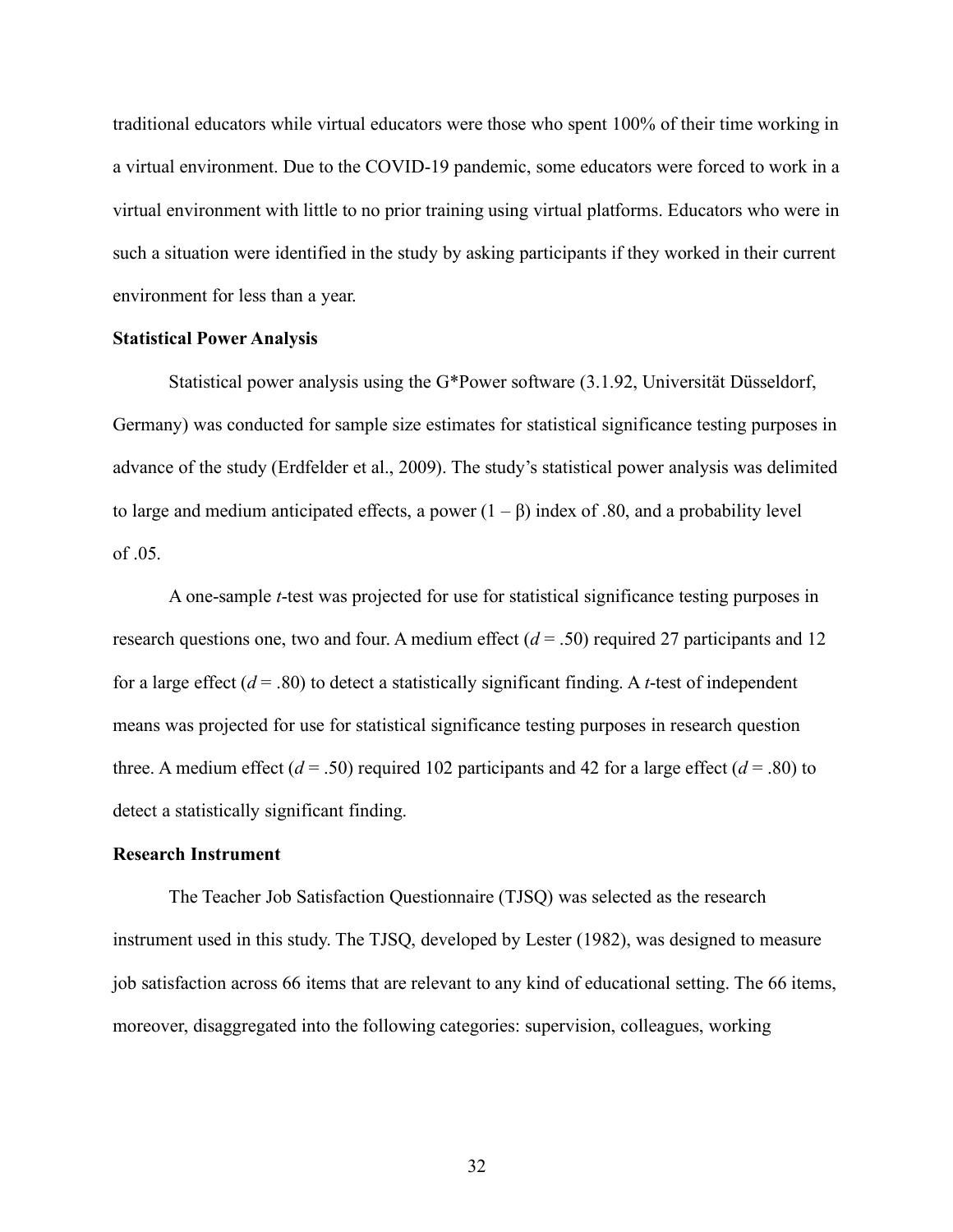conditions, pay, responsibility, the work itself, advancement, security, and recognition (Lester, 1982).

### **Validity & Reliability of The Teacher Job Satisfaction Questionnaire**

A modified *Q* sort by faculty and graduate students was used to obtain content validity (Lester, 1982). Each item of the instrument was evaluated based on length, intelligibility, redundancy, and how specific they were to an educational setting (Lester, 1982). Factor analysis was used to determine related variables because the literature suggests it is the best method of validation (Lester, p. 7, 1982). Regarding internal reliability, Lester (1982) stated,

The internal consistency of the TJSQ was determined through computation of an Alpha coefficient. The total scale Alpha for the sample  $(N = 526)$  was .93. The scale coefficients range from .71 (security) to .92 (supervision). Data were cross-validated using a split-sample technique. The Alpha coefficient for each factor and total scale Alpha coefficient are reported in Table 2. The means, standard deviations, and alpha (If Item Deleted) are available. (p. 6)

### **Study Procedures**

First, consent was obtained by administrators at traditional and virtual schools for permission to send surveys to the teachers under their supervision. Second, an email was sent to teachers asking if they would be willing to voluntarily participate in the study. The research instrument was also posted on social media via a teacher group page, and convenience sampling was used to increase the number of survey participants. Data were collected in March, April, and May of 2021, and the data analysis was completed in May of 2021.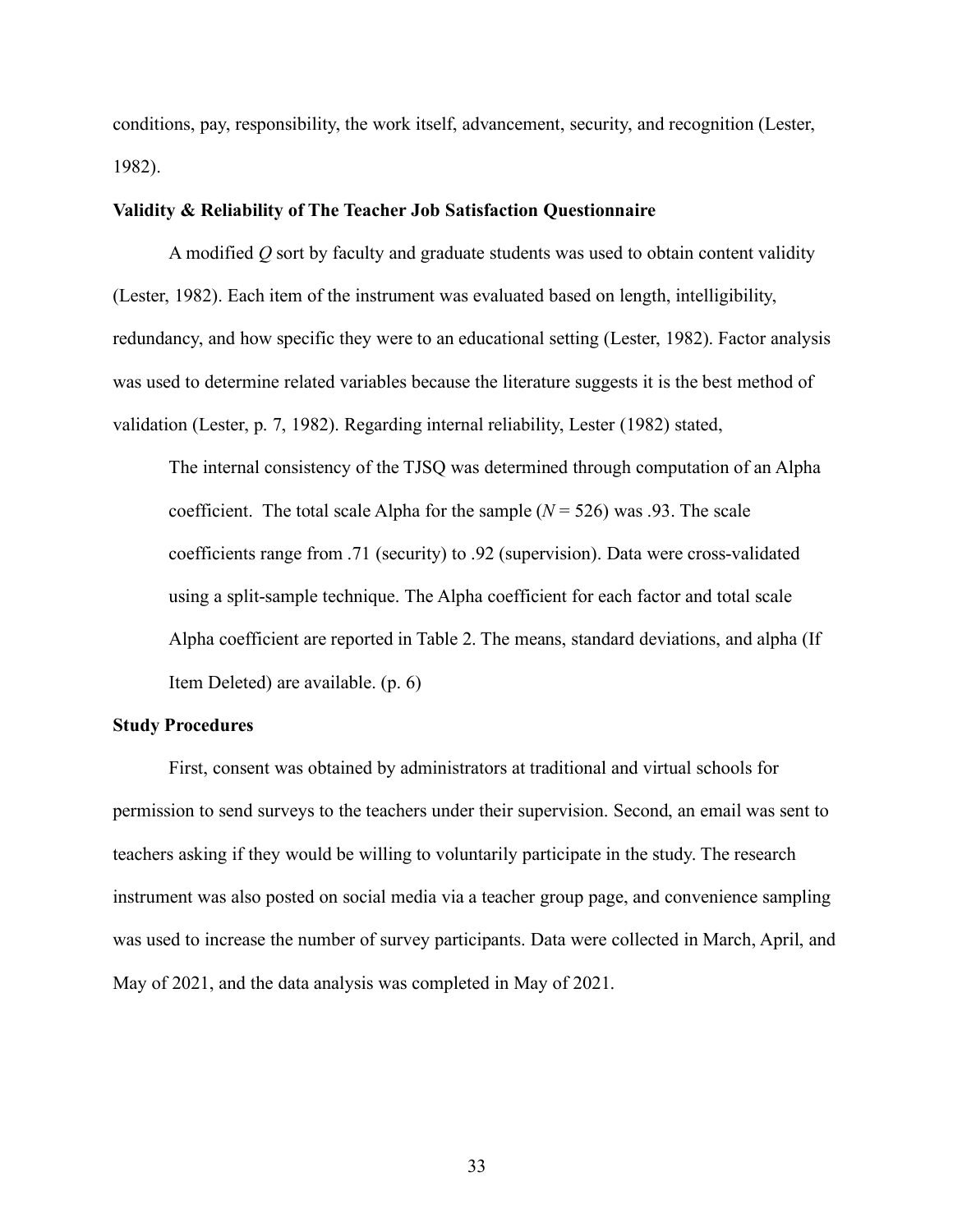### **Data Analysis**

Descriptive and inferential statistical techniques were employed for analytic purposes. In instances of statistical significance testing purposes, the probability level of  $p \le 0.05$  was adopted as the threshold value for statistical significance of study findings. Study data were collected, initially recorded, and coded in Excel spreadsheet format. The subsequent analysis of study data was conducted using the 28th version of IBM's Statistical Package for the Social Sciences (SPSS)*.*

### **Preliminary Analysis**

Preliminary analysis were conducted focusing upon missing data, initial descriptive statistical analyses of demography and response data, and the internal reliability of study participant response to survey items on the research instrument. The study's extent of missing data was assessed using descriptive statistical techniques, namely frequency counts (*n*) and percentages (%). The internal reliability of study participant response to survey items on the research instrument were addressed using the Cronbach's alpha (*a*) statistical technique. The conventions of alpha interpretation proposed by George and Mallery (2020) were used for study purposes. Foundational descriptive analyses were conducted using frequency counts (*n*), percentages (%), mean scores (*M*), standard deviations (*SD*), and Cohen's *d* values. The foundational analyses were conducted in a preliminary, segue fashion for illustrative and comparative purposes in advance of the formal analysis of the study's three research questions and hypotheses.

### **Data Analysis by Research Question**

In research question one, two, and four the one-sample *t*-test was used to address the statistical significance of finding for study participant mean score response for each respective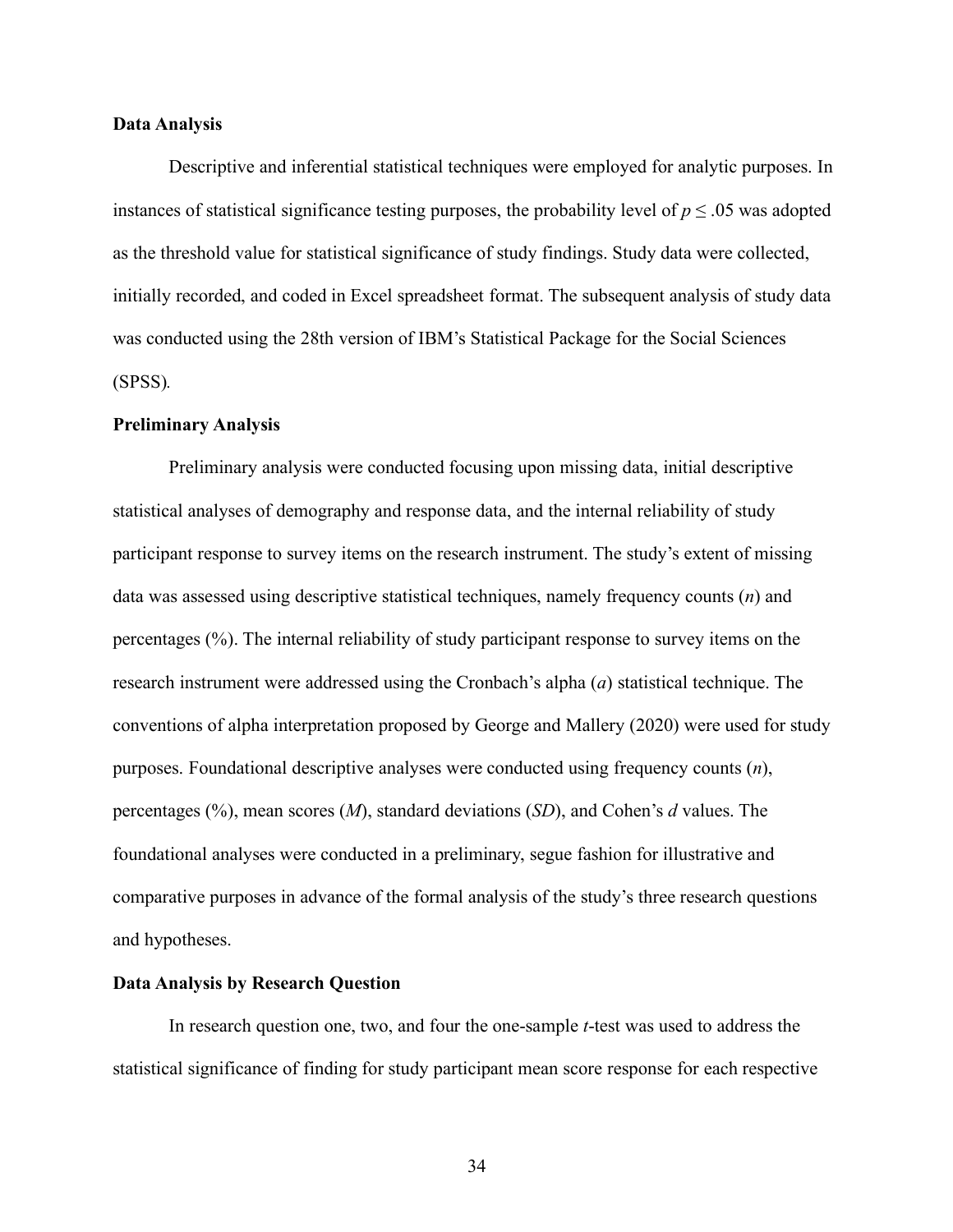research question. The magnitude of effect of study participant response in research questions one, two and four was addressed using the Cohen's *d* statistical technique. The assumption of data normality associated with the use of the one-sample *t*-test was addressed through an evaluation of respective Shapiro-Wilk values of the dependent variables. The interpretation of the numeric effect size value achieved in research question one, two, and four was addressed using Sawilowsky's (2009) conventions of interpretation.

Research question three, a between-subjects analysis, was focused on mean score perceptions of the two categories of study participants represented in the study's sample. The statistical significance of mean score differences in the comparison was addressed using the *t*-test of Independent Means. The assumptions associated with the *t*-test of independent means was assessed through statistical means. The assumption of homogeneity of variances was addressed using the Levene *F* statistic and the assumption of normality was addressed by interpreting respective Shapiro-Wilk values.

#### **Summary**

This study was a quantitative, non-experimental research design to compare perceptions of job satisfaction among virtual and traditional K-12 teachers. Participants were surveyed using the Teacher Job Satisfaction Questionnaire (TJSQ) which has both content validity and reliability. The study initially had a narrow scope of public-school teachers focused primarily in two counties in Florida. In an effort to gather a greater sample size, the scope was broadened to include teachers in various school settings (public, private, or virtual) who taught in more than just two counties in Florida.

Statistical significance was determined by using a one-sample *t*-test for three of the four research questions, and a *t*-test of independent means was used to determine statistical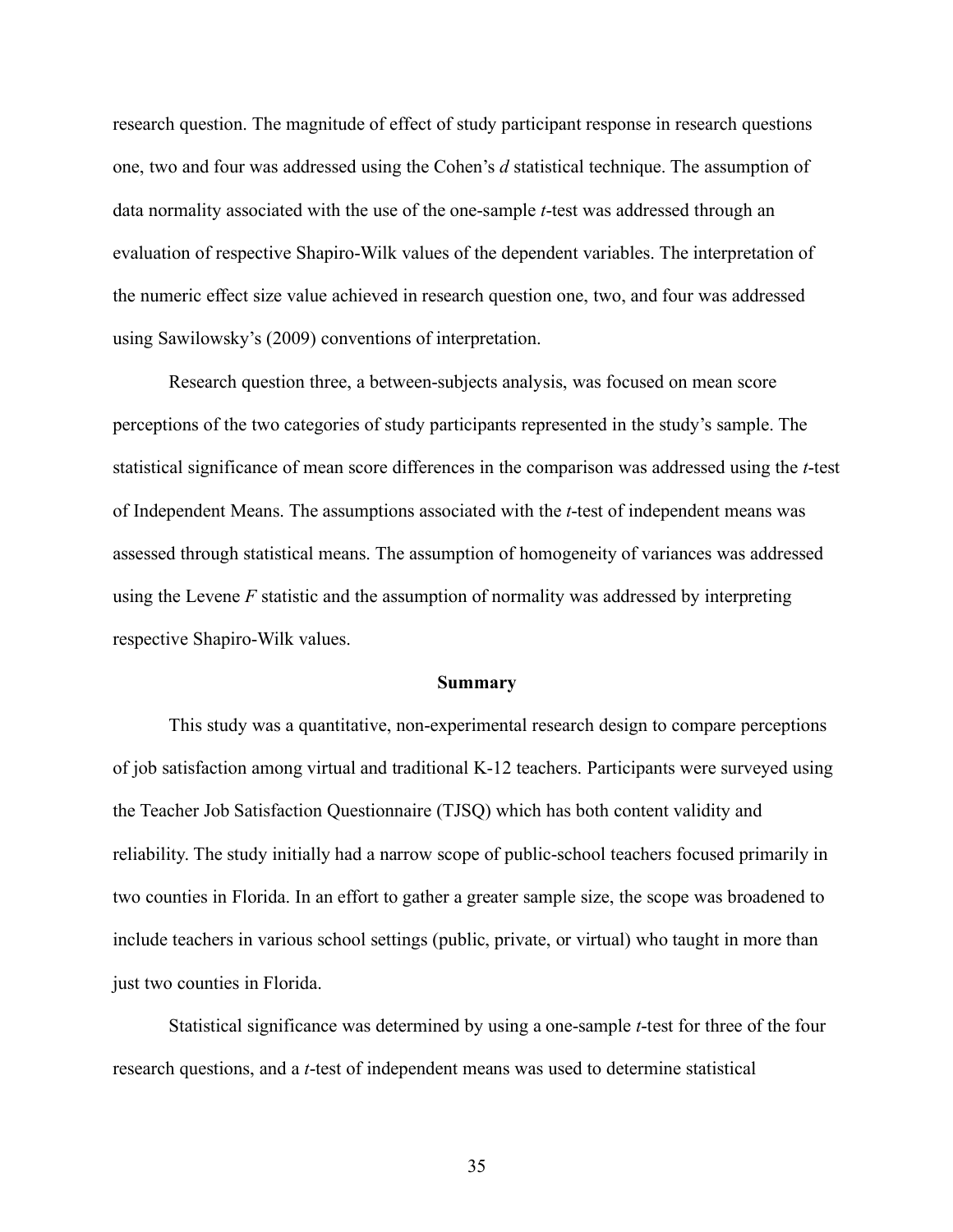significance in the remaining research question. Frequency counts (*n*) and percentages (%) were used to evaluate the extent of missing data. Frequency counts (n), percentages (%), mean scores (M), standard deviations (SD), and Cohen's d values were all used to conduct foundational descriptive analyses.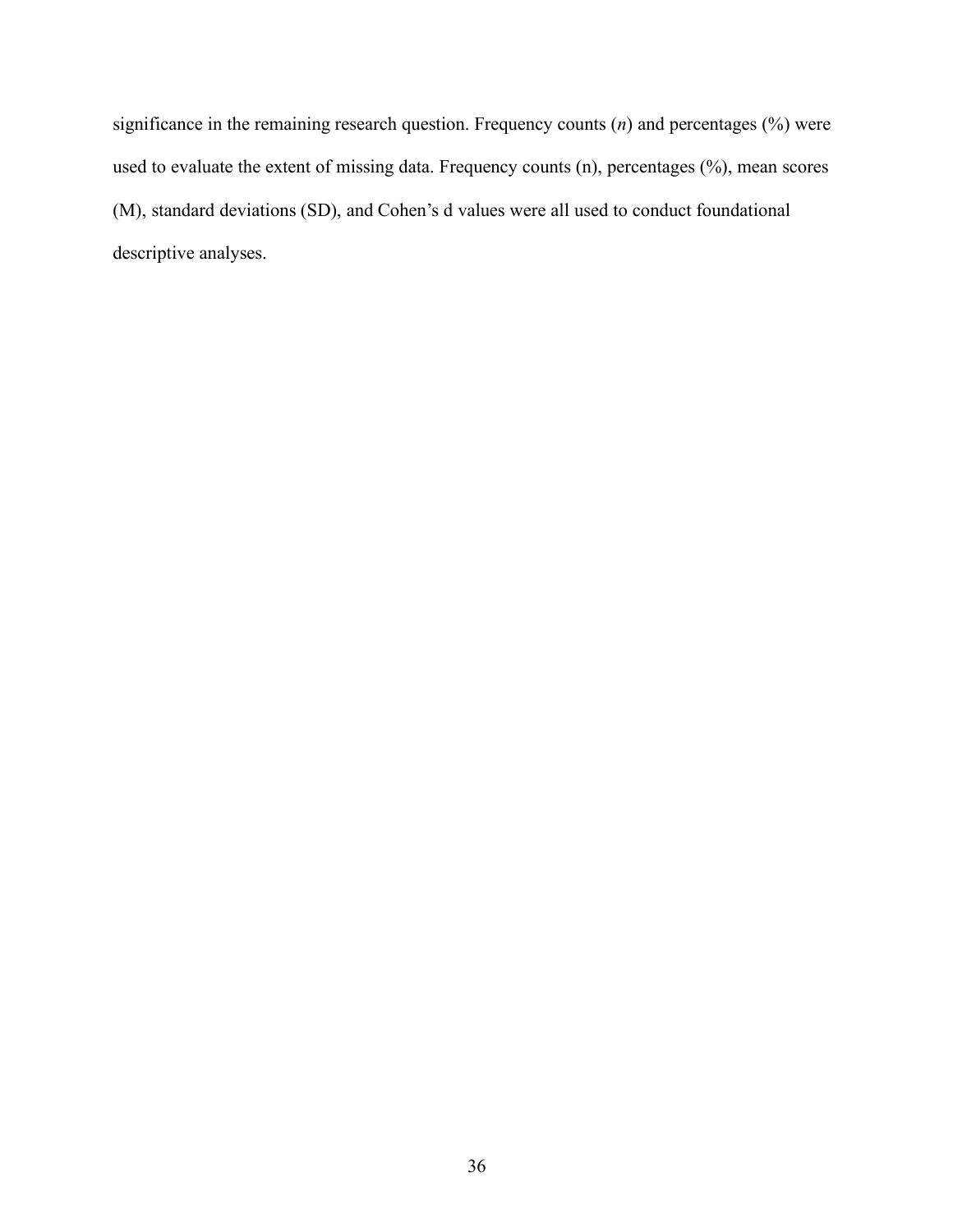### IV. RESULTS

The purpose of the study was to compare the perceptions of job satisfaction of virtual school educators to those of traditional educators in the K-12 environment. The overarching goal was to determine if there were any significant differences in educator job satisfaction between educators who teach in a traditional school compared those who teach in a virtual school.

# **Methods of Data Collection**

First, a formal request was sent to the Florida school district where the researcher was employed seeking permission to send the study instrument to principals in the district. The district approved the researcher to send the instrument to the principals of one virtual school and 38 traditional schools they hand selected. The 38 traditional schools were broken up into 24 elementary, six middle, and eight high schools. The instrument was then sent to each school principal with an explanation of what the study was about and a request to have them pass the instrument along to their teachers.

Next, the researcher reached out to individual colleagues in the teaching profession, asking them for voluntary participation in the study and to pass it along to any of their colleagues. The researcher then posted the instrument on teacher group pages within social media sites. Lastly, the researcher directly emailed private school teachers within the state of Florida to solicit participation in the study.

### **Data Analysis by Research Question**

Analyses were conducted prior to the analysis of the study's four research questions. The analyses, foundational in nature and scope, focused upon the study's demography, missing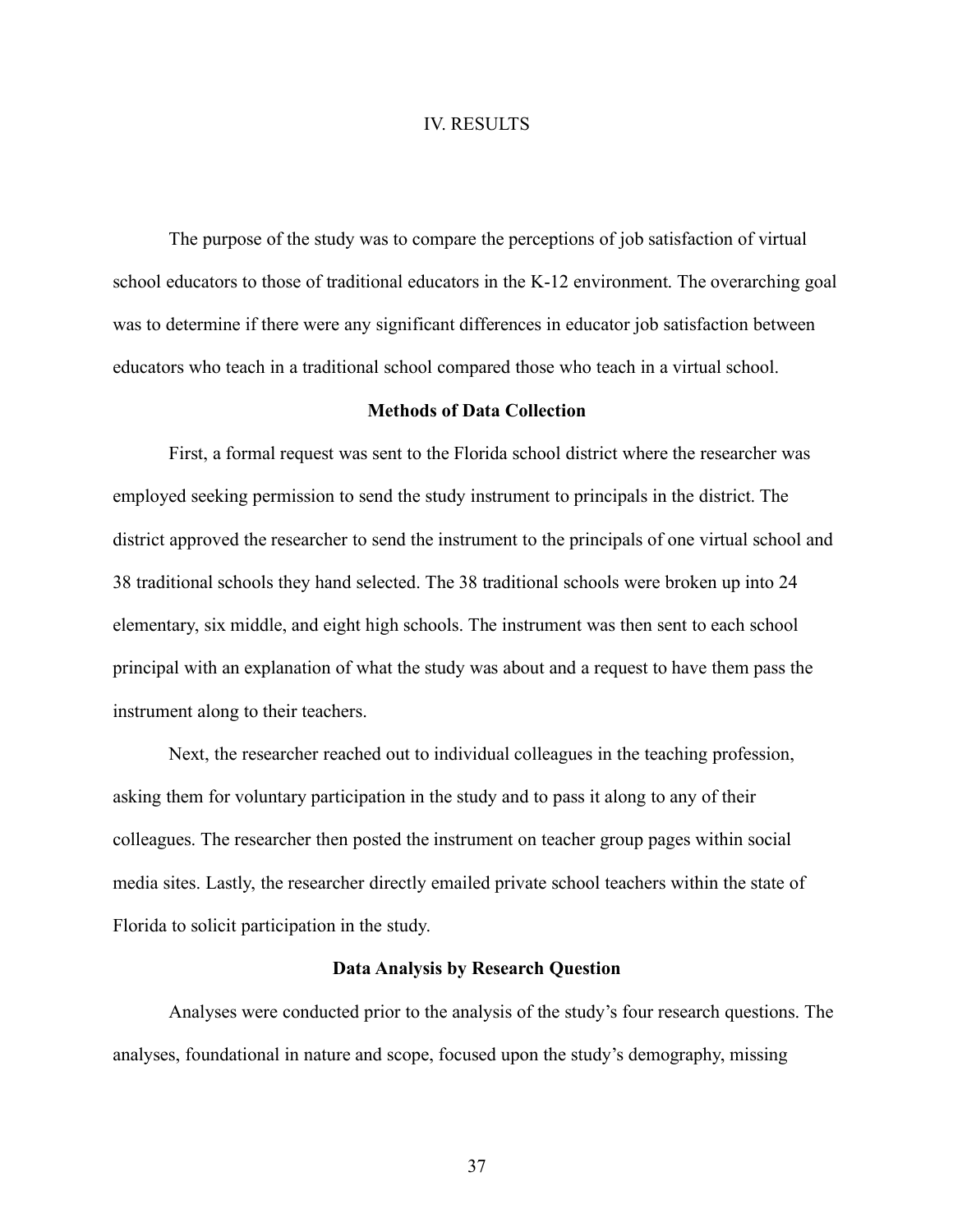data/completion rate, and the internal reliability of study participant response to survey items on the research instrument.

### **Descriptive Statistics: Demography**

Descriptive statistical techniques were used to evaluate the study's demographic identifier variables. The study's demographic identifier variables were assessed specifically using frequencies  $(n)$  and percentages  $(\frac{6}{6})$ .

Table 1 contains a summary of findings for the descriptive statistical analysis of demographic identifier variables associate with study participants identified as virtual teachers.

# **Table 1**

*Descriptive Statistics: Demography for Virtual Teachers*

| Variable                 | n              | $\%$  | Cumulative % |
|--------------------------|----------------|-------|--------------|
| Level                    |                |       |              |
| <b>Elementary School</b> | 11             | 25.58 | 25.58        |
| Middle School            | 8              | 18.60 | 44.19        |
| High School              | 24             | 55.81 | 100.00       |
| Missing                  | $\overline{0}$ | 0.00  | 100.00       |
| Experience               |                |       |              |
| 5 Years and less         | $\overline{4}$ | 9.30  | 9.30         |
| 6-10 Years               | 7              | 16.28 | 25.58        |
| $11 + Years$             | 32             | 74.42 | 100.00       |
| Missing                  | $\theta$       | 0.00  | 100.00       |

The study's demographic identifier variables were assessed using the descriptive statistical techniques of frequencies (*n*) and percentages (%). Table 2 contains a summary of the findings for the descriptive statistical analysis of demographic identifier variables associated with study participants identified as traditional teachers.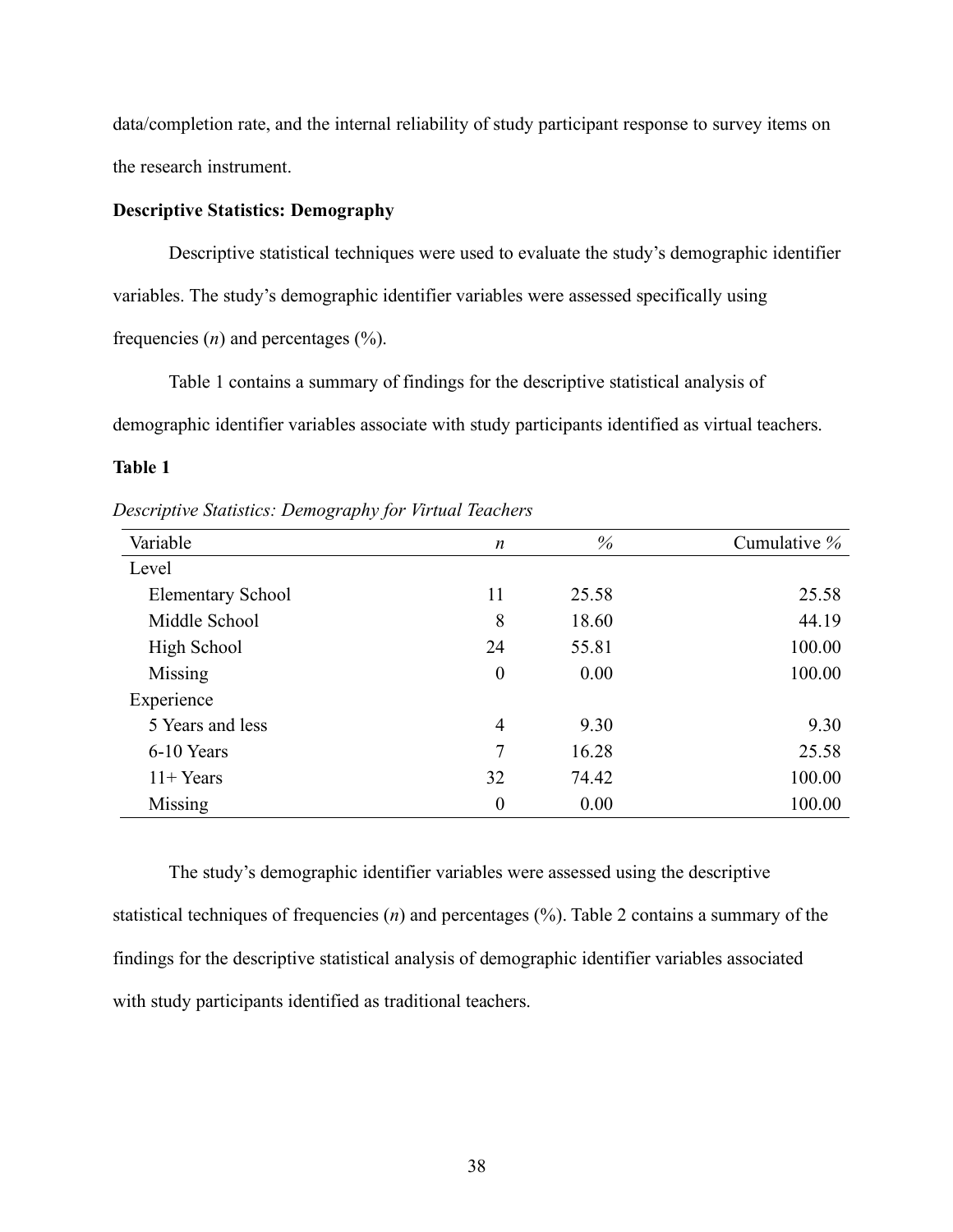# **Table 2**

| Variable                 | $\boldsymbol{n}$ | $\%$  | Cumulative % |
|--------------------------|------------------|-------|--------------|
| Level                    |                  |       |              |
| <b>Elementary School</b> | 27               | 39.13 | 39.13        |
| Middle School            | 24               | 34.78 | 73.91        |
| High School              | 18               | 26.09 | 100.00       |
| Missing                  | $\boldsymbol{0}$ | 0.00  | 100.00       |
| Experience               |                  |       |              |
| 5 Years and less         | 17               | 24.64 | 24.64        |
| 6-10 Years               | 19               | 27.54 | 52.17        |
| $11 + Years$             | 33               | 47.83 | 100.00       |
| Missing                  | $\boldsymbol{0}$ | 0.00  | 100.00       |

*Descriptive Statistics: Demography for "Traditional" Teachers*

# **Descriptive Statistics: TJSQ Dimensions of Satisfaction**

Descriptive statistical techniques were used to evaluate the study's dimensions of satisfaction as measured by the TJSQ. The study's dimensions of satisfaction were assessed using frequencies (*n*), measures of central tendency (mean scores) and variability (standard deviations), and measures of data normality (skew, kurtosis).

Table 3 contains a summary of findings for the descriptive statistical analysis of the dimensions of satisfaction associated with study participants identified as virtual teachers.

Descriptive statistical techniques were also used to evaluate the study's nine dimensions of satisfaction as measured by the TJSQ. The study's dimensions of satisfaction were assessed using frequencies (*n*), measures of central tendency (mean scores) and variability (standard deviations), and measures of data normality (skew, kurtosis).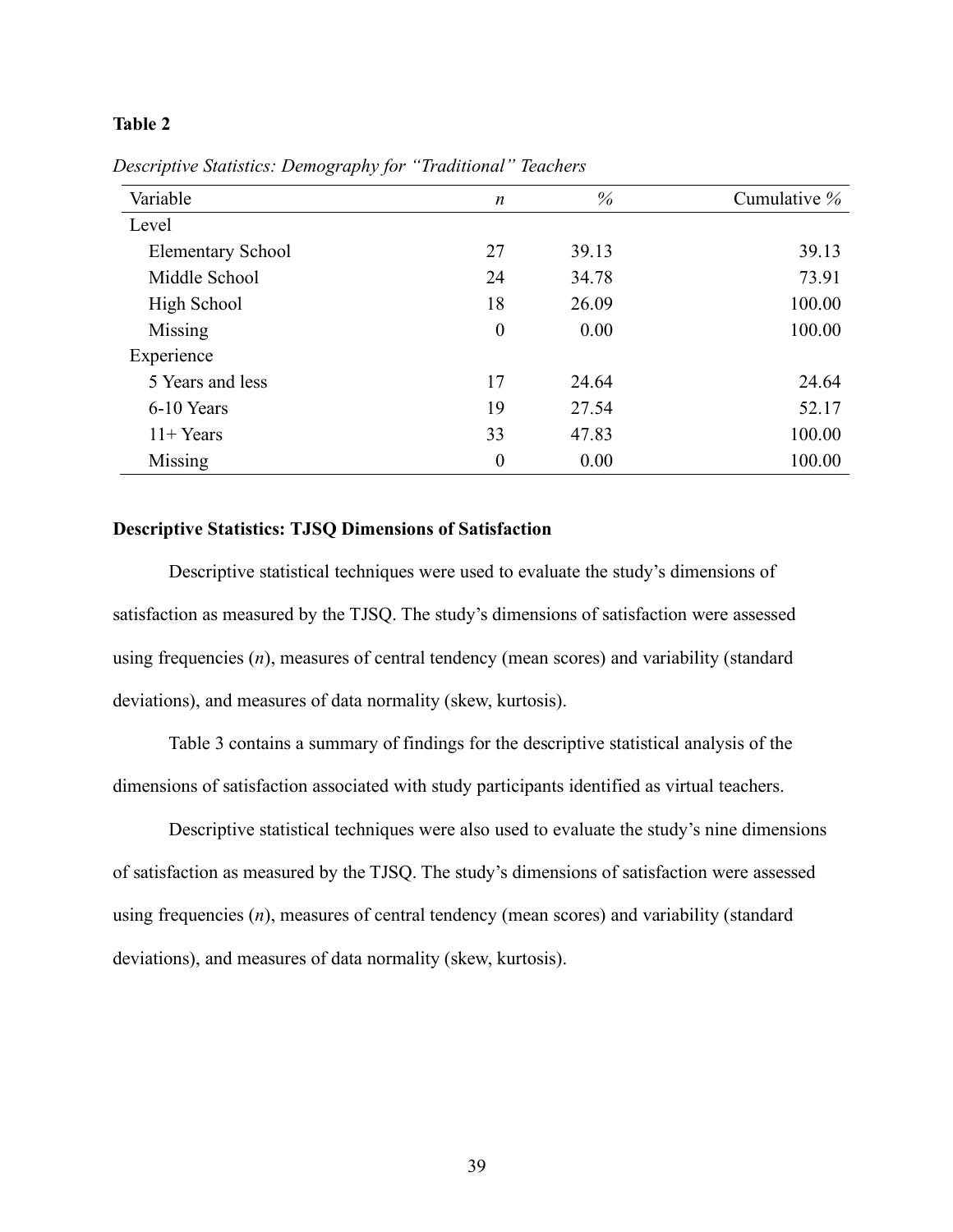# **Table 3**

| Dimension                 | $\overline{M}$ | SD   | $\boldsymbol{n}$ | $SE_M$ | Min  | Max  | <b>Skewness</b> | Kurtosis |
|---------------------------|----------------|------|------------------|--------|------|------|-----------------|----------|
| Supervision               | 3.12           | 0.30 | 40               | 0.05   | 2.29 | 3.71 | $-0.44$         | 1.21     |
| Colleagues                | 3.34           | 0.31 | 41               | 0.05   | 2.40 | 3.80 | $-0.72$         | 0.63     |
| <b>Working Conditions</b> | 3.35           | 0.27 | 40               | 0.04   | 2.43 | 3.86 | $-0.98$         | 1.88     |
| Pay                       | 3.04           | 0.36 | 42               | 0.06   | 1.57 | 4.00 | $-1.25$         | 5.95     |
| Responsibility            | 3.48           | 0.29 | 41               | 0.05   | 2.88 | 4.00 | $-0.01$         | $-0.94$  |
| Work Itself               | 3.13           | 0.30 | 41               | 0.05   | 2.56 | 3.89 | 0.73            | 0.29     |
| Advancement               | 3.00           | 0.47 | 43               | 0.07   | 2.00 | 4.20 | $-0.23$         | 0.62     |
| Security                  | 2.42           | 0.48 | 41               | 0.08   | 1.33 | 3.33 | $-0.18$         | $-0.48$  |
| Recognition               | 2.56           | 0.43 | 43               | 0.07   | 1.67 | 3.67 | $-0.12$         | 0.24     |

*Summary Descriptive Statistics: TJSQ Dimensions of Satisfaction for Virtual Teachers*

Table 4 contains a summary of findings for the descriptive statistical analysis of the

dimensions of satisfaction associated with study participants identified as traditional teachers.

### **Table 4**

*Summary Descriptive Statistics: TJSQ Dimensions of Satisfaction for Traditional Teachers*

| $\it{M}$ | SD   | $\boldsymbol{n}$ | $SE_M$ | Min  | Max  | <b>Skewness</b> | Kurtosis |
|----------|------|------------------|--------|------|------|-----------------|----------|
| 2.99     | 0.30 | 68               | 0.04   | 2.14 | 3.57 | $-0.35$         | $-0.19$  |
| 3.36     | 0.29 | 68               | 0.04   | 2.50 | 4.10 | $-0.14$         | 0.47     |
| 3.30     | 0.28 | 68               | 0.03   | 2.29 | 4.00 | $-0.64$         | 1.60     |
| 3.07     | 0.32 | 68               | 0.04   | 2.29 | 3.86 | $-0.08$         | $-0.10$  |
| 3.73     | 0.30 | 66               | 0.04   | 3.00 | 4.50 | 0.10            | 0.28     |
| 3.11     | 0.30 | 68               | 0.04   | 2.56 | 3.89 | 0.22            | $-0.56$  |
| 2.89     | 0.38 | 68               | 0.05   | 2.00 | 3.80 | 0.11            | $-0.12$  |
| 2.47     | 0.64 | 69               | 0.08   | 1.00 | 4.33 | 0.47            | 0.50     |
| 2.63     | 0.55 | 68               | 0.07   | 1.67 | 4.00 | 0.65            | $-0.33$  |
|          |      |                  |        |      |      |                 |          |

# **Missing Data/Completion Rate**

The study's missing data were primarily evaluated using descriptive statistical

techniques. As a result, missing data within the study's response set were moderate at 7.94% (*n* =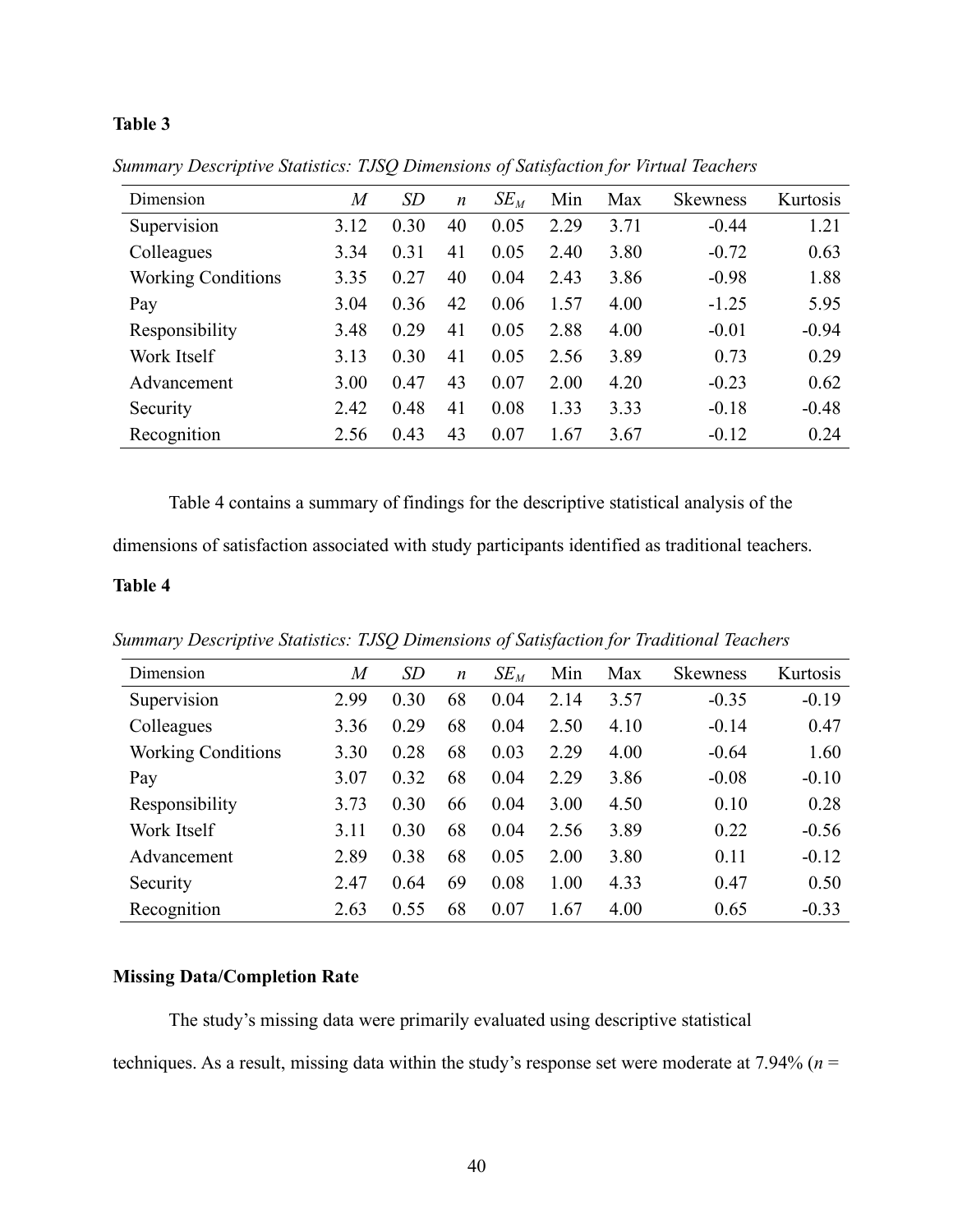634). The missing data were also considered sufficiently random in nature (MCAR  $x^2_{(819)}$  = 869.05;  $p = .11$ ).

### **Internal Reliability**

The internal reliability of study participant response to all survey items on the research instrument was assessed using the Cronbach's alpha  $\alpha$ ) statistical technique. As a result, the internal reliability level achieved in the study across all survey items was considered excellent using the parameters of interpretation for alpha proposed by George and Mallery (2018).

Table 5 contains a summary for the evaluation of the internal reliability of study participant response to all survey items on the research instrument (TJSQ).

### **Table 5**

*Internal Reliability: All Study Participants (All Items)*

| scale | No. of Items |             | Lower Bound | Upper Bound |
|-------|--------------|-------------|-------------|-------------|
| TJSQ  | nt           | $Q \subset$ | 94          | −0، .       |

*Note.* The lower and upper bounds of Cronbach's α were calculated using a 95% confidence interval.

Table 6 contains a summary for the evaluation of the internal reliability of study

participants identified as virtual teachers' response to all survey items on the research instrument.

### **Table 6**

*Internal Reliability: Virtual Teachers (All Items)*

| Scale | of Items<br>NO. |      | Lower Bound | <b>Upper Bound</b> |
|-------|-----------------|------|-------------|--------------------|
| TJSQ  | bb              | 0.96 | ነ ዐና        | 0.98               |

*Note.* The lower and upper bounds of Cronbach's α were calculated using a 95% confidence interval.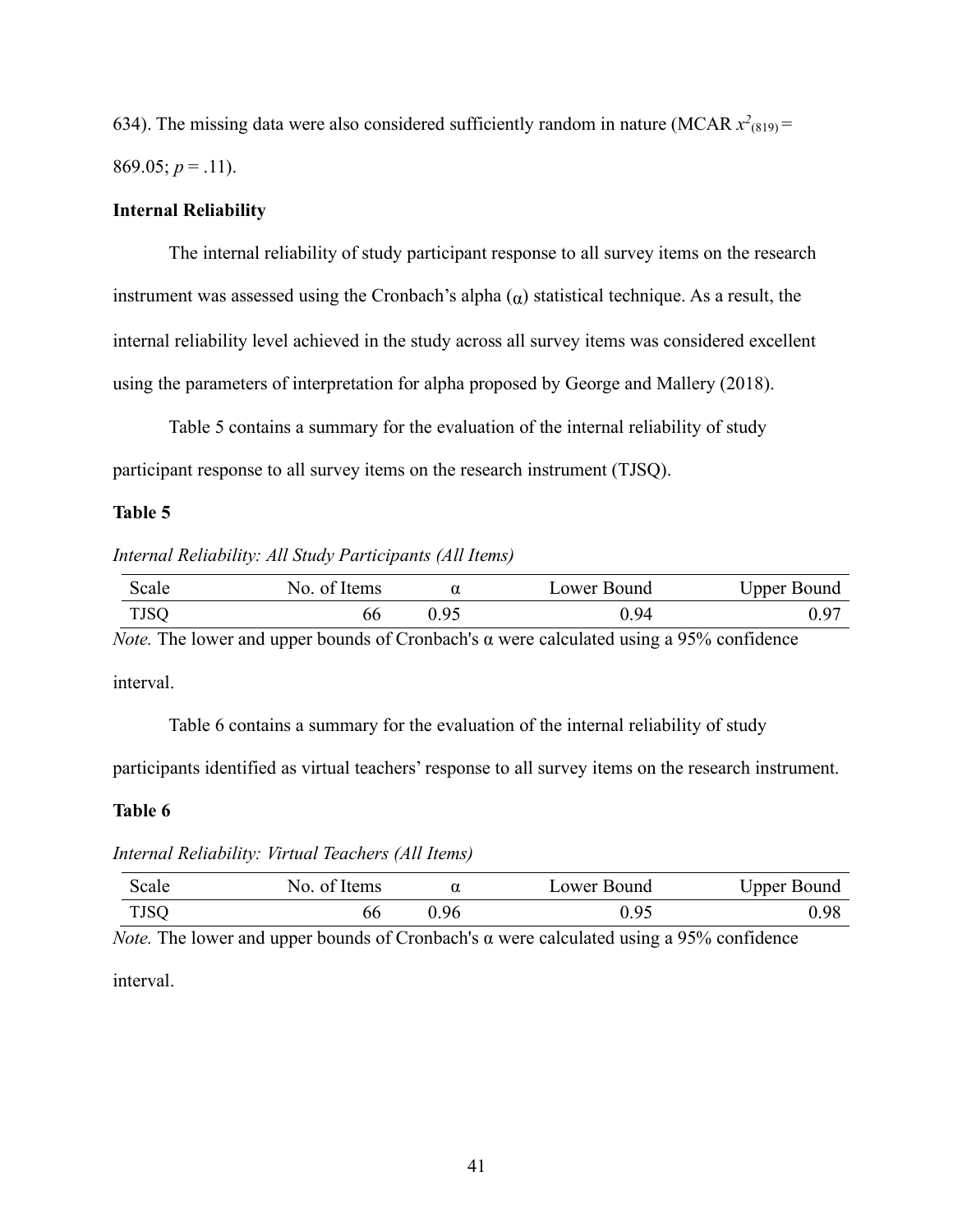Table 7 contains a summary for the evaluation of the internal reliability of study participants identified as traditional teachers' response to all survey items on the research instrument.

### **Table 7**

### *Internal Reliability: Traditional Teachers (All Items)*

| Scale       | of Items<br>NO. |      | Lower Bound | Upper Bound |
|-------------|-----------------|------|-------------|-------------|
| <b>TJSQ</b> | 00              | 0.95 | 0.94        | 0.97        |

*Note.* The lower and upper bounds of Cronbach's α were calculated using a 95% confidence interval.

Four research questions and hypotheses were stated in an effort to address the study's problem statement and overall purpose. The probability level of  $p \leq 0.05$  represented the threshold for findings to be considered as statistically significant. The numeric magnitudes of effect achieved in the study were translated into qualitative descriptors using the conventions of interpretation proposed by Sawilowsky (2009). The following represents the findings achieved in the study by research question and hypothesis posed.

### **Research Question 1**

To what degree are teachers employed in the virtual educational setting satisfied with their job?

### **Hypothesis**

H0 1:There will be no statistically significant degree of response effect for teacher job satisfaction for study participants employed in the virtual educational setting.

In light of the statistically significant finding in research question one for study participant perceptions of overall job satisfaction, the null hypothesis was rejected.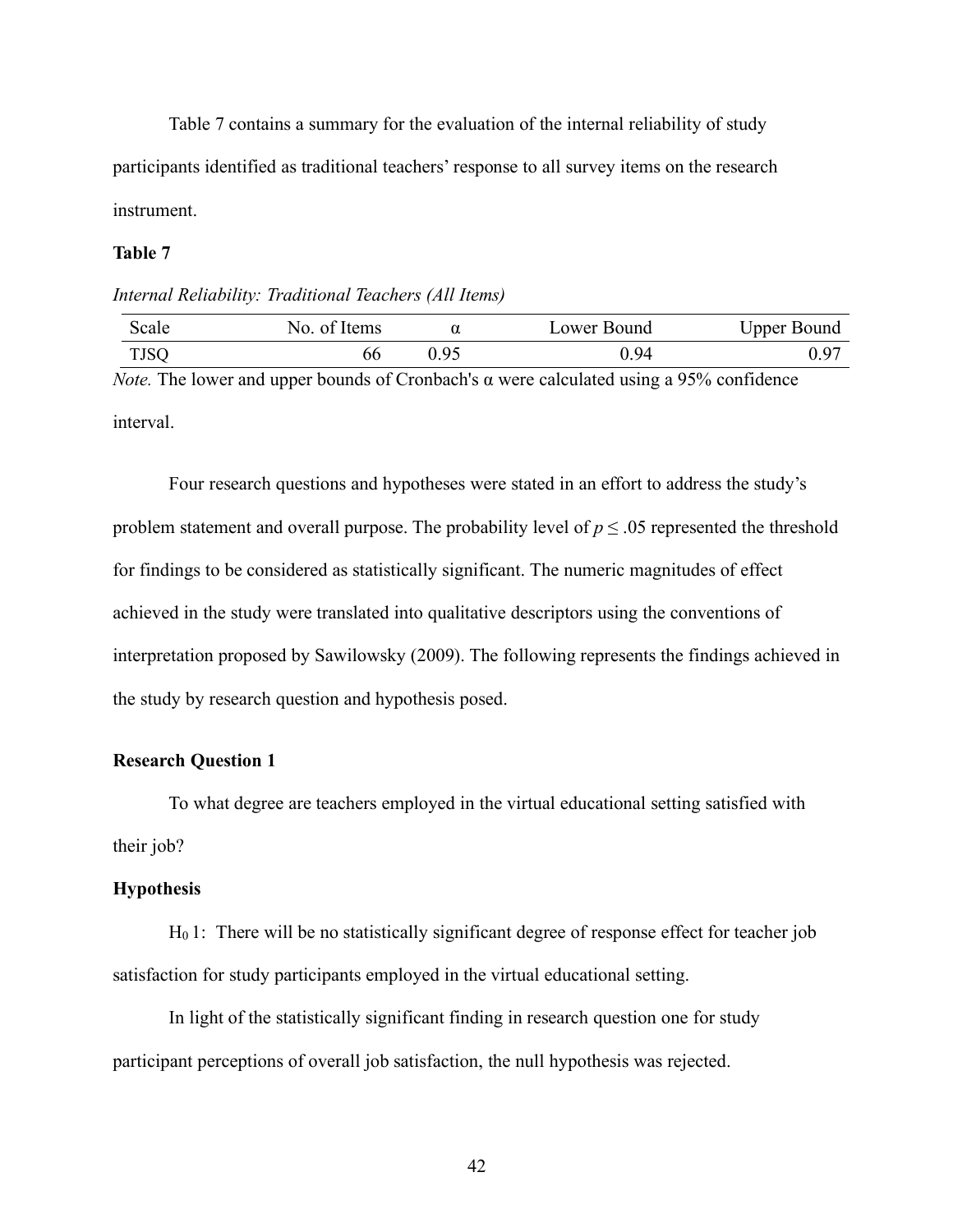### **Analysis**

A two-tailed, one sample *t*-test was conducted to determine the statistical significance of study participant mean score response of  $3.12$  (SD = 0.13) in research question one. The assumption of data normality was first assessed using the Shapiro-Wilk test. The Shapiro-Wilk test was conducted to determine whether the distribution of data for study participant perceptions of overall satisfaction in their positions as virtual teachers was normal. The results of the Shapiro-Wilk test were non-statistically significant ( $W = 0.97$ ,  $p = .44$ ), indicating that the assumption of data normality was satisfied.

### **Findings**

The finding for the two-tailed one sample *t*-test analysis was statistically significant (*t* (34)  $= 5.46, p < .001$ ). The magnitude of effect for study participant overall satisfaction with their jobs was considered large (*d* = .92). A summary for research question one is presented in Table 8.

### **Table 8**

#### *Overall Satisfaction Level: Virtual Teachers*

| Variable                                                                     | IJΓ |                |                 |        |      |
|------------------------------------------------------------------------------|-----|----------------|-----------------|--------|------|
| Satisfaction                                                                 |     |                | .46             | $00\,$ | 0.92 |
| $N \alpha t \alpha$<br>$\Omega$ arreas of freedom for the t statistic $= 34$ |     | d represents L | $Cohen \circ d$ |        |      |

*Note.* Degrees of freedom for the *t* statistic = 34. *d* represents Cohen's *d.*

### **Research Question 2**

To what degree are teachers employed in a traditional classroom setting satisfied with

their job?

#### **Hypothesis**

H0 2: There will be no statistically significant degree of response effect for teacher job satisfaction for study participants employed in the traditional classroom setting.

In light of the statistically significant finding in research question two for study

participant perceptions of overall job satisfaction, the null hypothesis was rejected.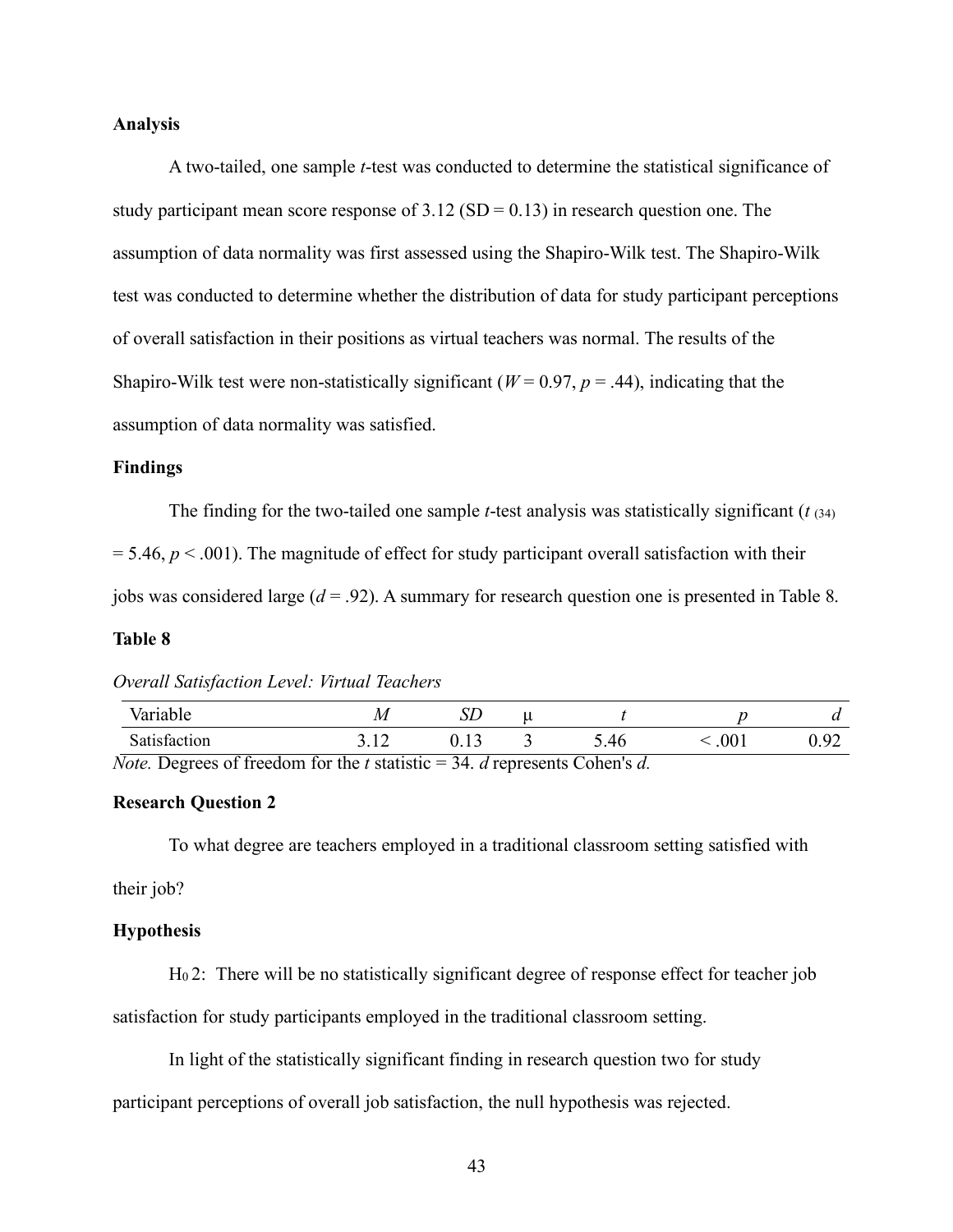### **Analysis**

A two-tailed, one sample *t*-test was conducted to determine the statistical significance of study participant mean score response of  $3.14$  (*SD* = 0.13) in research question two. The assumption of data normality was first assessed using the Shapiro-Wilk test to determine whether the distribution of data for study participant perceptions of overall satisfaction in their positions as virtual teachers was normal. The results of the Shapiro-Wilk test were non-statistically significant ( $W = 0.97$ ,  $p = .08$ ), indicating that the assumption of data normality was satisfied.

# **Findings**

The finding for the two-tailed, one sample *t*-test analysis was statistically significant ( $t_{(62)}$ )  $= 8.62, p \lt 0.001$  and the magnitude of effect for study participant overall satisfaction with their jobs was considered large (*d* = 1.09). A summary for research question one is presented in Table 9.

### **Table 9**

### *Overall Satisfaction Level: Traditional Teachers*

| Variable                                            |  |                       |     |    |
|-----------------------------------------------------|--|-----------------------|-----|----|
| Satisfaction                                        |  |                       | 001 | ΛQ |
| $Note Dagrange of freedom for the t statistic = 62$ |  | droproganta Cahan'a d |     |    |

*Note.* Degrees of freedom for the *t* statistic = 62. *d* represents Cohen's *d.*

### **Research Question 3**

To what degree does the level of job satisfaction differ from study participants employed in virtual educational environments and study participants employed in traditional classroom environments?

# **Hypothesis**

H0 3: There will be no statistically significant difference of response effect for teacher job satisfaction between study participants employed in the traditional classroom setting and study participants employed in virtual educational environments.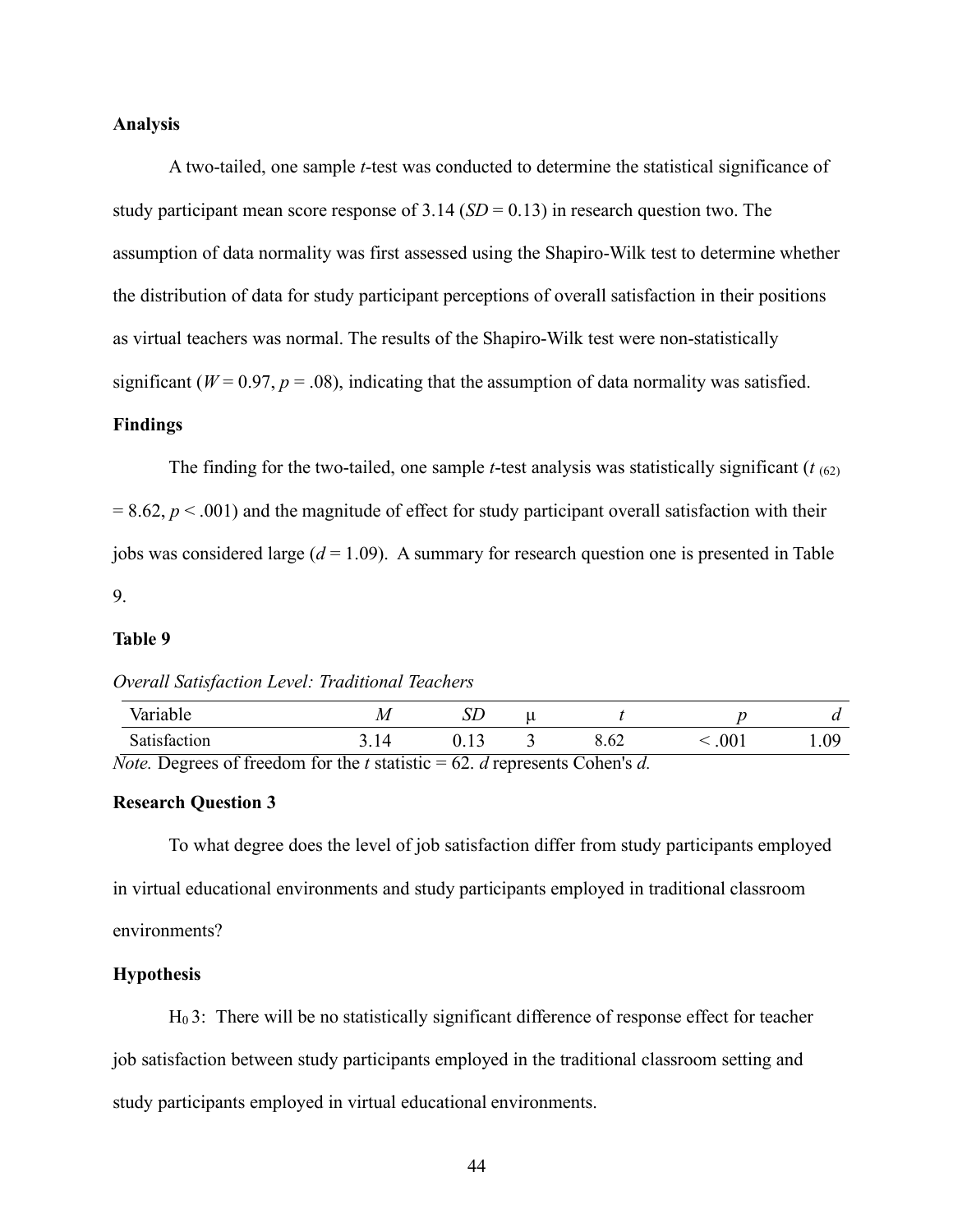In light of the non-statistically significant finding achieved in the comparison featured in research question three, the null hypothesis was retained.

# **Analysis**

The statistical significance of the difference in the comparison of means scores in research question three was addressed using the *t* test of independent means. The assumption of normality for both arrays was addressed and satisfied using the Shapiro-Wilk test. The nonstatistically significant Shapiro-Wilk values for data associated with virtual teachers ( $W = 0.97$ , *p*  $=$  .44) and traditional teachers ( $W = 0.97$ ,  $p = .08$ ) were indicative of the assumption having been satisfied.

The assumption of homogeneity of variance was assessed using Levene's test. The finding for the Levene's test was non-statistically significant  $(F(1, 96) = 0.20, p = .65)$ , indicating that the assumption of homogeneity of variance was satisfied.

The mean score difference of (0.02) favoring perceptions of satisfaction of traditional teachers was manifested at a non-statistically significant level  $(t_{.060} = -0.51, p = .61)$ . The magnitude of effect in the comparison favoring traditional teachers was considered small (*d*  $= .11$ ).

### **Findings**

A summary for the comparison of perceptions of satisfaction featured in research question three is presented in Table 10.

#### **Table 10**

Virtual Traditional Variable *M SD M SD t p d* Satisfaction 3.12 0.13 3.14 0.13 -0.51 .61 0.11

*Two-Tailed Independent Samples t-Test for Overall by Group*

*Note.*  $N = 98$ . Degrees of freedom for the *t* statistic = 96. *d* represents Cohen's *d*.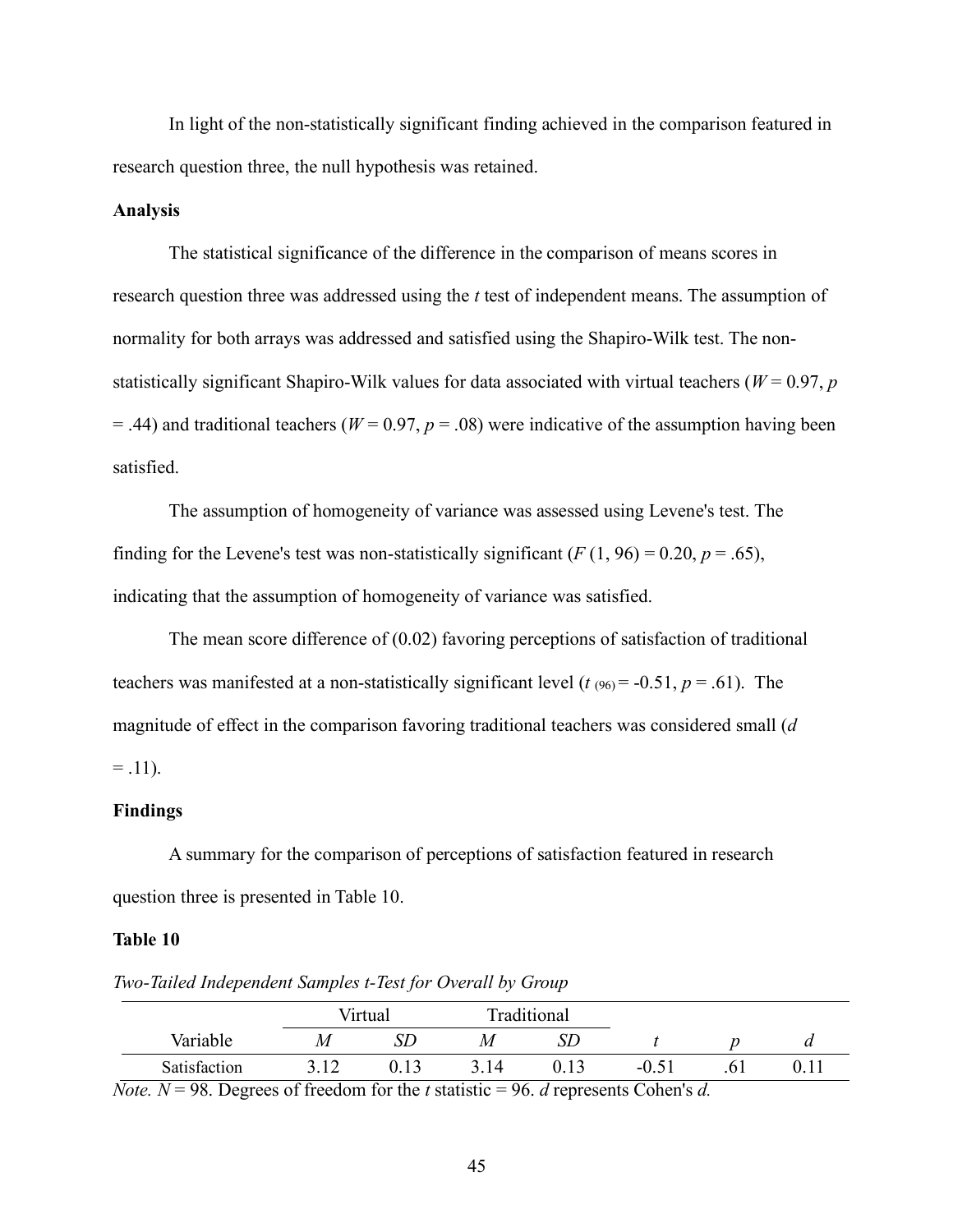### **Research Question 4**

Considering the different dimensions of the TJSQ, which one manifested the greatest effect of difference between virtual and traditional teachers regarding job satisfaction?

### **Hypothesis**

Ha 4: The TJSQ dimension of working conditions will manifest the greatest degree of study participant response effect.

In light of the finding favoring the dimension of "responsibility," the alternative hypothesis was rejected.

#### **Analysis**

Response effect evaluations were conducted in each of the nine comparisons of satisfaction dimensions for virtual and traditional teachers. The Cohen's *d* statistical technique was used to evaluate the magnitude of effect in the perceptions of job satisfaction between virtual and traditional teachers within the nine dimensions of satisfaction represented on the TJSQ research instrument.

As a result, the greatest magnitude of effect manifested in comparisons between virtual and traditional teachers by dimension of satisfaction was for the dimension of "Responsibility" favoring the perceptions of traditional teachers  $(d = .86)$ . Five response effect comparisons favored traditional teachers with four favoring virtual teachers.

### **Findings**

Table 11 contains a summary for the comparison of response effect featured in research question four.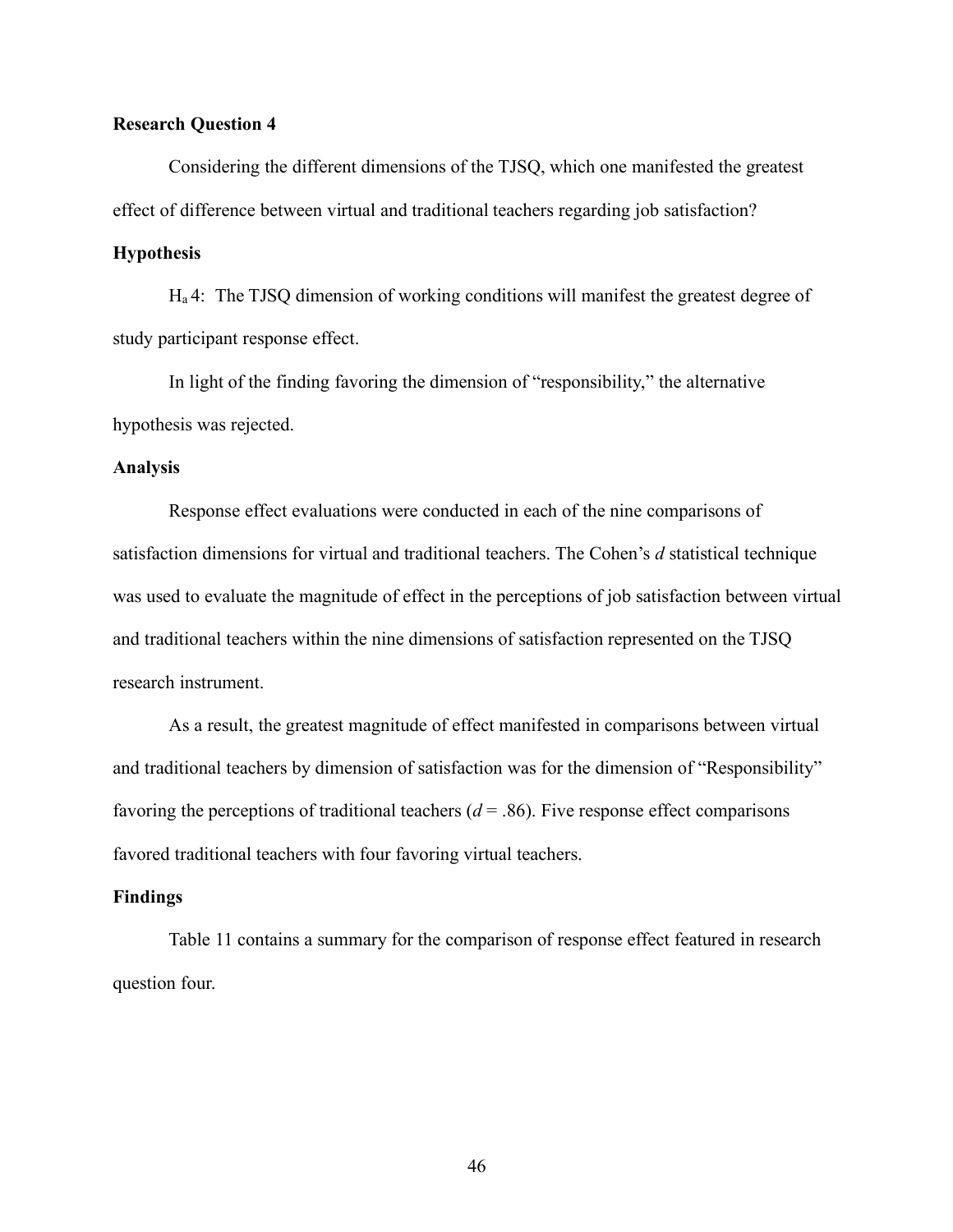# **Table 11**

| $JJ -$<br>Dimension | Favoring    | $\circ$<br>t | d                |
|---------------------|-------------|--------------|------------------|
| Supervision         | Virtual     | $2.18*$      | .44              |
| Colleagues          | Traditional | 0.34         | .07              |
| Working             | Virtual     | 0.97         | .19              |
| Conditions          |             |              |                  |
| Pay                 | Traditional | 0.44         | .09              |
| Responsibility      | Traditional | $4.31***$    | .86 <sup>a</sup> |
| Work Itself         | Virtual     | 0.28         | .06              |
| Advancement         | Virtual     | 1.41         | .27              |
| Security            | Traditional | 0.44         | .09              |
| Recognition         | Traditional | 0.75         | .15              |

*Response Effect Comparison by TJSQ Dimension and Teacher Category*

 $*_{p} = .03$  \*\*\* $p < .001$ 

### **Summary**

The study's findings were formally reported in Chapter IV. The study's missing data was moderate and sufficiently random in nature. Excellent levels of internal reliability were manifested for both study participants identified as virtual teachers and traditional teachers. Overall job satisfaction levels for both virtual and traditional teachers were manifested at statistically significant levels. The difference in perceptions of job satisfaction between virtual and traditional teachers was minimal and non-statistically significant in favoring traditional teachers. The dimension of satisfaction manifesting the greatest degree of comparative effect was responsibility, favoring traditional teachers. Chapter V contains a discussion of the findings achieved in the study as reported in Chapter IV.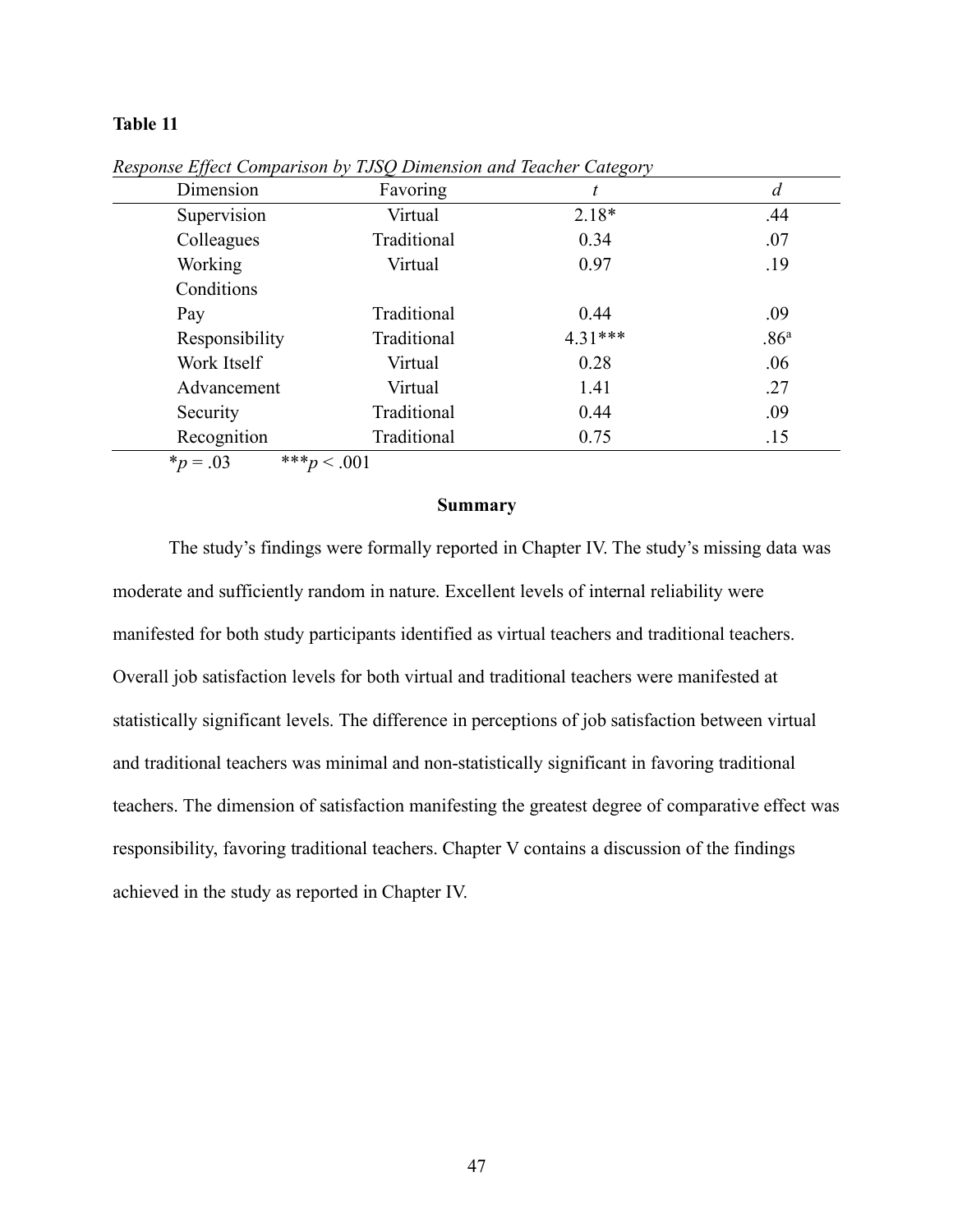#### V. DISCUSSION

The purpose of the study was to compare the perceptions of job satisfaction of virtual school educators to those of traditional educators in the K-12 environment. The goal of the study was to determine if there were any significant differences in educator job satisfaction between educators who teach in a traditional school and those who teach in a virtual school.

### **Review of Methodology**

A quantitative, non-experimental research design was used to address the study's topic and research problem. The study's methodological approach was survey research using a sampling technique that was non-probability and convenient in nature. A standardized research instrument was utilized for study purposes. Descriptive and inferential statistical techniques were used to analyze the study data.

#### **Summary of Results**

The study's extent of missing data was moderate and sufficiently random in nature. Excellent levels of internal reliability were manifested for both study participants identified as virtual teachers and traditional teachers. Study participants identified as virtual schoolteachers and traditional teachers both perceived themselves as being satisfied with their jobs. The mean perceptions of satisfaction score for virtual teachers and traditional teachers was nearly identical and reflected at a non-statistically significant level. The majority of virtual teachers who participated in the study were high school teachers with more than 11 years of experience. The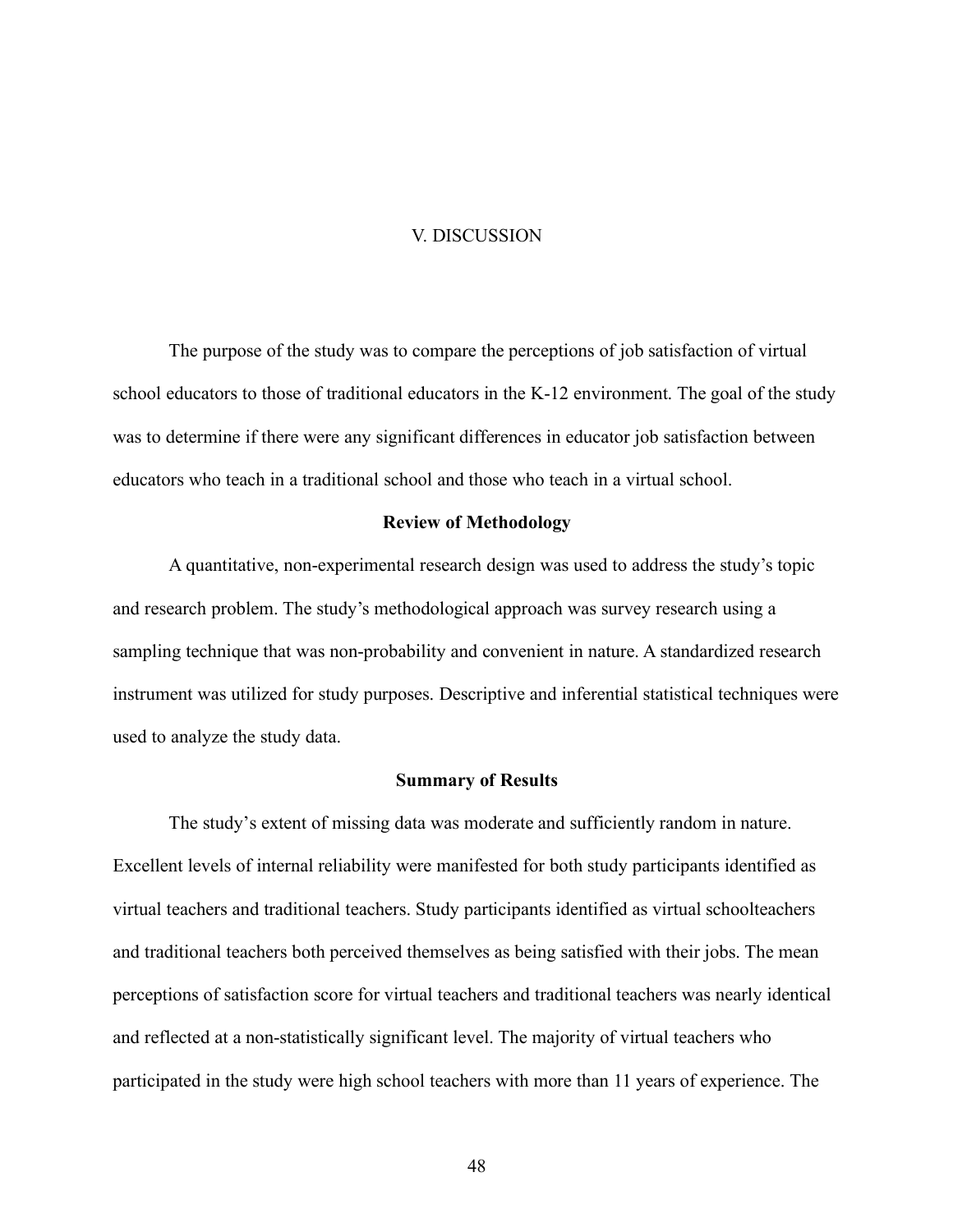traditional teacher participants were more evenly split across grade levels, and almost half of them had more than 11 years of experience.

The study's research instrument, the TJSQ, was comprised of nine dimensions that address teacher job satisfaction. The lowest rated dimension for virtual teachers was security, and the highest rated dimension was responsibility. Traditional teachers also perceived the dimension of security as the lowest rated dimension and responsibility as the highest rated dimension.

### **Discussion by Research Question**

### **Research Question 1**

To what degree are teachers employed in the virtual educational setting satisfied with their job?

A two-tailed, one sample *t*-test was conducted to determine the statistical significance of study participant mean score response in research question one. The Shapiro-Wilk test was conducted to determine whether the distribution of data for study participant perceptions of overall satisfaction in their positions as virtual teachers was normal. The results of the Shapiro-Wilk test were non-statistically significant indicating that the assumption of data normality was satisfied. The finding for the two-tailed one sample *t*-test analysis for the perceptions of study participants identified as virtual schoolteachers was statistically significant. The magnitude of effect in the analysis was, moreover, was considered large.

The data achieved in research question one suggests that the virtual teachers that were surveyed were satisfied with their jobs. This finding differs from the Mahmood et al. (2021) study which found that teachers who had to work remotely during the COVID-19 pandemic in Europe had lower job satisfaction. While the teachers in the current study were surveyed during the same pandemic, not all of them were made to transition into a virtual role in the manner like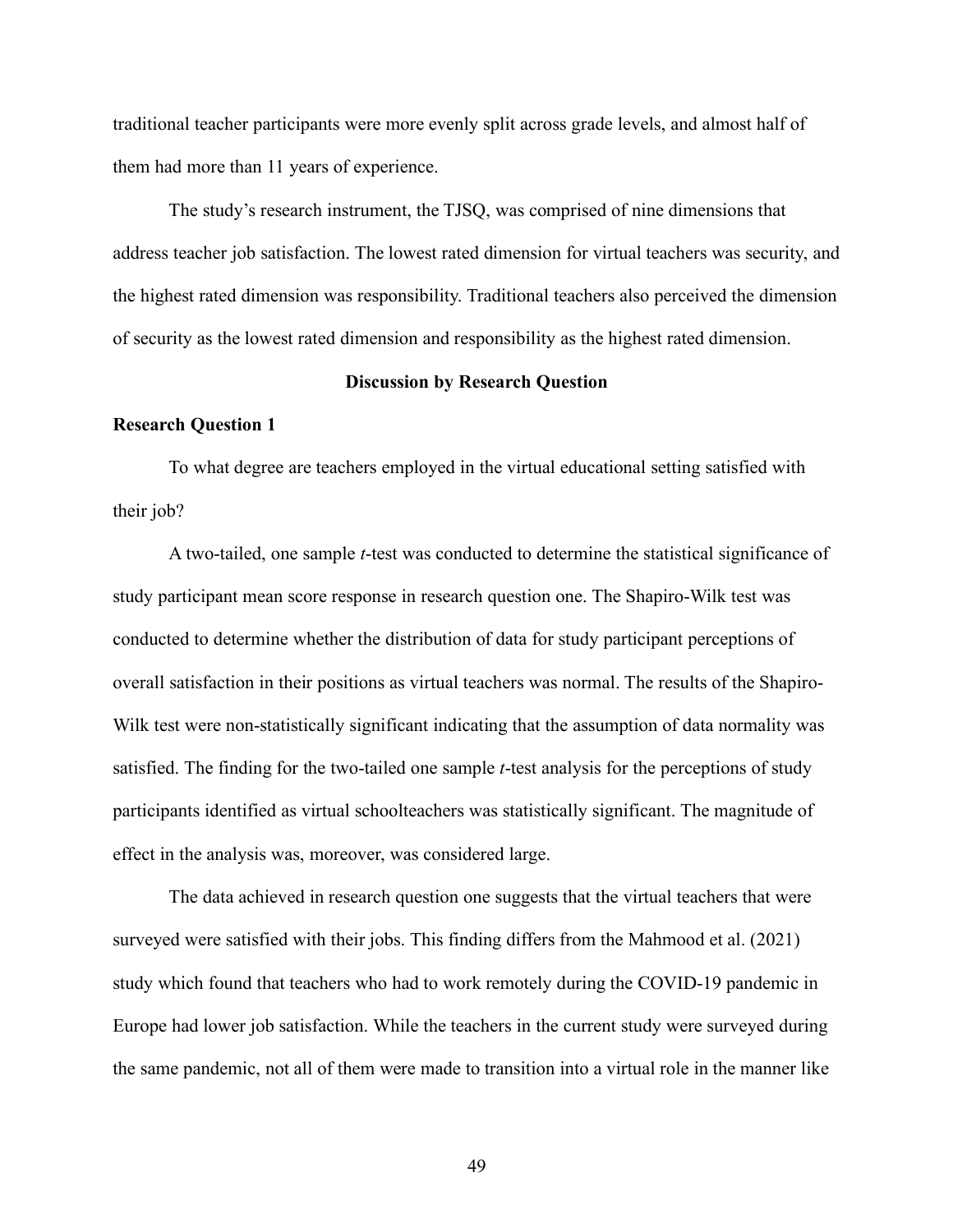that of the Mahmood et al. (2021) study, which could perhaps explain the difference in the findings between the two studies. Suganya and Sankareshwari (2020) also conducted research on perceptions of the job satisfaction levels of virtual schoolteachers in India during the pandemic. Like the Mahmood et al. (2021) study, teachers in India also expressed low levels of perceived job satisfaction. However, Suganya and Sankareshwari (2020) suggested that the low job satisfaction perception could have been due to the lack of training the teachers had after transitioning into virtual roles unexpectedly and as a necessity in the wake of the pandemic.

### **Research Question 2**

To what degree are teachers employed in a traditional classroom setting satisfied with their job?

A two-tailed, one sample *t*-test was conducted to determine the statistical significance of study participant mean score response in research question two. The assumption of data normality was first assessed using the Shapiro-Wilk test. The Shapiro-Wilk test was conducted to determine whether the distribution of data for study participant perceptions of overall satisfaction in their positions as virtual teachers was normal. The results of the Shapiro-Wilk test were nonstatistically significant, indicating that the assumption of data normality was satisfied. The finding for the two-tailed, one sample *t*-test analysis related to the responses of study participants identifies as traditional classroom teachers was statistically significant. The magnitude of effect for study participant perceptions of overall satisfaction with their jobs was, moreover, considered large.

The data studied in research question two of the study suggests that the traditional teachers participating in the study were satisfied with their job. This finding seems to differ from the assumption that K-12 classroom teachers are dissatisfied with their jobs contributing to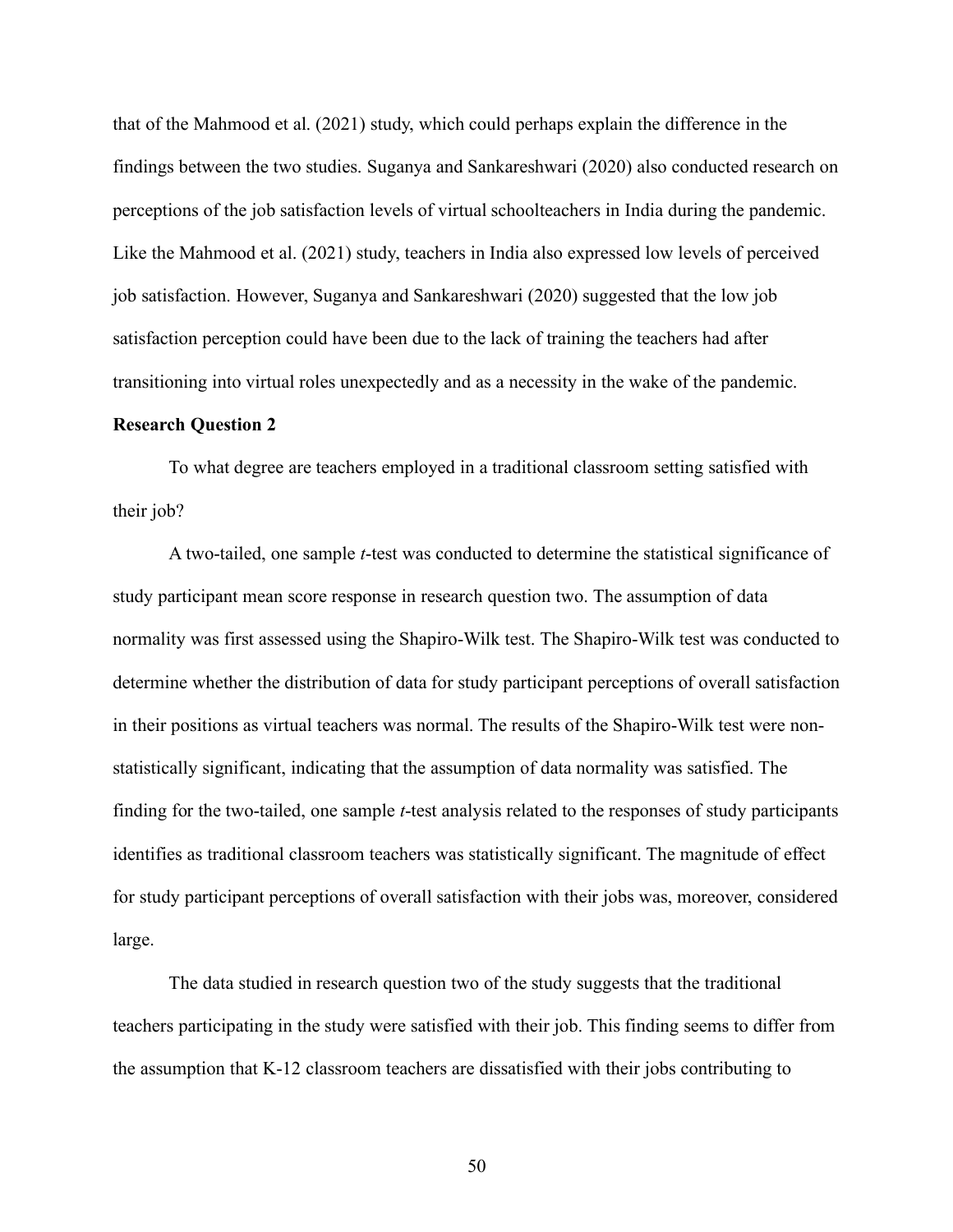problems with teacher retention in the United States. In a study conducted in 2019, Reitman and Karge stated, "Most regions of the country report moderate to severe shortages of math, science, and special educators, while recent graduates with general teaching credentials in elementary education find employment opportunities scarce" (p. 8). One possible explanation for the more positive finding achieved in this research is that nearly half of the respondents who worked in the traditional environment have been teaching for 11 or more years. The assumption could be made that if teachers have been in the profession for this length of time, they are experiencing higher levels of job satisfaction. Teacher perceptions of job satisfaction more than likely differ by years of experience and teachers with longer tenures of professional service may have intuitively developed a mature, considered approach in developing perceptions of job satisfaction.

#### **Research Question 3**

To what degree does the level of job satisfaction differ from study participants employed in virtual educational environments and study participants employed in traditional classroom environments?

The statistical significance of the difference in the comparison of means scores in research question three was addressed using the *t* test of Independent Means and the assumption of normality for both arrays was addressed and satisfied using the Shapiro-Wilk test. The nonstatistically significant Shapiro-Wilk values for data associated with virtual teachers and traditional teachers were indicative of the assumption having been satisfied. The assumption of homogeneity of variance was assessed using Levene's test, which proved non-statistically significant and indicative that the assumption of homogeneity of variance was satisfied. The mean score difference of (0.02) favoring perceptions of satisfaction of traditional teachers was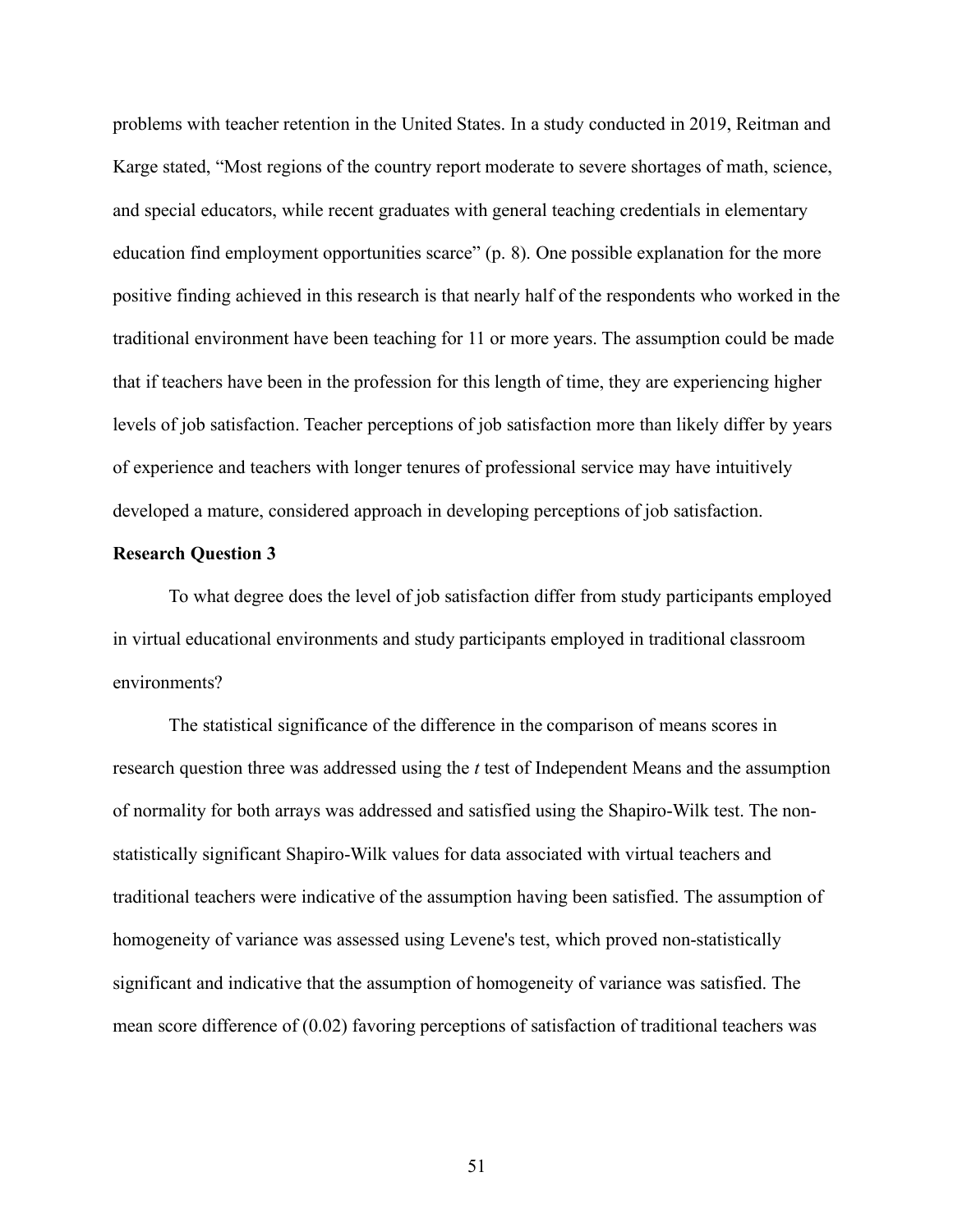minimal and manifested at a non-statistically significant level. The magnitude of effect in the comparison favoring traditional teachers was considered small.

In the current study, there was no statistically significant difference between the perceived job satisfaction of virtual teachers and traditional teachers. This finding differs from the study conducted by Roch and Montague (2021), which found that virtual teachers had higher job satisfaction than traditional teachers. Roch and Montague (2021) noted, however, that their finding occurred without controlling for any other variables and also noted that online teachers who had been in the profession for three years or less had higher job satisfaction than traditional teachers who had been in the profession for the same amount of time. The current study's sample included a majority of teachers who had been in the profession for 11 or more years. Given the limited amount of research comparing job satisfaction of virtual teachers to traditional teachers, these findings are additive to the professional literature on the topic.

### **Research Question 4**

Considering the different dimensions of the TJSQ, which one manifested the greatest effect of difference between virtual and traditional teachers regarding job satisfaction?

The findings of the study indicated that both virtual and traditional teachers rated responsibility as the dimension contributing most prominently to their job satisfaction. Responsibility, as defined in the TJSQ, is "the opportunity to be accountable for one's own work and the opportunity to take part in policy or decision-making activities" (Lester, 1982, p. 14). Given the number of respondents who have been teaching for more than a decade, it may be possible that many of the participating teachers occupy positions of influence and have a greater voice in policy and decision-making activities than their peers in the profession who have fewer years of experience.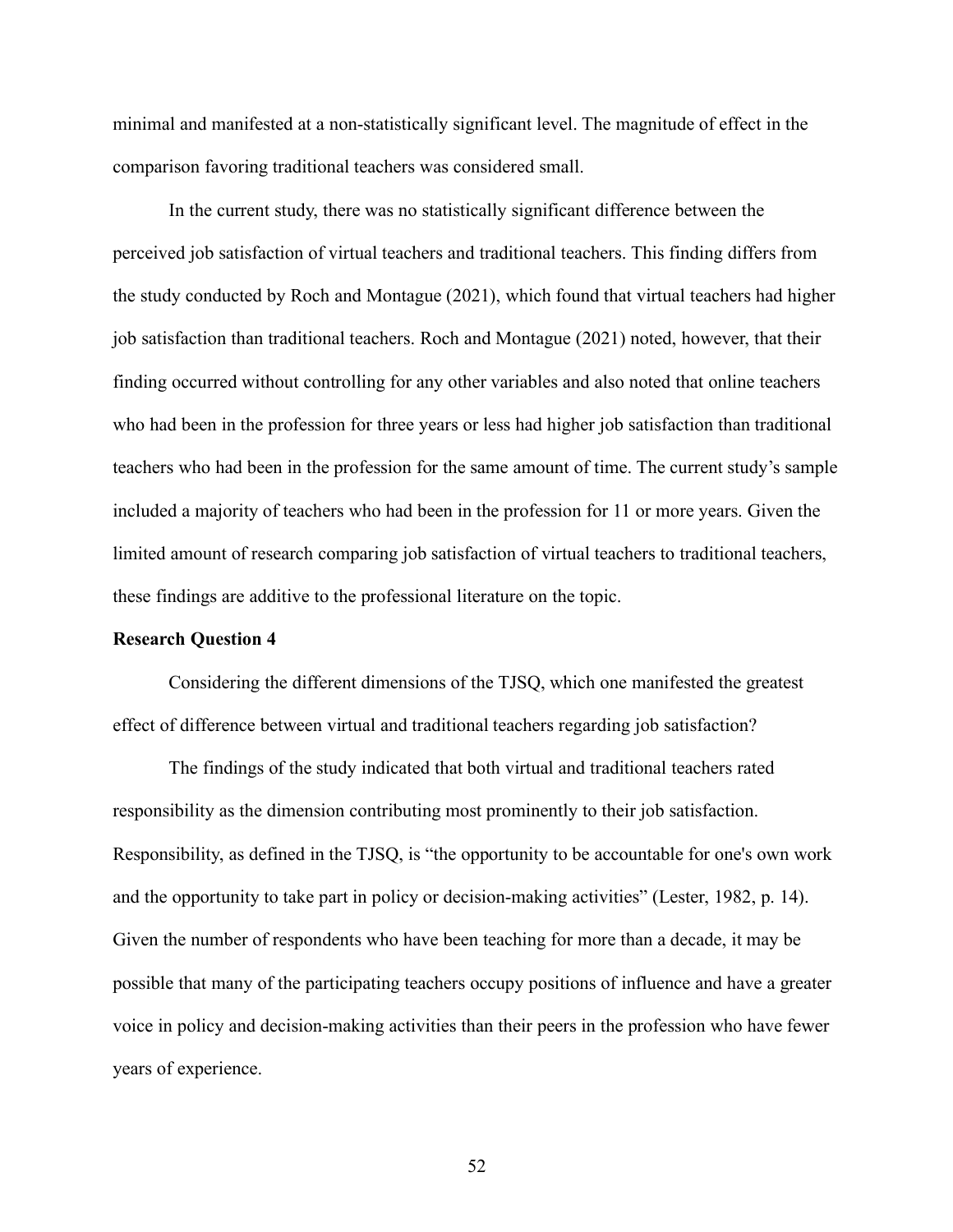The lowest rated dimension for virtual teachers was security. The low rating could be attributed to the fact that those teachers work from home, and they may not be as concerned about their physical well-being as their peers who work in a traditional classroom. Security also has to do with perceptions of job security, and given the popularity of virtual education, this issue may not be a significant concern for teachers with experience in that educational environment. Traditional teachers also rated security as the lowest dimension that impacted their job satisfaction. The reason for this low rating could perhaps be explained in light of noteworthy, widespread teacher shortages that continue to impact many schools and school districts across the United States. As a result, it is not surprising that traditional teachers also feel a high degree of job security.

The dimension that reflected the greatest difference of mean scores between virtual teachers and traditional teachers was responsibility. Although responsibility reflected the highest rated dimension for both groups of teachers, this dimension contributed more to the satisfaction of traditional teachers than the study participants identified as virtual teachers. The dimension that reflected the second-highest difference in mean scores was supervision, contributing more towards the job satisfaction of virtual teachers than was the case for traditional teachers. This finding could possibly indicate that virtual educators feel a greater level of support from their superiors than teachers who work in a traditional school setting.

The dimension of advancement was close to supervision in differences in the mean scores of each job dimension. Virtual teachers reported advancement as contributing to their overall job satisfaction more than did traditional teachers. This dynamic could possibly be attributed to the bureaucratic structure of many virtual school programs. More positions and middle-management opportunities are available in virtual school organizations than in a traditional classroom setting.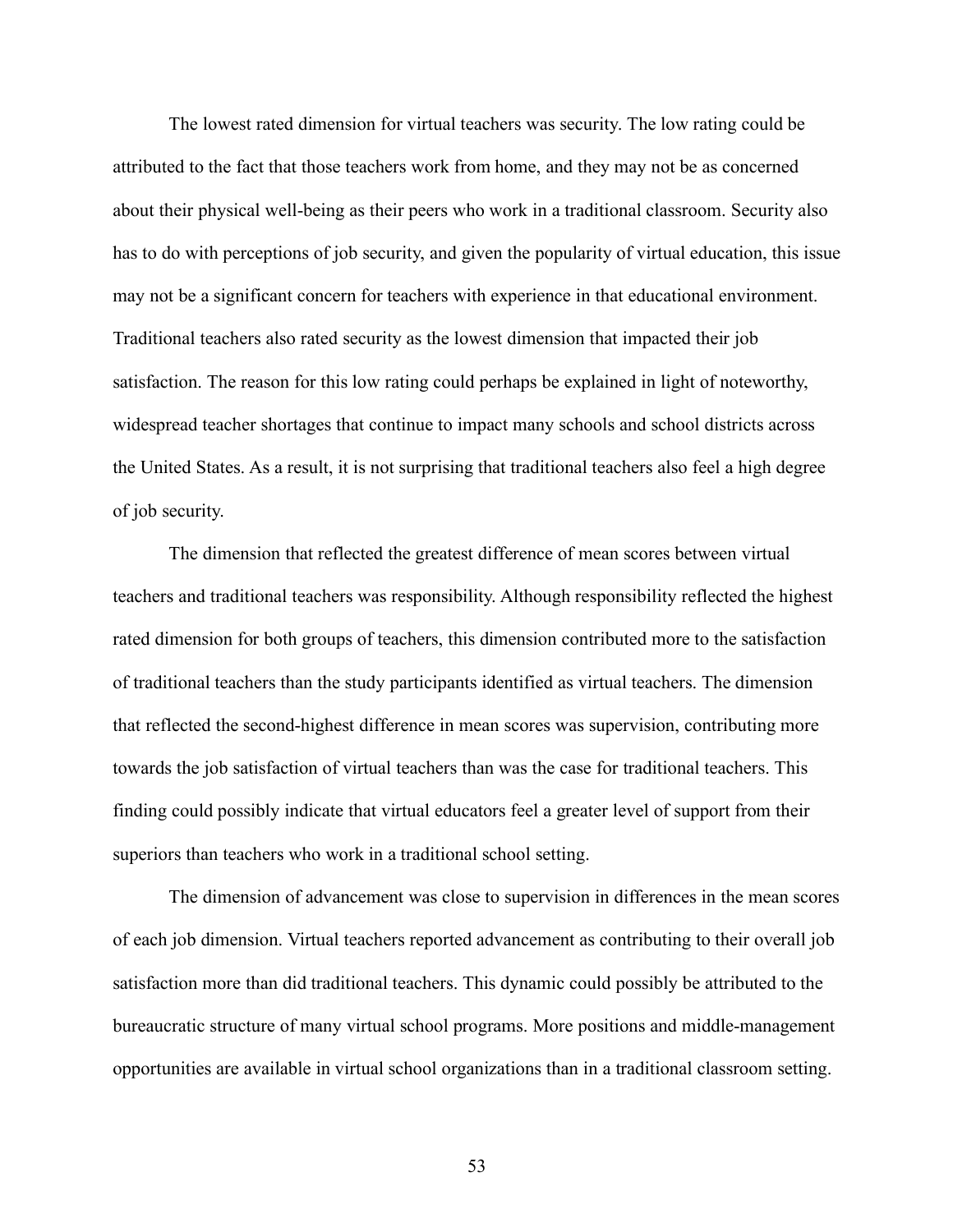Unless a teacher desires to progress professionally into administration at the building-level or at a district office, moving up or laterally in a traditional school environment may often be more challenging than is the case with teachers employed in virtual school settings.

### **Study Limitations**

A few limitations were noteworthy in the commission of the current study. This study was conducted during COVID-19 global pandemic. The pandemic forced many schools to adopt virtual and hybrid programs to accommodate the remote learning needed due to school closures meant to slow and even halt the spread of the virus. Many virtual teachers experienced large increases in student enrollments, and many traditional teachers were forced to operate professionally in a hybrid learning environment without much training or time to prepare. These conditions added additional stress to teachers in both educational environments. The impact these stressors may have intuitively exerted on the teachers' perceptions of job satisfaction could not be quantified in the study, likely altering those perceptions.

A second limitation relates to the research design adopted for study use. The current study was delimited to a quantitative, non-experimental design. The non-experimental nature of the study's research design is limiting in the generalization of findings achieved.

A third limitation of the study was reflected in the sampling technique, which was convenient and purposive in nature. A key demographic, the type of school (public, private, or charter schools), was not specifically identified nor controlled in the study. Solicitation for study participation was also enacted via social media, which did not account for the impact teaching in various parts of the United States, or even outside of the United States, had on teacher job satisfaction.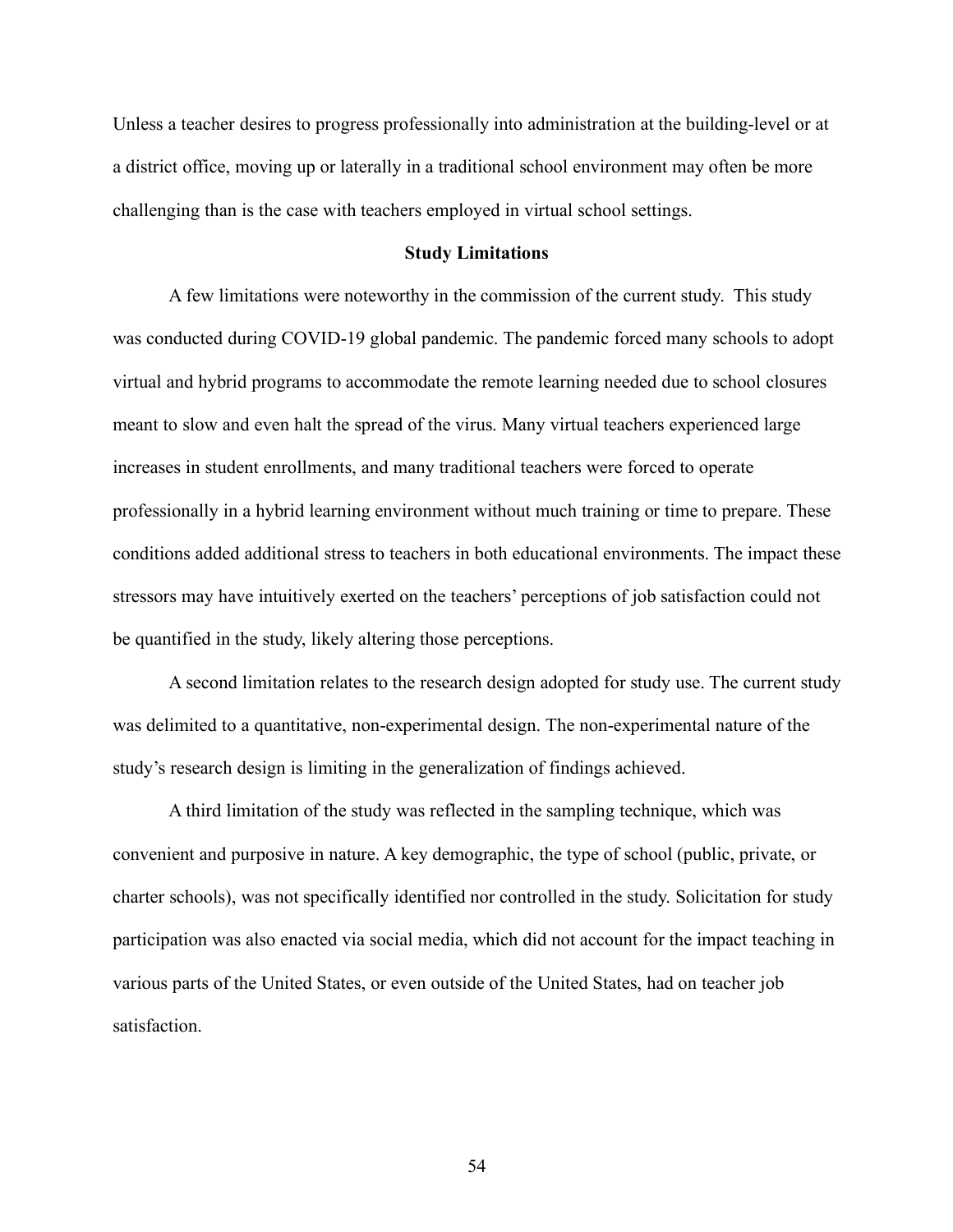### **Implications for Future Practice**

Both virtual and traditional educators rated responsibility, work conditions, and colleagues as their top three dimensions impacting job satisfaction. School districts and policymakers should consider focusing on how to better increase opportunities for teachers to gain a greater sense of ownership of their jobs. Specifically, attention should be given to the manner in school districts address the requirements of their positions and the promotion of the conditions that allow teachers to perform at optimal levels. Ways to connect more on a collegial basis with the people they work with to boost morale and help teachers enjoy their jobs is also important. In addition, addressing these issues may help alleviate high turnover rates in the education profession.

The three dimensions that were rated the lowest for virtual teachers were security, recognition, and pay. For traditional teachers, the three lowest dimensions were security, advancement, and recognition. These findings would appear to indicate that teachers are not concerned about their job security, nor do they seek forms of recognition. If more effort and intention were placed on the aforementioned aspects of teachers' work that contribute most to their overall job satisfaction by educational leaders and the bureaucracy of school districts, teachers may exhibit greater levels of motivation to remain in the profession for longer periods of time.

### **Recommendations for Future Research**

The current study should first and foremost be replicated and conducted in a nonpandemic era. A replicated study of this nature would provide greater insight into perceptions of job satisfaction without the confounding variables associated with a punctuated disequilibrium. Future research endeavors could specifically focus upon studying job satisfaction while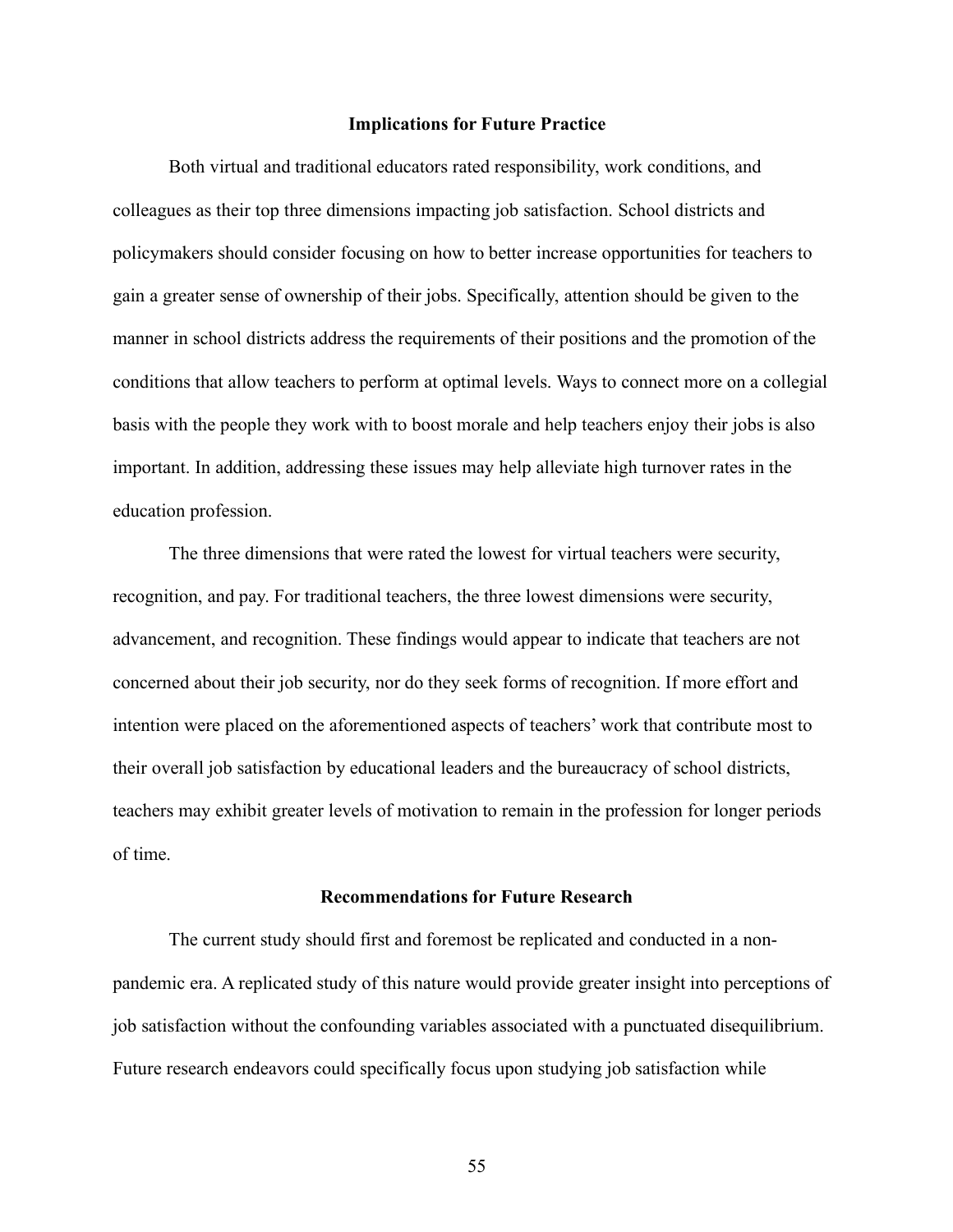controlling for school-type: public, private, and charter schools. Since most of the respondents in the current study were teachers who had been in the profession for over a decade, future research endeavors on the topic could focus upon educators, both virtual and traditional, who represent more accurately the complete array of professional tenure. It would appear important that the topic be researched beyond the research design adopted for use in the study. A qualitative research design element, whether stand-alone or part of a mixed-methods approach, would provide richer and deeper information on the study's topic and research problem. A more inclusive and protracted sampling technique appears warranted for future research purposes, as well. A larger sample, accessed from a broader population of potential participants would add greater generalization possibilities while adding credibility to study findings.

### **Conclusion**

Virtual education is a growing industry within the profession of education. Given the impact the COVID-19 pandemic has exerted upon the way schooling is conducted, it would appear imperative that more research be conducted focusing upon improvements in educational opportunity for students educated in both remote and traditional educational environments. Teachers possessing tenure in the profession beyond 10 years expressed noteworthy levels of perceived satisfaction regardless of educational setting represented in the study. Participants employed in both educational environments identified for study purposes expressed similar levels of job satisfaction, a desire for better working conditions, and a valuing of collegial relationships. However, and despite the study's finding regarding job satisfaction levels, teacher turnover remains high—representing one of the greatest concerns of the profession. Although the findings of the current study would appear to add meaningful information on the topic, more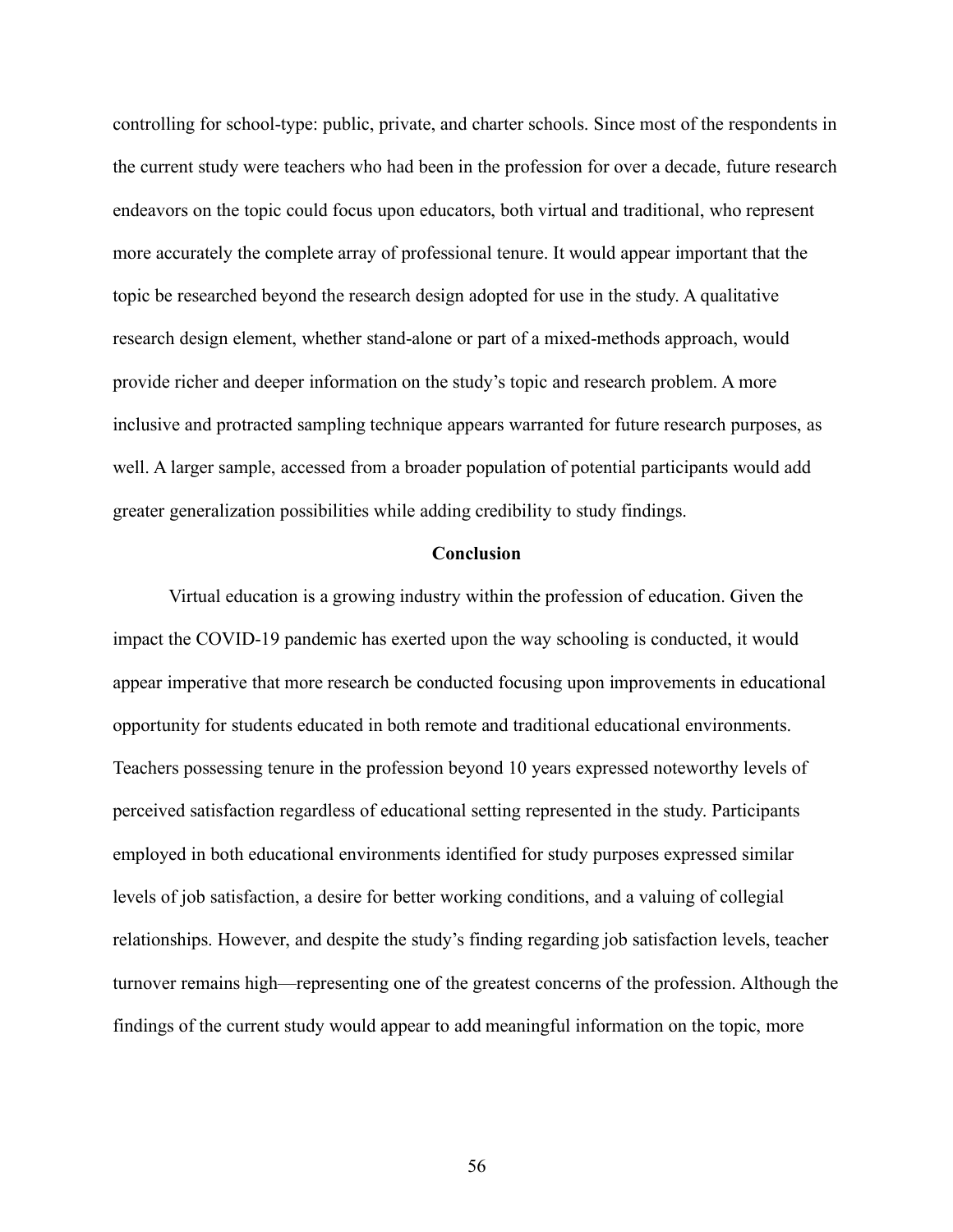research should be pursued in an effort to address the prescriptive information needs associated with the greater issue of teacher retention.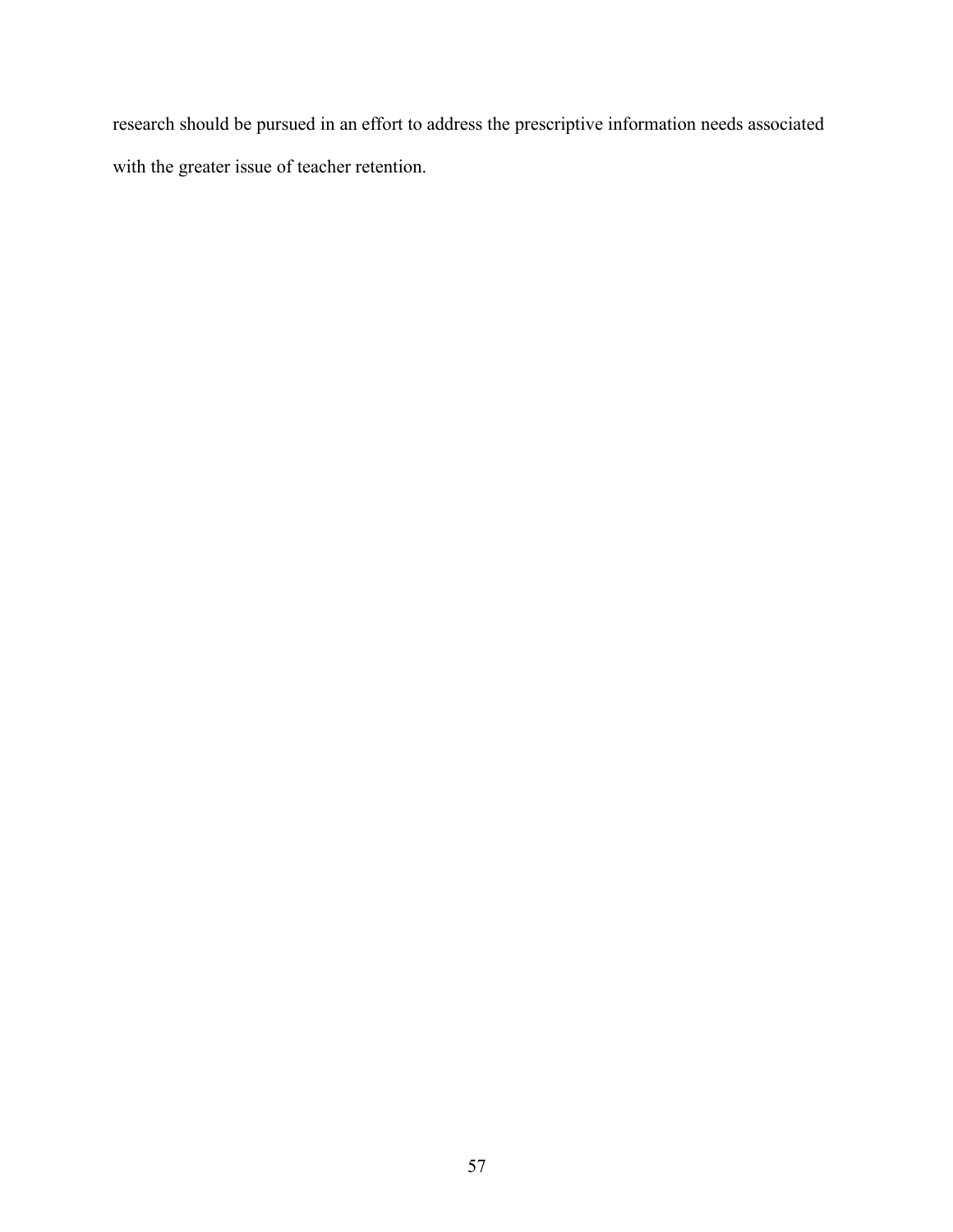#### **References**

- Adiele, E. E., & Abraham, N. M. (2013). Achievement of Abraham Maslow's needs hierarchy theory among teachers: Implications for human resource management in the secondary school system in rivers state. *Journal of Curriculum and Teaching*, *2*(1), 140–144.
- Admiraal, W., Veldman, I., Mainhard, T., & Van Tartwijk, J. (2019). A typology of veteran teachers' job satisfaction: Their relationships with their students and the nature of their work. *Social Psychology of Education*, *22*(2), 337–355. https://doiorg.seu.idm.oclc.org/10.1007/s11218-018-09477-z
- Antony, S., & Elangkumaran, P. (2014). An analysis of intrinsic factors and its impact on job satisfaction: A special reference to academic staff of Sri Lanka institute of advanced technological education (Sliate). *CLEAR International Journal of Research in Commerce & Management*, *5*(7), 48–51.
- Arun Vijay, S., Sekar, P. C., & HemaVidhya, C. S. (2014). Quality of work life among the call center workers in India: A cross sectional study. *Global Management Review*, *9*(1), 1–11.
- Ayta, T. (2020). The effects of working in public or private schools on job satisfaction of teachers in Turkey: A meta-analysis study. *Eurasian Journal of Educational Research*, *89*, 179–200.
- Ballaro, J., & Meade, R. K. (2021). Factors determining job satisfaction and dissatisfaction for forensic scientists. *Organization Development Journal*, *39*(2), 37–51.
- Blömeke, S., Nilsen, T., & Scherer, R. (2021). School innovativeness is associated with enhanced teacher collaboration, innovative classroom practices, and job satisfaction. *Journal of Educational Psychology*, *113*(8), 1645–1667. https://doiorg.seu.idm.oclc.org/10.1037/edu0000668.supp (Supplemental).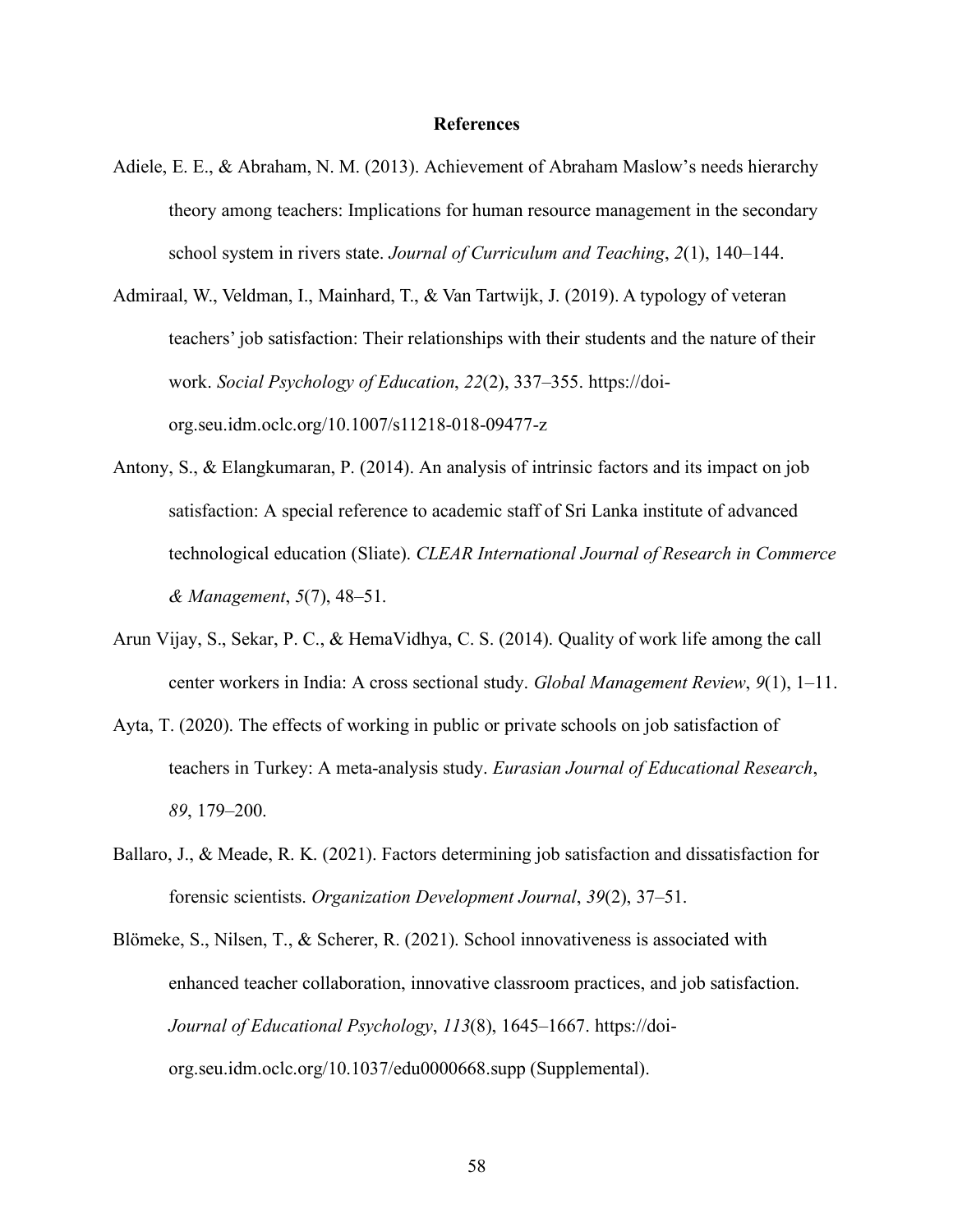- Burkus, D. (2020, April 11). Extrinsic vs. intrinsic motivation at work: What's the real difference? *Psychology Today*. https://www.psychologytoday.com/us/blog/creativeleadership/202004/extrinsic-vs-intrinsic-motivation-work
- Burton, N. (2012, May 23). Our hierarchy of needs. *Psychology Today*. https://www.psychologytoday.com/us/blog/hide-and-seek/201205/our-hierarchy-needs
- Dong Liu, Mitchell, T. R., Lee, T. W., Holtom, B. C., & Hinkin, T. R. (2012). When employees are out of step with coworkers: How job satisfaction trajectory and dispersion influence individual- and unit-level voluntary turnover. *Academy of Management Journal*, *55*(6), 1360–1380. https://doi-org.seu.idm.oclc.org/10.5465/amj.2010.0920.
- Dupriez, V., Delvaux, B., & Lothaire, S. (2016). Teacher shortage and attrition: Why do they leave? *British Educational Research Journal*, *42*(1), 21–39. https://doiorg.seu.idm.oclc.org/10.1002/berj.3193
- Edmonds, W. A., Kennedy, T. D. (2017). *An applied guide to research designs: Quantitative, qualitative, and mixed methods*. Sage.
- Espel, E. V., Meyer, S. J. & Weston-Sementelli, J. L. (2019). *Factors related to teacher mobility and attrition in Colorado, Missouri, and South Dakota*. Regional Educational Laboratory Central. https://files.eric.ed.gov/fulltext/ED597776.pdf
- Faul, F., Erdfelder, E., Buchner, A., & Lang, A.-G. (2009). Statistical power analyses using G\*Power 3.1: Tests for correlation and regression analyses. *Behavior Research Methods*, *41*, 1149-1160.

Field, A. (2018). *Discovering statistics through IBM SPSS statistics* (5<sup>th</sup> ed.). Sage.

Fryrear, A. (2015). What's a good survey response rate? *SurveyGizmo*. Retrieved from https://www.surveygizmo.com/resources/blog/survey-responserates/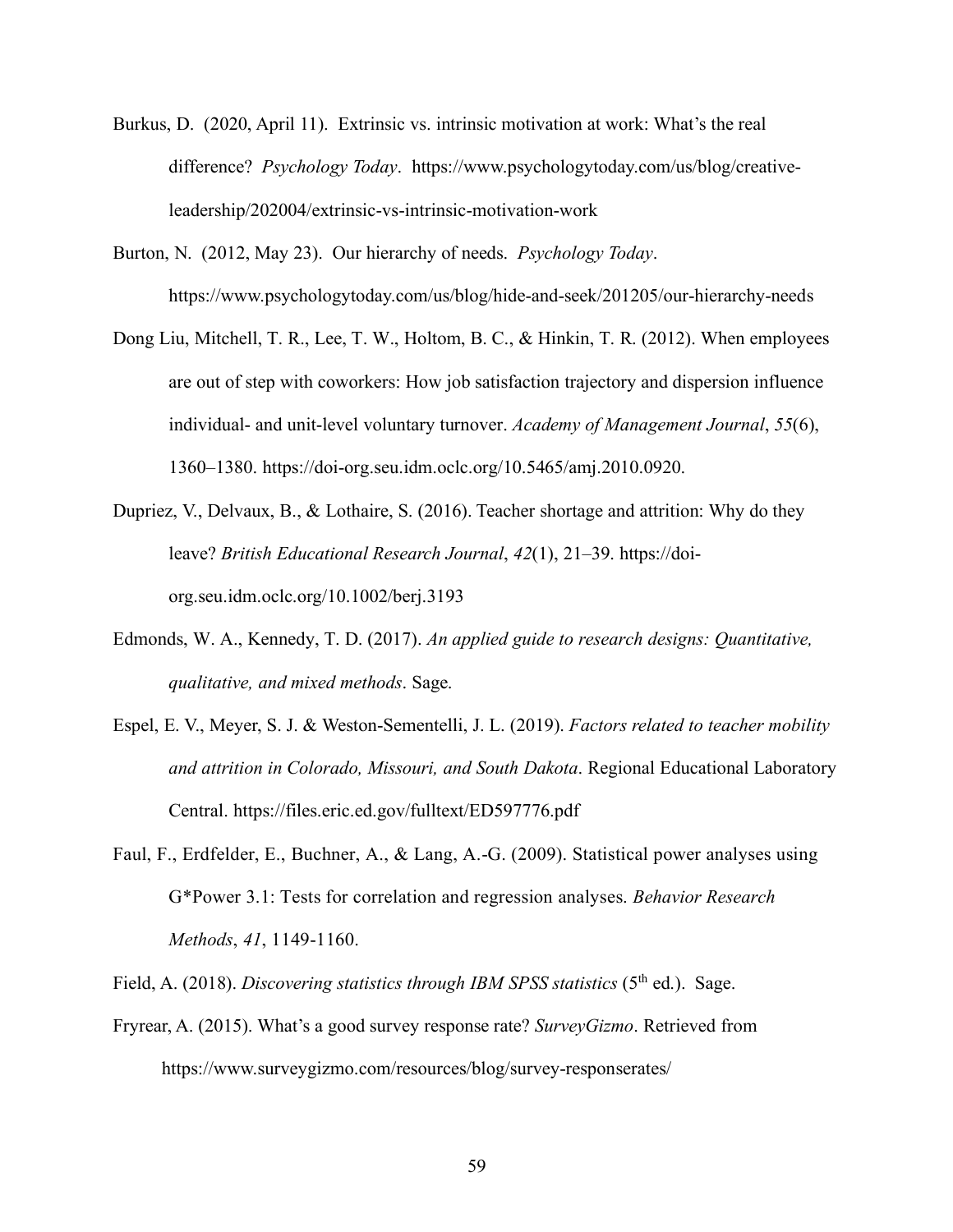- Frankel, J. R., Wallen, N. E., & Hyun, H. H. (2019). *How to design and evaluate research in education* (10<sup>th</sup> Ed.). McGraw Hill.
- George, D. and Mallery, P. (2010). *SPSS for Windows step by step: A simple guide and reference 17.0 Update.* (10<sup>th</sup> Ed.). Pearson.
- George, D., & Mallery, P. (2018). IBM *SPSS statistics 25 step by step: A simple guide and reference, 11.0 update* (15<sup>th</sup> ed.). Routledge Taylor & Francis Group.
- Gius, M. (2013). The effects of merit pay on teacher job satisfaction. *Applied Economics*, *45*(31), 4443–4451. https://doi-org.seu.idm.oclc.org/10.1080/00036846.2013.788783.
- Heissel, J. (2016). The relative benefits of live versus online delivery: Evidence from virtual algebra I in North Carolina. *Economics of Education Review*, *53*, 99–115. https://doiorg.seu.idm.oclc.org/10.1016/j.econedurev.2016.05.001.

Herzberg, F. (1966). *Work and the nature of man*. World Publishing Company.

- Jabeen, A., Khan, M. A., & Shah, A. J. (2019). Impact of leadership style on job satisfaction of teachers. *Gomal University Journal of Research*, *35*(2), 23–31. https://link.gale.com/apps/doc/A611351419/AONE?u=anon~2748c7c8&sid=googleSchol ar&xid=c7df1dc1
- Jones, Thomas & Baxter, Mark & Khanduja, Vikas. (2013). A quick guide to survey research. *Annals of the Royal College of Surgeons of England, 95*(1), 5-7. https://doi.org/10.1308/003588413X13511609956372
- Juneja, P. (n.d.). *Herzberg's two-factor theory of motivation*. Management Study Guide. https://managementstudyguide.com/herzbergs-theory-motivation.htm
- Kasalak, G., & Dagyar, M. (2020). The Relationship between teacher self-efficacy and teacher job satisfaction: A meta-analysis of the teaching and learning international survey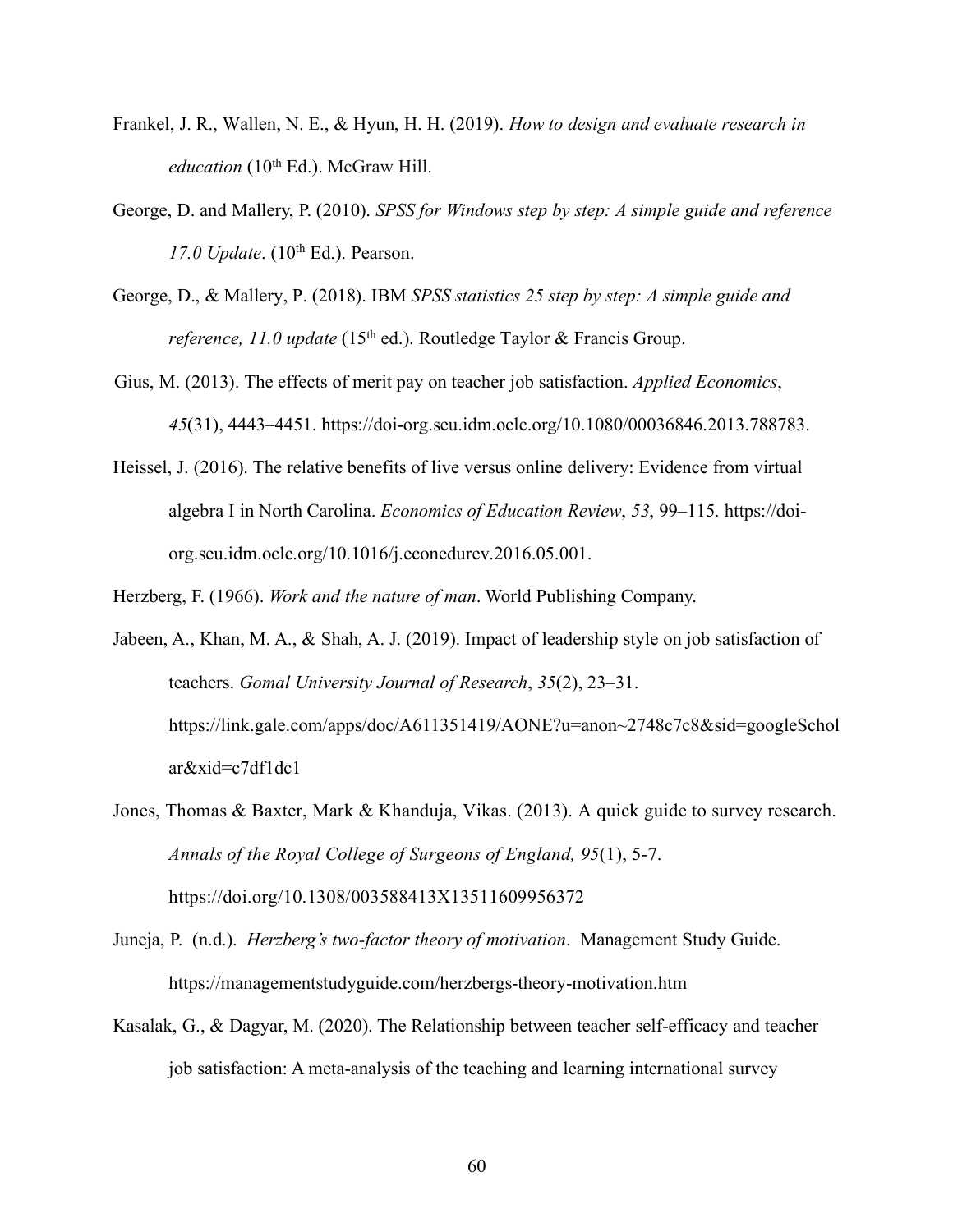(TALIS). *Educational Sciences: Theory and Practice, 20*(3), 16–33. https://doi.org/10.12738/jestp.2020.3.002

- Kwan, P. (2011). Examining the mediating effect of job satisfaction on the relation between responsibilities and career aspiration of vice-principals. *International Journal of Educational Research*, *50*(5–6), 349–361. https://doi.org/10.1016/j.ijer.2011.11.004
- Larkin, I. M., Lokey-Vega, A., & Brantley-Dias, L. (2018). Retaining K-12 online teachers: A predictive model for K-12 online teacher turnover. *Journal of Online Learning Research*, *4*(1), 53–85.
- Larkin, I. M., Brantley-Dias, L., & Lokey-Vega, A. (2016). Job satisfaction, organizational commitment, and turnover intention of online teachers in the K-12 setting. *Online Learning*, *20*(3), 26–51.

Lester, P. (1982). Teacher Job Satisfaction Questionnaire. Long Island University.

- Mahmood, F., Ariza-Montes, A., Saleem, M., & Han, H. (2021). Teachers' teleworking job satisfaction during the covid-19 pandemic in Europe. *Current Psychology: A Journal for Diverse Perspectives on Diverse Psychological Issues*. https://doiorg.seu.idm.oclc.org/10.1007/s12144-021-02355-6.
- Maslow, A. H. (1943). A theory of human motivation. *Psychological Review*, *50*(4), 370-396. https://doi-org.seu.idm.oclc.org/10.1037/h0054346.

Natale, C. F., & Cook, J. (2012). Virtual K-12 learning: New learning frontiers for state education agencies. *Peabody Journal of Education*, *87*(5), 535–558. https://doi.org/10.1080/0161956X.2012.723491

National Center for Education Statistics. (n.d.). *Number and enrollment of public elementary and secondary schools, by school level, type, and charter, magnet, and virtual status:*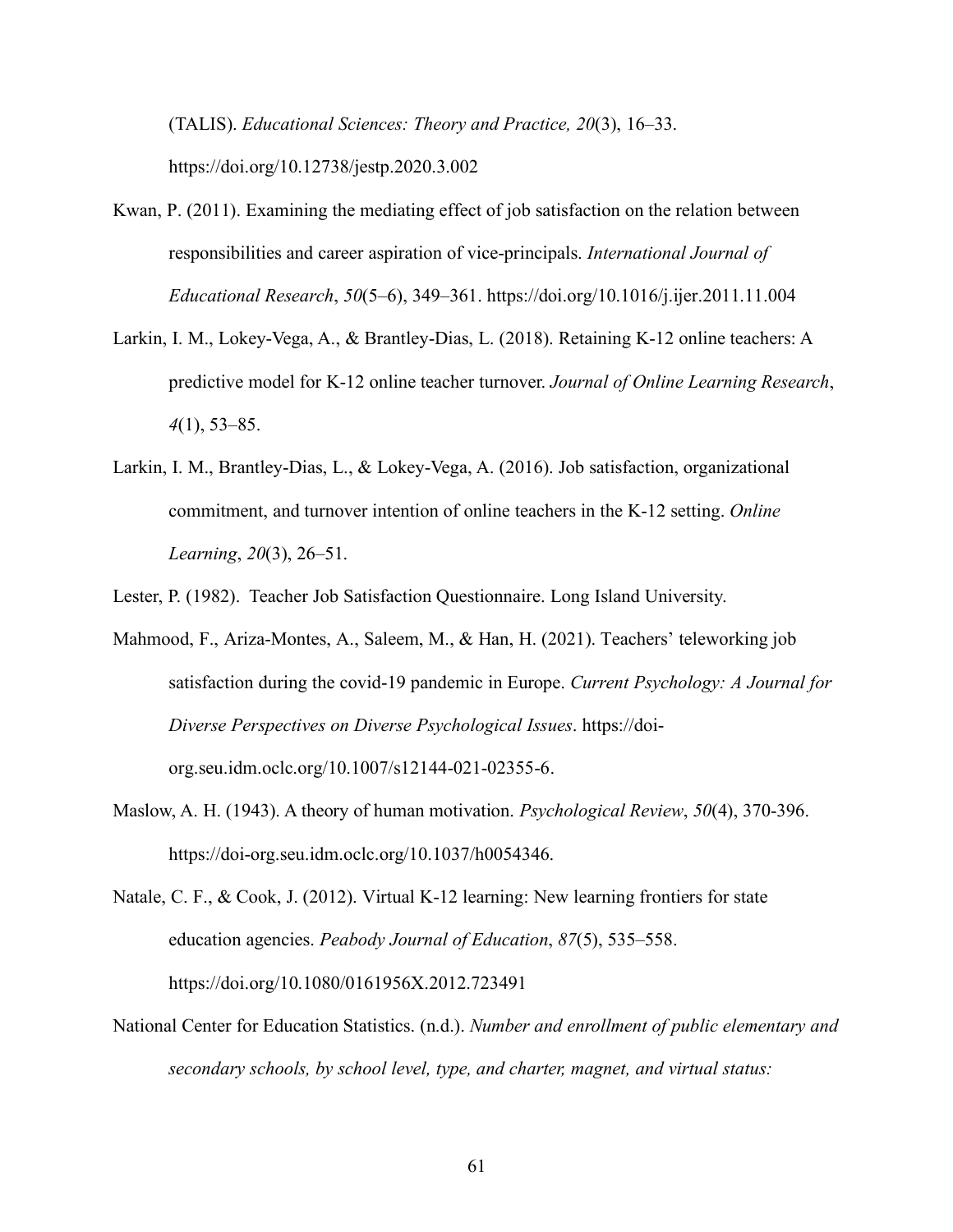*Selected years, 1990-91 through 2016-17.*

https://nces.ed.gov/programs/digest/d18/tables/dt18\_216.20.asp

National Center for Education Statistics. (n.d.). *Percentage of teachers agreeing with statements about teaching and school conditions, by control and level of school: Selected years, 1993-94 through 2015-16*.

https://nces.ed.gov/programs/digest/d17/tables/dt17\_210.20.asp?current=yes

- Newman, D.A. (2014). Missing data: Five practical guidelines. *Organizational Research Methods*, *17*(3), 372-411. https://doi.org/10.1177/1094428114548590
- Nguyen, T. (2020). Teacher attrition and retention in Kansas: A case study of geographically rural states with persistent teacher shortages. *Online Journal of Rural Research & Policy*, *15*(1), 1–23. https://doi-org.seu.idm.oclc.org/10.4148/1936-0487.1100
- Olsen, A. A., & Huang, F. L. (2019). Teacher job satisfaction by principal support and teacher cooperation: Results from the schools and staffing survey. *Education Policy Analysis Archives*, *27*(11).
- Palanski, M., Avey, J., & Jiraporn, N. (2014). The effects of ethical leadership and abusive supervision on job search behaviors in the turnover process. *Journal of Business Ethics*, *121*(1), 135–146. https://doi-org.seu.idm.oclc.org/10.1007/s10551-013-1690-6.
- Rachmawati, Y., & Suyatno, S. (2021). The effect of principals' competencies on teachers' job satisfaction and work commitment. *Participatory Educational Research*, *8*(1), 362–378. https://doi.org/10.17275/per.21.21.8.1
- Reitman, G. C., & Karge, B. D. (2019). Investing in teacher support leads to teacher retention: Six supports administrators should consider for new teachers. *Multicultural Education*, *27*(1), 7–18.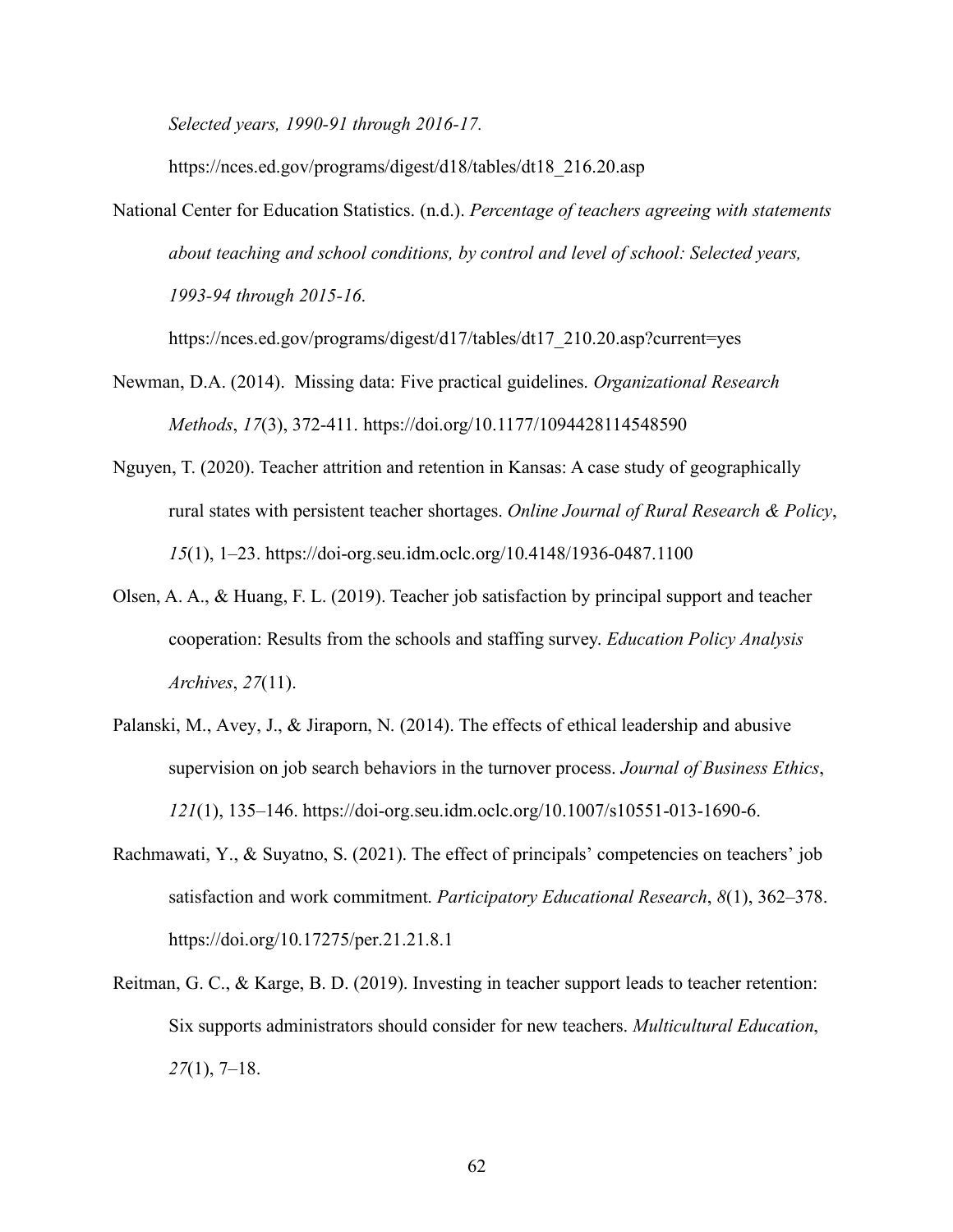- Roch, C. H., & Montague, C. (2021). Teaching in the virtual world: Examining teachers' job satisfaction and turnover. *Social Science Quarterly, 102*(6), 2795-2811. https://doiorg.seu.idm.oclc.org/10.1111/ssqu.12948.
- Safari, I. (2020). A study on the relationship between burnout and job satisfaction of Iranian EFL teachers working in universities and schools. *Journal on Efficiency and Responsibility in Education and Science*, *13*(4), 164–173. https://doi.org/10.7160/eriesj.2020.130401
- Sawilowsky, S. S. (2009). New effect size rules of thumb. *Journal of Modern Applied Statistical Methods*, 8(2), 597 – 599.
- Schroeder, B. (2019, August 14). Disrupting education. The rise of k-12 online and the entrepreneurial opportunities. *Forbes*. https://www.forbes.com/sites/bernhardschroeder/2019/08/14/disrupting-education-the-

rise-of-k-12-online-and-the-entrepreneurial-opportunities/#7c38c9a448a2.

- Searson, M., Monty Jones, W., & Wold, K. (2011). Editorial: Reimagining schools: The potential of virtual education. *British Journal of Educational Technology*, *42*(3), 363– 371. https://doi-org.seu.idm.oclc.org/10.1111/j.1467-8535.2011.01178.x.
- Sell, L., & Cleal, B. (2011). Job satisfaction, work environment, and rewards: Motivational theory revisited. *LABOUR: Review of Labour Economics & Industrial Relations*, *25*(1), 1–23. https://doi-org.seu.idm.oclc.org/10.1111/j.1467-9914.2010.00496.x
- Stankovska, G., Angelkoska, S., Osmani, F., & Grncarovska, S. P. (2017). Job motivation and job satisfaction among academic staff in higher education. *Bulgarian Comparative Education Society (BCES)*. https://files.eric.ed.gov/fulltext/ED574225.pdf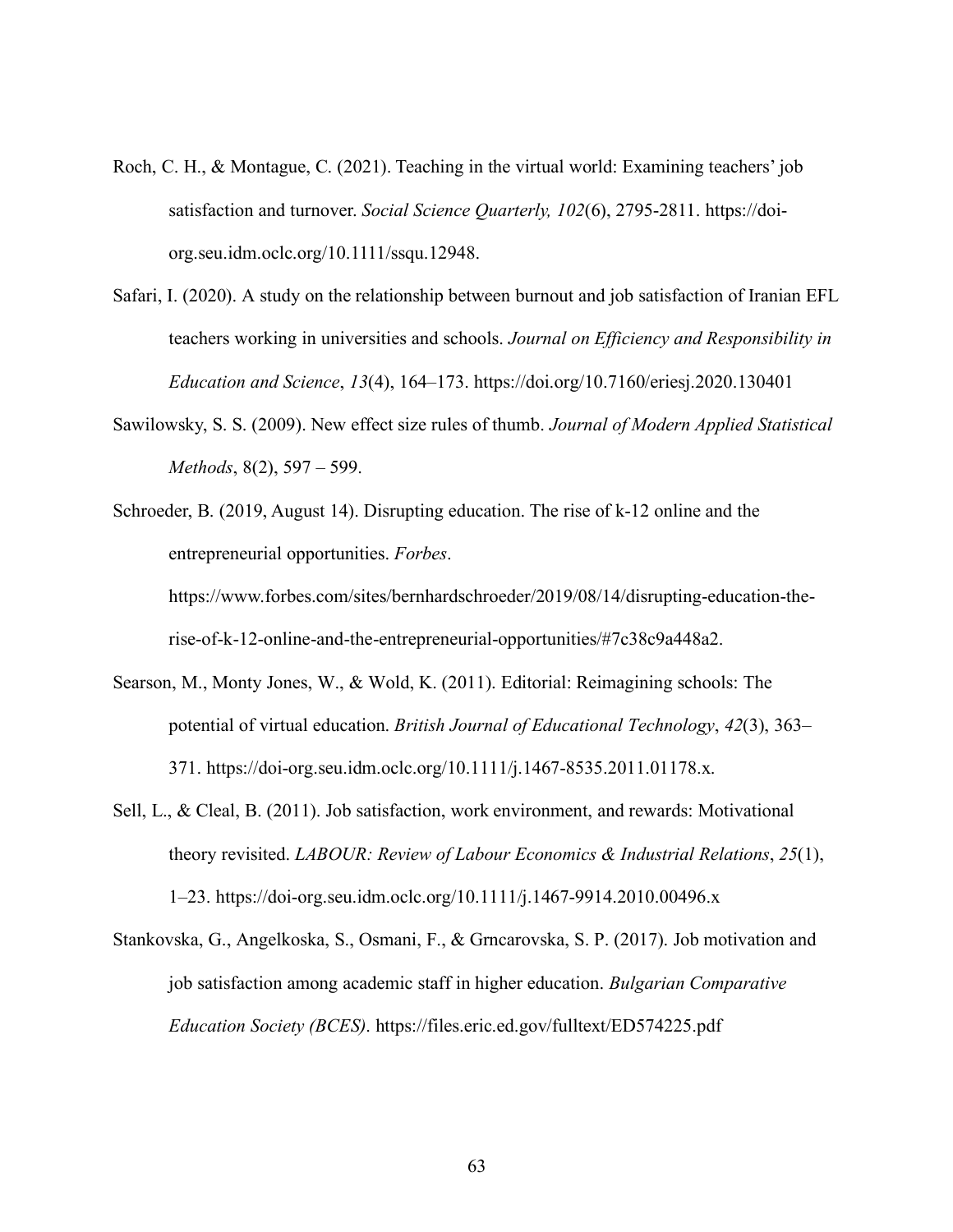- Stewart, C., Nodoushani, O., & Stumpf, J. (2018). Cultivating employees using Maslow's hierarchy of needs. *Competition Forum*, *16*(2), 67–75. https://www.proquest.com/openview/064449085a557cc2456df8989345f7e8/1?pqorigsite=gscholar&cbl=39801
- Suganya, S., & Sankareshwari, B. (2020). Job satisfaction level on online teaching among higher secondary school teachers during COVID-19 pandemic. *Shanlax International Journal of Education*, *9*(1), 138–145.
- Toppin, I. N., & Toppin, S. M. (2016). Virtual schools: The changing landscape of K-12 education in the U.S. *Education and Information Technologies*, *21*(6), 1571–1581. https://doi.org/10.1007/s10639-015-9402-8
- Wanous, J. P., & Lawler III, E. E. (1972). Measurement and meaning of job satisfaction. *Journal of Applied Psychology*, *56*(2), 95–105. https://doiorg.seu.idm.oclc.org/10.1037/h0032664.

Ward, B. (2019). The impact of personality on job satisfaction: A study of bank employees in the

- southeastern US. *IUP Journal of Organizational Behavior*, *18*(2), 60–79.
- Wilczyńska, A., Batorski, D., & Sellens, J. (2016). Employment flexibility and job security as determinants of job satisfaction: The case of Polish knowledge workers. *Social Indicators Research*, *126*(2), 633–656. https://doi-org.seu.idm.oclc.org/10.1007/s11205-015-0909-6.
- Yildiz, V. A., & Kiliç, D. (2021). Investigation of the relationship between class teachers' motivation and job satisfaction. *International Online Journal of Education and Teaching*, *8*(1), 119–131.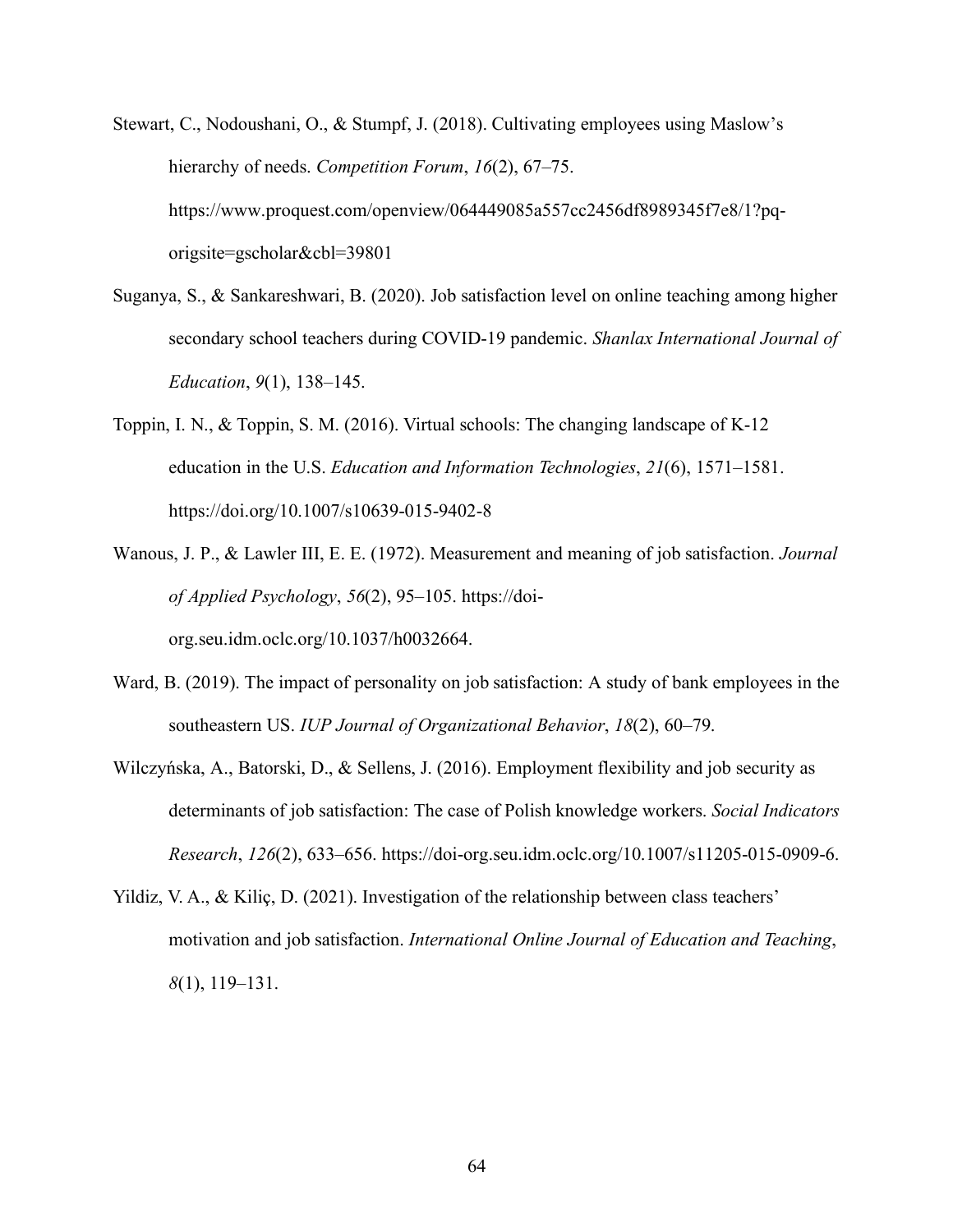Zeb, A., Rehman, S. ur, Saeed, G., & HamidUllah. (2014). A study of the relationship between reward and recognition and employees job satisfaction: A literature review. *Abasyn University Journal of Social Sciences*, *7*(2), 295–308.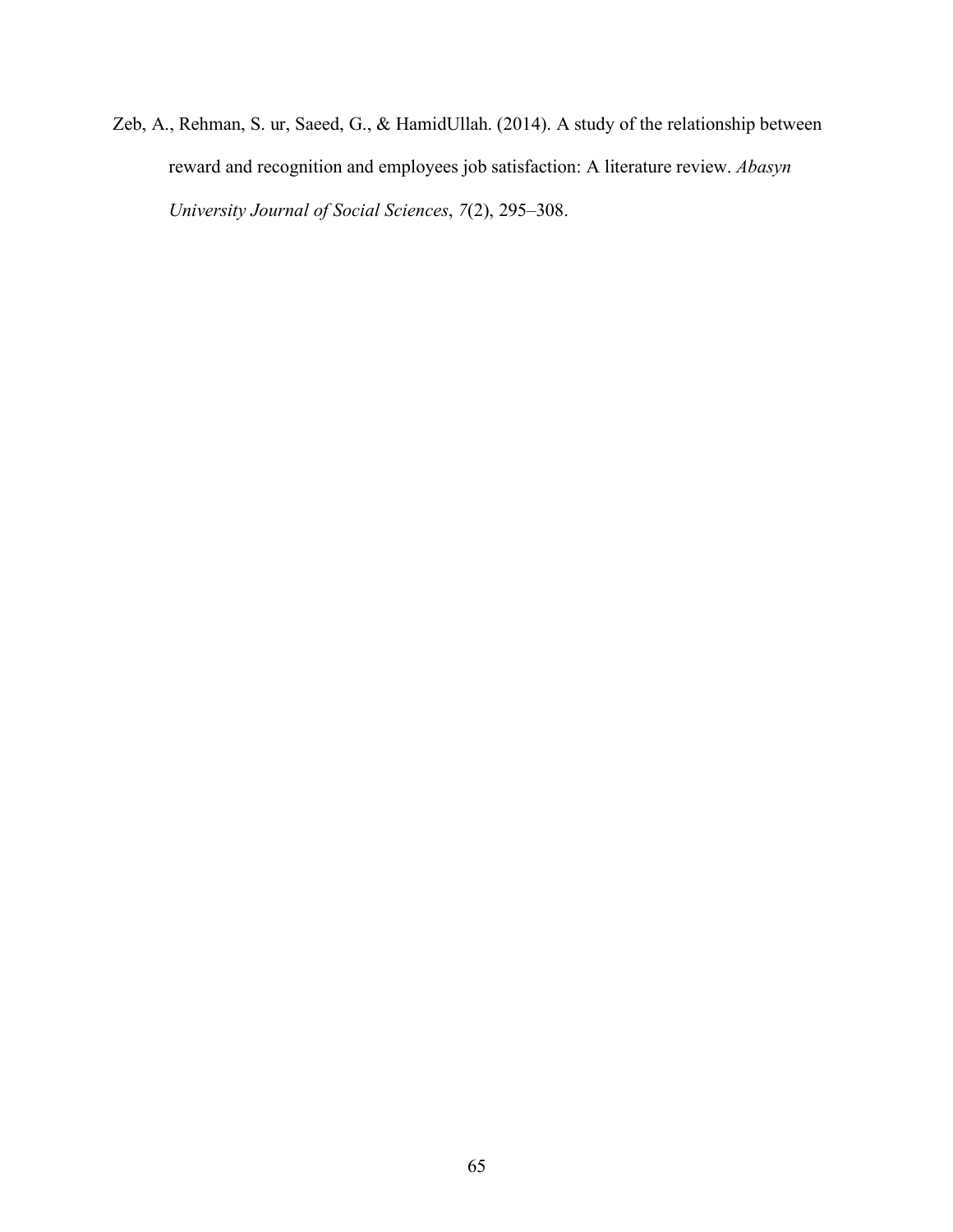## **Appendix A**

## **Teacher Job Satisfaction Questionnaire**

Directions: The following statements refer to organizational factors that can influence the way a teacher feels about his/her job. These factors are related to teaching and to the individual's perception of the job situation. When answering the following statements, circle the numeral which represents the degree to which you agree or disagree with the statement. Please do not identify yourself on this instrument.

| Key: |          | 2        | 3          | $\overline{4}$ |          |
|------|----------|----------|------------|----------------|----------|
|      | Strongly | Disagree | Neutral    | Agree          | Strongly |
|      | disagree |          | (neither)  |                | agree    |
|      |          |          | disagree   |                |          |
|      |          |          | nor agree) |                |          |

| 1. Teaching provides me with an opportunity to advance professionally. |  | $1 \t2 \t3 \t4 \t5$ |  |
|------------------------------------------------------------------------|--|---------------------|--|
| 2. Teacher income is adequate for normal expenses.                     |  | $1 \t2 \t3 \t4 \t5$ |  |
| 3. Teaching provides an opportunity to use a variety of skills.        |  | $1 \t2 \t3 \t4 \t5$ |  |
| 4. Insufficient income keeps me from living the way I want to live.    |  | $1 \t2 \t3 \t4 \t5$ |  |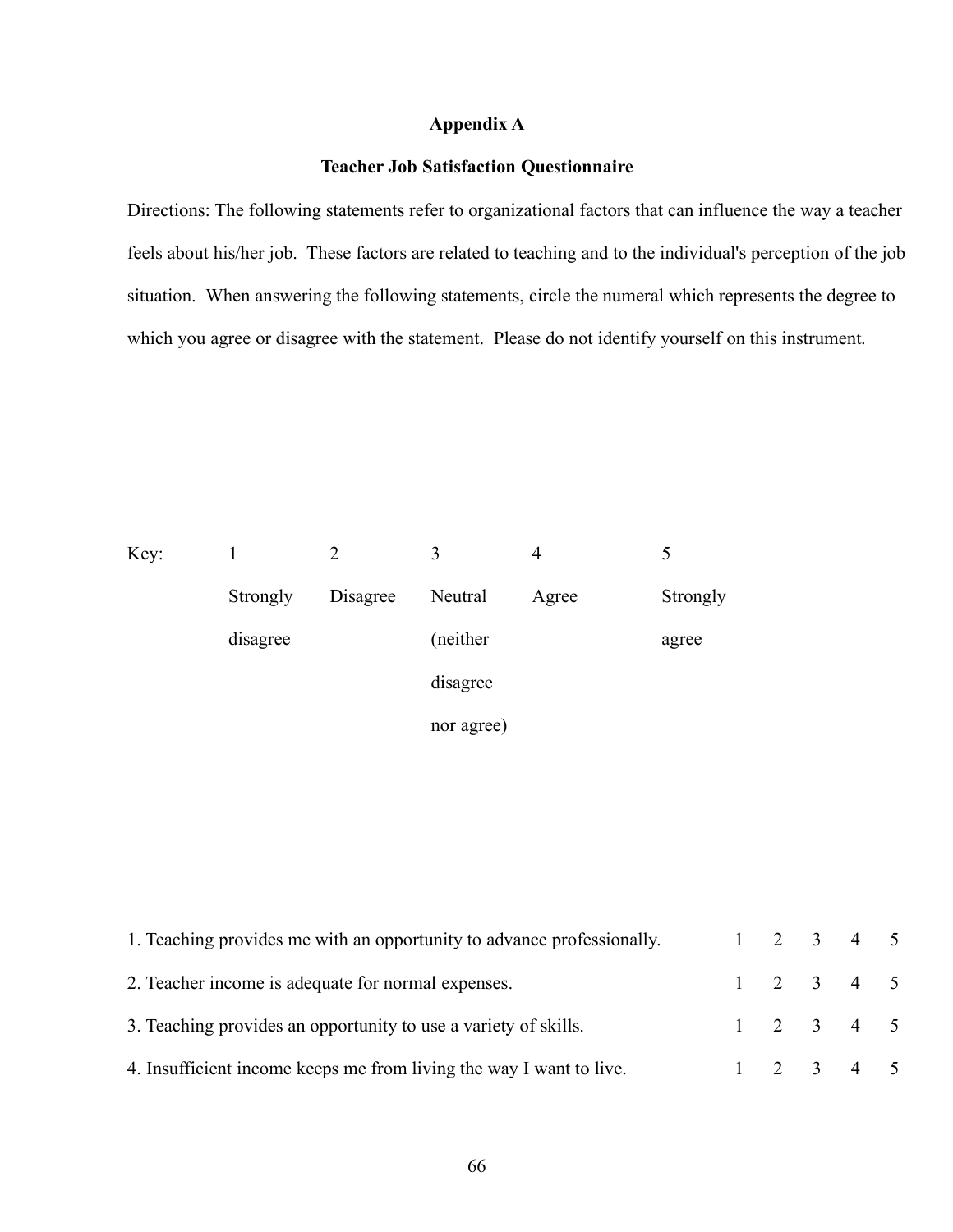| 5. My immediate supervisor turns one teacher against another.         |              |                     |                         | 2 3 4 5                     |                 |
|-----------------------------------------------------------------------|--------------|---------------------|-------------------------|-----------------------------|-----------------|
| 6. No one tells me that I am a good teacher.                          | $\mathbf{1}$ | 2 3                 |                         | $\overline{4}$              | $\overline{5}$  |
| 7. The work of a teacher consists of routine activities.              | $\mathbf{1}$ | $2 \quad 3 \quad 4$ |                         |                             | $\overline{5}$  |
| 8. I am not getting ahead in my present teaching position.            | $\mathbf{1}$ |                     |                         | $2 \quad 3 \quad 4 \quad 5$ |                 |
| 9. Working conditions in my school can be improved.                   | $\mathbf{1}$ |                     |                         | 2 3 4 5                     |                 |
| 10. I receive recognition from my immediate supervisor.               | $\mathbf{1}$ |                     |                         | 2 3 4 5                     |                 |
| 11. I do not have the freedom to make my own decisions.               | $\mathbf{1}$ |                     |                         | $2 \t 3 \t 4 \t 5$          |                 |
| 12. My immediate supervisor offers suggestions to improve my teaching |              | $1 \t2 \t3 \t4$     |                         |                             | $\overline{5}$  |
| 13. Teaching provides for a secure future.                            |              | 2                   | $\overline{\mathbf{3}}$ | $\overline{4}$              | $5\overline{)}$ |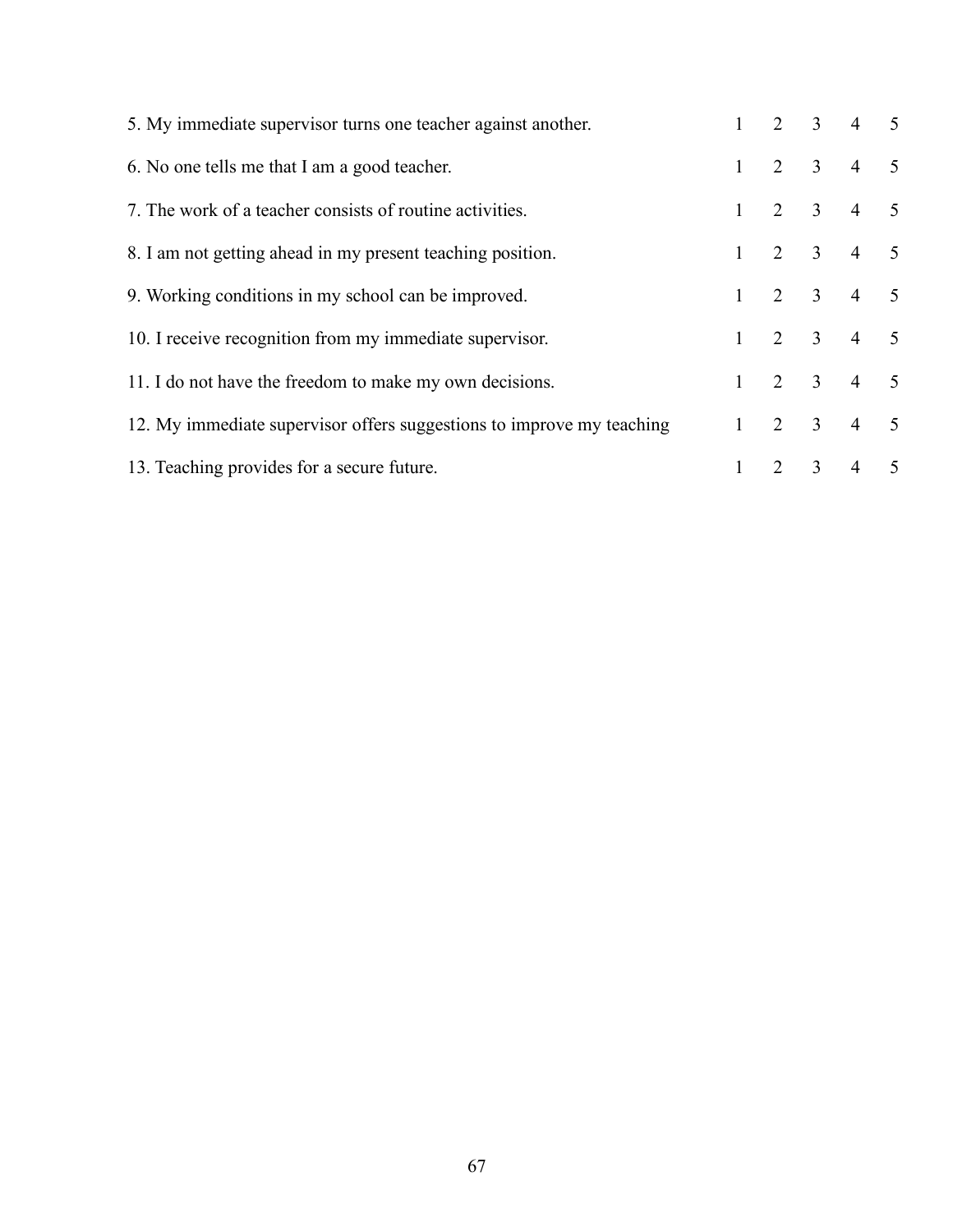| Key: |          |          | 3          | 4     |          |
|------|----------|----------|------------|-------|----------|
|      | Strongly | Disagree | Neutral    | Agree | Strongly |
|      | disagree |          | (neither)  |       | agree    |
|      |          |          | disagree   |       |          |
|      |          |          | nor agree) |       |          |

| 14. I receive full recognition for my successful teaching.               | $\mathbf{1}$ | 2              | $\overline{3}$ | $\overline{4}$ | 5 |
|--------------------------------------------------------------------------|--------------|----------------|----------------|----------------|---|
| 15. I get along well with my colleagues.                                 | $\mathbf{1}$ | $\overline{2}$ | $\overline{3}$ | $\overline{4}$ | 5 |
| 16. The administration in my school does not clearly define its policies | $\mathbf{1}$ | $\overline{2}$ | $\overline{3}$ | $\overline{4}$ | 5 |
| 17. My immediate supervisor gives me assistance when I need help.        | $\mathbf{1}$ | $\overline{2}$ | $\overline{3}$ | $\overline{4}$ | 5 |
| 18. Working conditions in my school are comfortable.                     | $\mathbf{1}$ | $\overline{2}$ | $\overline{3}$ | $\overline{4}$ | 5 |
| 19. Teaching provides me the opportunity to help my students learn.      | $\mathbf{1}$ | 2              | $\overline{3}$ | $\overline{4}$ | 5 |
| 20. I like the people with whom I work.                                  | $\mathbf{1}$ | $\overline{2}$ | $\overline{3}$ | $\overline{4}$ | 5 |
| 21. Teaching provides limited opportunities for advancement.             | $\mathbf{1}$ | $\overline{2}$ | $\overline{3}$ | $\overline{4}$ | 5 |
| 22. My students respect me as a teacher.                                 | 1            | 2              | $\overline{3}$ | $\overline{4}$ | 5 |
| 23. I am afraid of losing my teaching job.                               | $\mathbf{1}$ | $\overline{2}$ | $\overline{3}$ | $\overline{4}$ | 5 |
| 24. My immediate supervisor does not back me up.                         | $\mathbf{1}$ | $\overline{2}$ | $\overline{3}$ | $\overline{4}$ | 5 |
| 25. Teaching is very interesting work.                                   | $\mathbf{1}$ | $\overline{2}$ | $\overline{3}$ | $\overline{4}$ | 5 |
| 26. Working conditions in my school could be worse.                      | $\mathbf{1}$ | 2              | $\overline{3}$ | $\overline{4}$ | 5 |
| 27. Teaching discourages originality.                                    | 1            | $\overline{2}$ | $\overline{3}$ | $\overline{4}$ | 5 |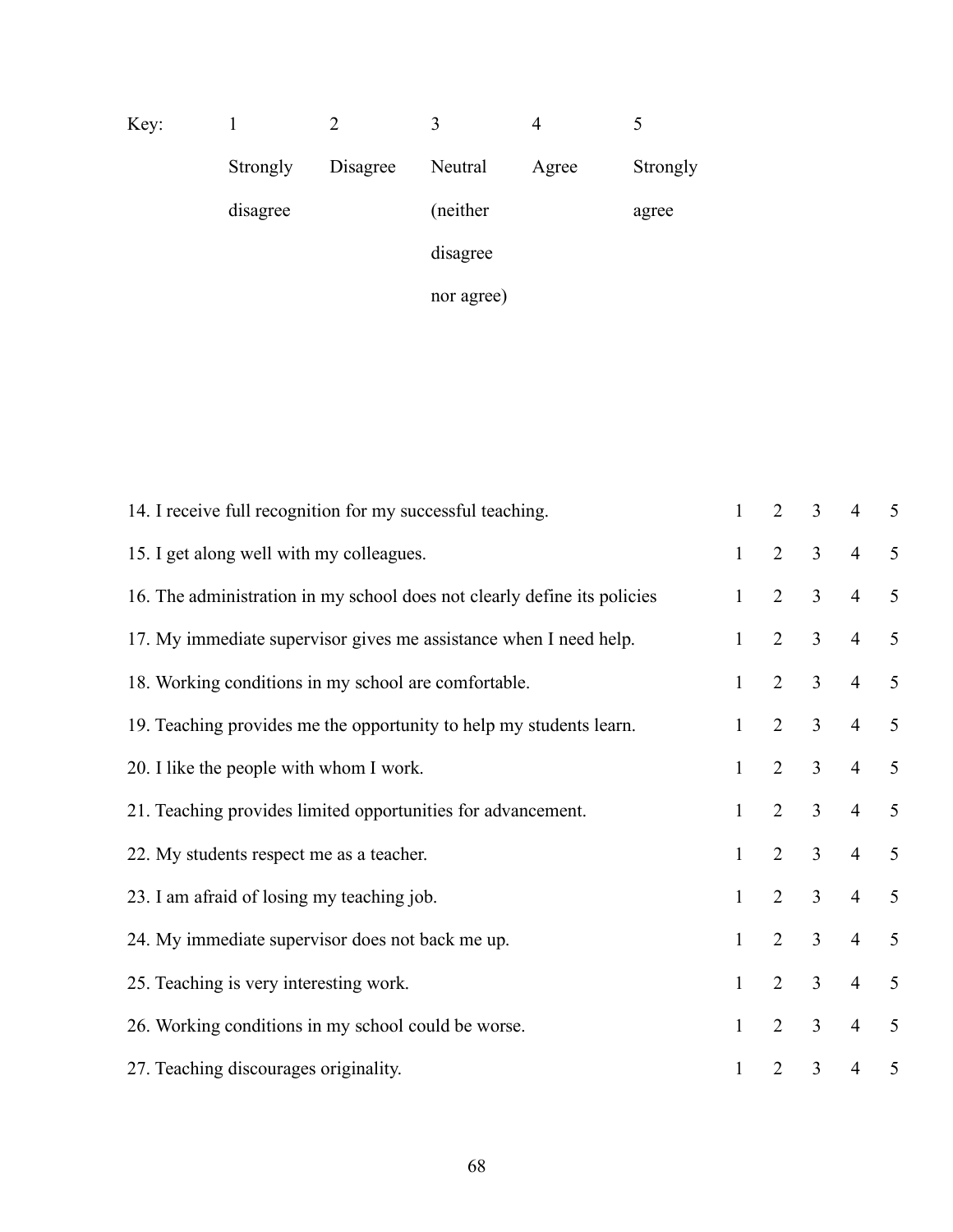| 28. The administration in my school communicates its policies well. |  | $1 \t2 \t3 \t4 \t5$ |  |
|---------------------------------------------------------------------|--|---------------------|--|
| 29. I never feel secure in my teaching job.                         |  | $1 \t2 \t3 \t4 \t5$ |  |
| 30. Teaching does not provide me the chance to develop new methods. |  | $1 \t2 \t3 \t4 \t5$ |  |
| 31. My immediate supervisor treats everyone equitably.              |  | $1 \t2 \t3 \t4 \t5$ |  |
| 32. My colleagues stimulate me to do better work.                   |  | $1 \t2 \t3 \t4 \t5$ |  |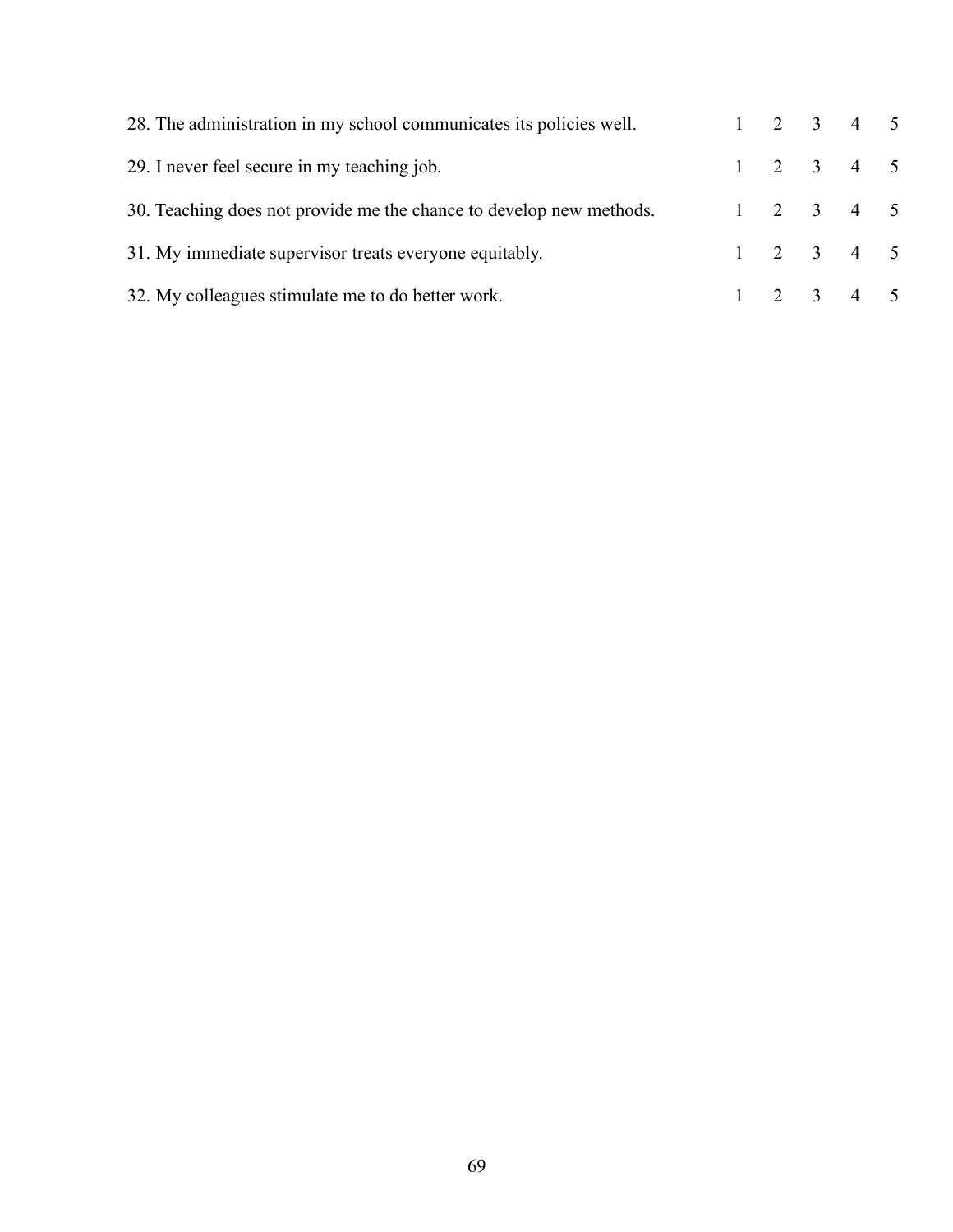| Key: |          |          | 3            | 4     |          |
|------|----------|----------|--------------|-------|----------|
|      | Strongly | Disagree | Neutral      | Agree | Strongly |
|      | disagree |          | (neither     |       | agree    |
|      |          |          | disagree nor |       |          |
|      |          |          | agree)       |       |          |

| 33. Teaching provides an opportunity for promotion.                          | $1\quad2$  | $\overline{3}$ | $\overline{4}$ | 5 |
|------------------------------------------------------------------------------|------------|----------------|----------------|---|
| 34. I am responsible for planning my daily lessons.                          | $1\quad 2$ | $\overline{3}$ | $\overline{4}$ | 5 |
| 35. Physical surroundings in my school are unpleasant.                       | $1\quad2$  | $\overline{3}$ | $\overline{4}$ | 5 |
| 36. I am well paid in proportion to my ability.                              | $1\quad2$  | $\overline{3}$ | $\overline{4}$ | 5 |
| 37. My colleagues are highly critical of one another.                        | $1\quad2$  | $\overline{3}$ | $\overline{4}$ | 5 |
| 38. I do have responsibility for my teaching.                                | $1\,2$     | $\mathfrak{Z}$ | $\overline{4}$ | 5 |
| 39. My colleagues provide me with suggestions or feedback about my teaching. | $1\quad2$  | $\overline{3}$ | $\overline{4}$ | 5 |
| 40. My immediate supervisor provides assistance for improving instruction.   | $1\quad2$  | $\overline{3}$ | $\overline{4}$ | 5 |
| 41. I do not get cooperation from the people I work with.                    | $1\quad2$  | $\overline{3}$ | $\overline{4}$ | 5 |
| 42. Teaching encourages me to be creative.                                   | $1\quad2$  | $\overline{3}$ | $\overline{4}$ | 5 |
| 43. My immediate supervisor is not willing to listen to suggestions.         | $1\quad2$  | $\overline{3}$ | $\overline{4}$ | 5 |
| 44. Teacher income is barely enough to live on.                              | $1\quad2$  | $\overline{3}$ | $\overline{4}$ | 5 |
| 45. I am indifferent toward teaching.                                        | $1\quad 2$ | $\overline{3}$ | $\overline{4}$ | 5 |
| 46. The work of a teacher is very pleasant.                                  | $1\quad2$  | $\overline{3}$ | $\overline{4}$ | 5 |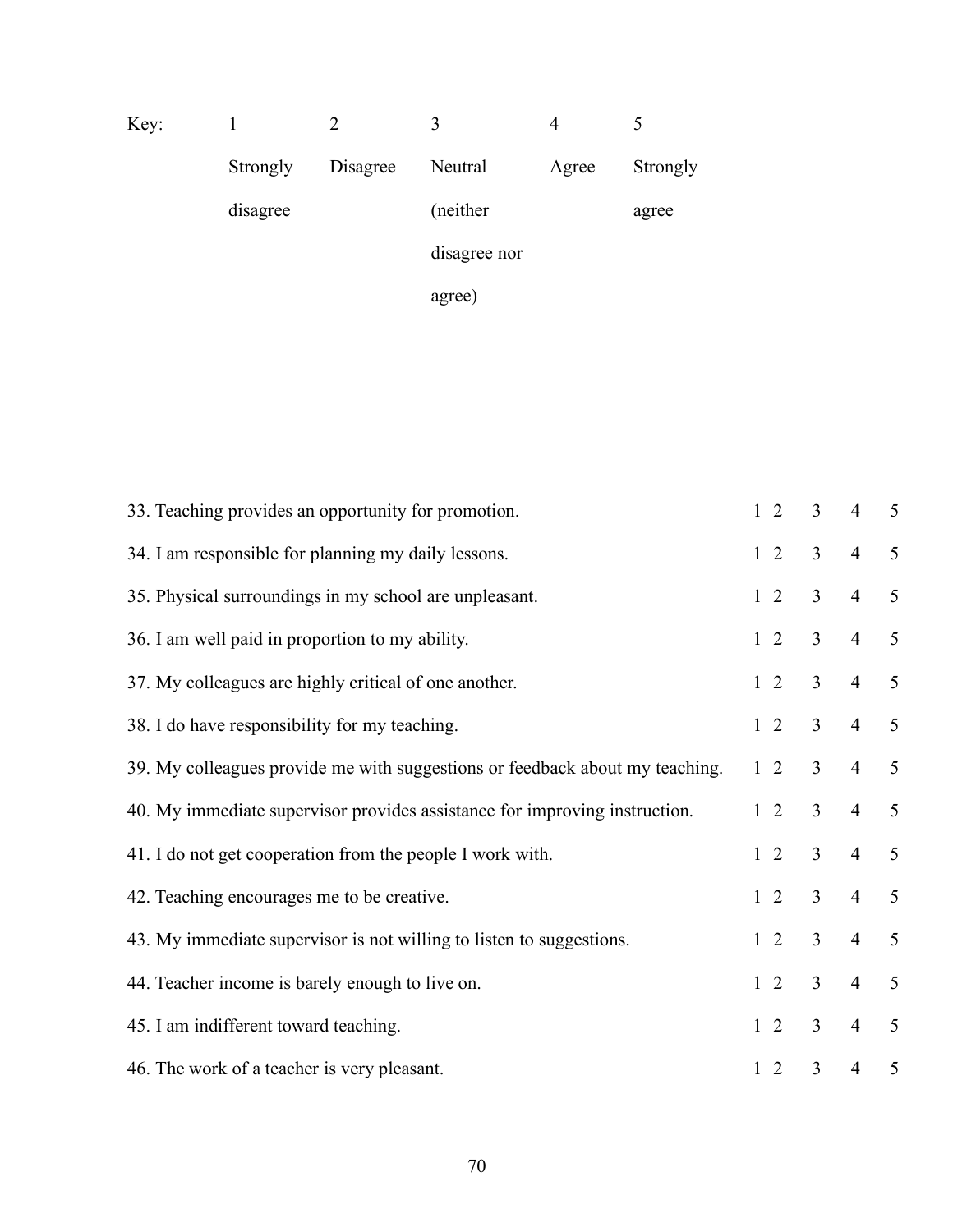| 47. I receive too many meaningless instructions from my immediate supervisor. 1 2 3 4 5 |  |       |  |
|-----------------------------------------------------------------------------------------|--|-------|--|
| 48. I dislike the people with whom I work.                                              |  | 12345 |  |
| 49. I receive too little recognition.                                                   |  | 12345 |  |
| 50. Teaching provides a good opportunity for advancement.                               |  | 12345 |  |
| 51. My interests are similar to those of my colleagues.                                 |  | 12345 |  |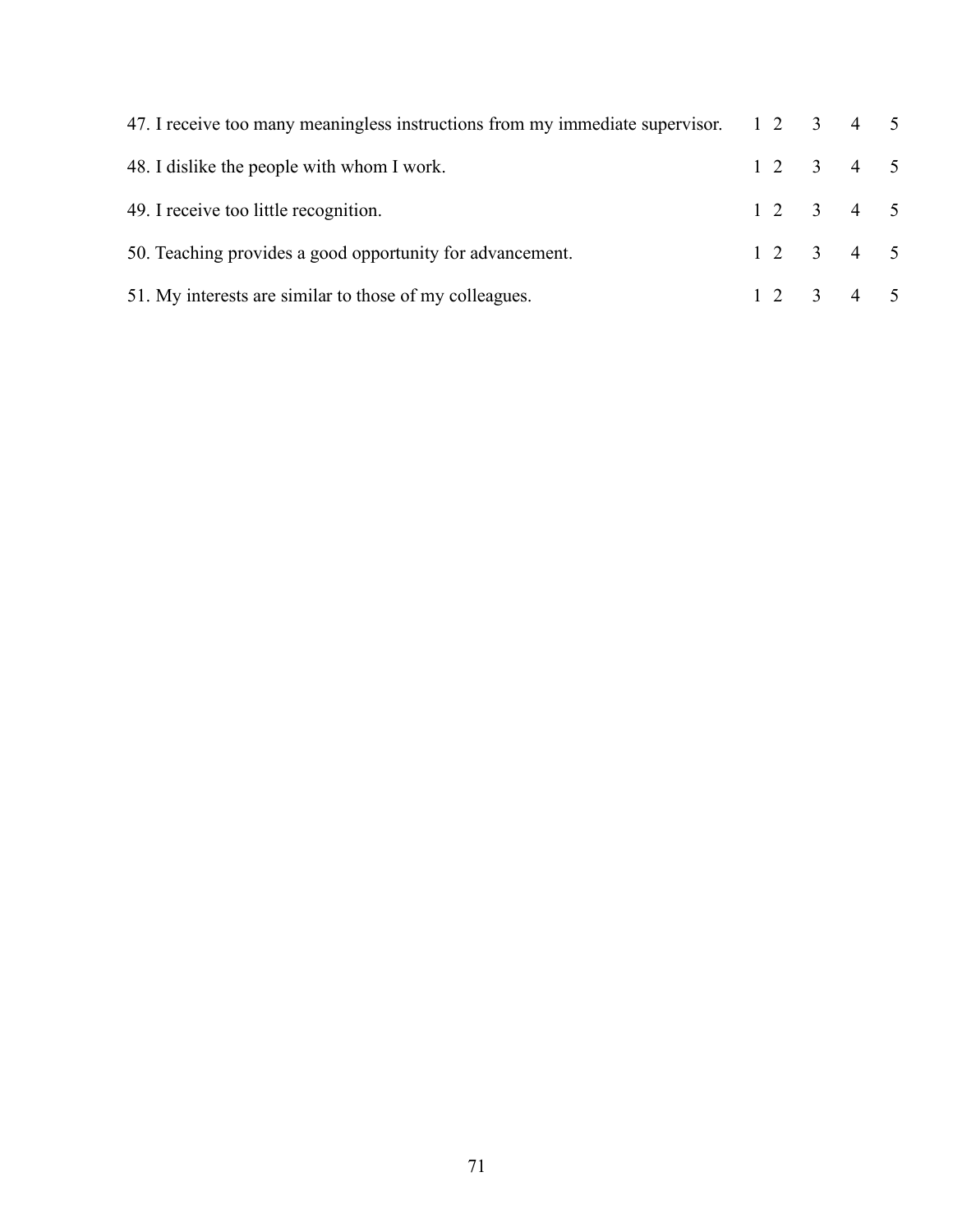| Key: |          | $\overline{2}$ | 3         | $\overline{4}$ | 5        |
|------|----------|----------------|-----------|----------------|----------|
|      | Strongly | Disagree       | Neutral   | Agree          | Strongly |
|      | disagree |                | (neither) |                | agree    |
|      |          |                | disagree  |                |          |
|      |          |                | nor       |                |          |
|      |          |                | agree)    |                |          |

| 52. I am not responsible for my actions.                                       | $1\quad2$  | 3              | $\overline{4}$ | 5              |
|--------------------------------------------------------------------------------|------------|----------------|----------------|----------------|
| 53. My immediate supervisor makes available the material I need to do my best. | $1\quad2$  | $\mathfrak{Z}$ | $\overline{4}$ | 5              |
| 54. I have made lasting friendships among my colleagues.                       | $1\quad2$  | $\overline{3}$ | $\overline{4}$ | 5              |
| 55. Working conditions in my school are good.                                  | $1\quad 2$ | $\overline{3}$ | $\overline{4}$ | 5              |
| 56. My immediate supervisor makes me feel uncomfortable.                       | $1\quad2$  | $\overline{3}$ | $\overline{4}$ | 5              |
| 57. Teacher income is less than I deserve.                                     | $1\quad 2$ | $\overline{3}$ | $\overline{4}$ | 5              |
| 58. I try to be aware of the policies of my school.                            | $1\quad2$  | $\overline{3}$ | $\overline{4}$ | 5              |
| 59. When I teach a good lesson, my immediate supervisor notices.               | $1\quad 2$ | $\overline{3}$ | $\overline{4}$ | 5              |
| 60. My immediate supervisor explains what is expected of me.                   | $1\quad 2$ | $\overline{3}$ | $\overline{4}$ | $\mathfrak{S}$ |
| 61. Teaching provides me with financial security.                              | $1\quad2$  | $\overline{3}$ | $\overline{4}$ | 5              |
| 62. My immediate supervisor praises good teaching.                             | $1\quad 2$ | $\overline{3}$ | $\overline{4}$ | $\mathfrak{S}$ |
| 63. I am not interested in the policies of my school.                          | $1\quad2$  | $\mathfrak{Z}$ | $\overline{4}$ | $\mathfrak{S}$ |
| 64. I get along well with my students.                                         | $1\quad2$  | $\overline{3}$ | $\overline{4}$ | 5              |